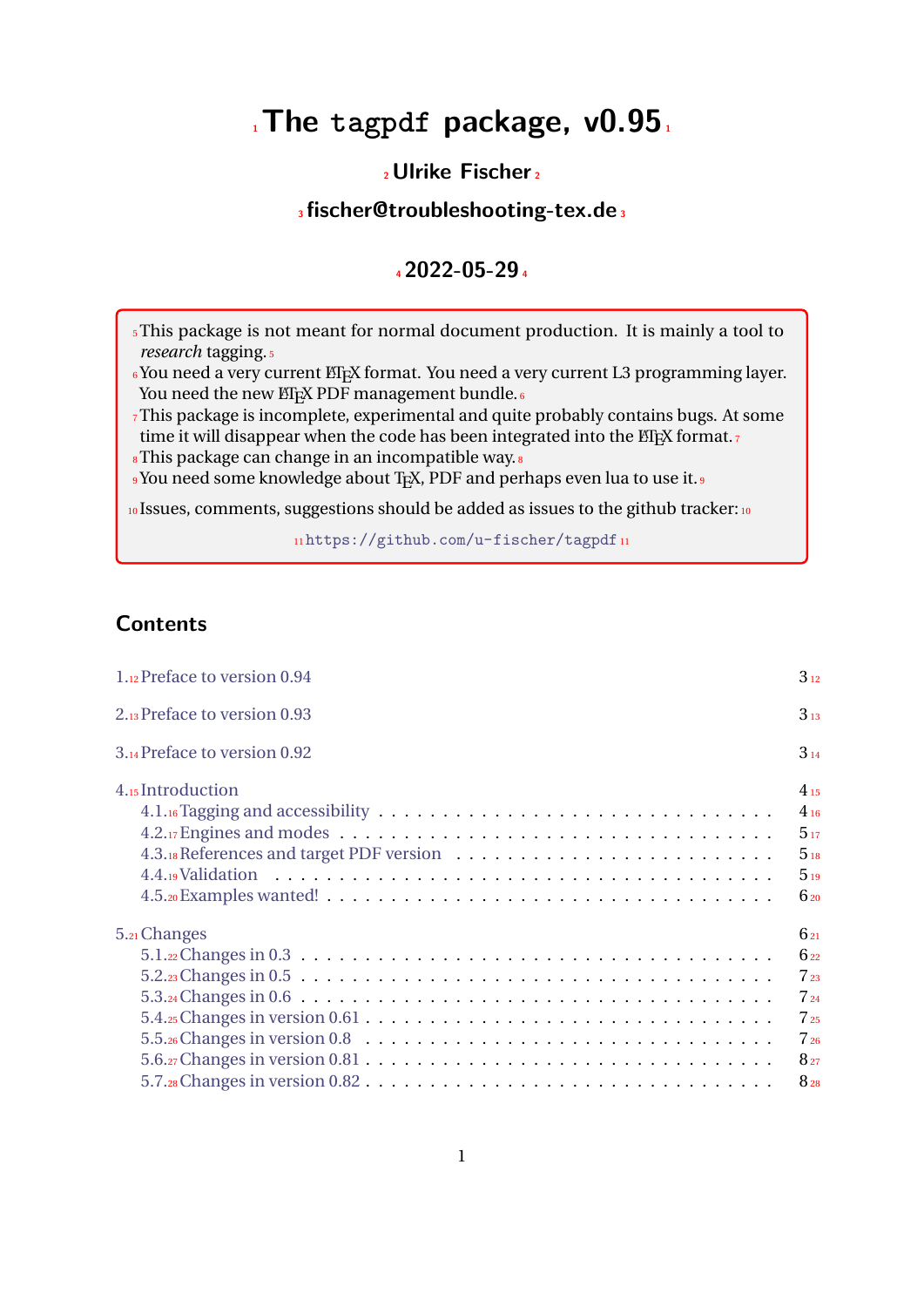| $5.12$ <sub>3</sub> Proof of concept: the tagging of the documentation itself                                                                                                                                                                                                                                                                                                                                                                                                           | $8_{29}$<br>8 30<br>$9_{31}$<br>$9_{32}$<br>10 <sub>33</sub>                                                                                                                                                                                                          |
|-----------------------------------------------------------------------------------------------------------------------------------------------------------------------------------------------------------------------------------------------------------------------------------------------------------------------------------------------------------------------------------------------------------------------------------------------------------------------------------------|-----------------------------------------------------------------------------------------------------------------------------------------------------------------------------------------------------------------------------------------------------------------------|
| 6.34 Setup                                                                                                                                                                                                                                                                                                                                                                                                                                                                              | $11_{34}$<br>$11_{35}$<br>$12_{36}$                                                                                                                                                                                                                                   |
| 7.37 Tagging<br>7.2.39 Task 1: Marking the chunks: the mark-content-step<br>7.2.1. <sub>40</sub> Generic mode versus lua mode in the mc-task $\ldots$ , , ,<br>7.2.3.42 Luamode: global or not global – that is the question $\ldots \ldots \ldots$<br>7.2.6. <sub>45</sub> Links and other annotations $\dots \dots \dots \dots \dots \dots \dots \dots \dots \dots \dots$<br>$7.3.4.$ s Root structure $\ldots \ldots \ldots \ldots \ldots \ldots \ldots \ldots \ldots \ldots \ldots$ | 13 <sub>37</sub><br>$14_{38}$<br>$14_{39}$<br>$17_{40}$<br>$18_{41}$<br>$20_{42}$<br>$21_{43}$<br>2244<br>2345<br>2546<br>2547<br>$26_{48}$<br>$26_{49}$<br>$27_{50}$<br>$27_{51}$<br>$27_{52}$<br>$30_{53}$<br>$30_{54}$<br>31 55<br>31 56<br>$32_{57}$<br>$33_{58}$ |
| 8.59 Alternative text, ActualText and text-to-speech software                                                                                                                                                                                                                                                                                                                                                                                                                           | $33_{59}$                                                                                                                                                                                                                                                             |
| 9.60 Standard types and new tags                                                                                                                                                                                                                                                                                                                                                                                                                                                        | $34_{60}$                                                                                                                                                                                                                                                             |
| 10 <sup>1</sup> "Real" space glyphs                                                                                                                                                                                                                                                                                                                                                                                                                                                     | 3561                                                                                                                                                                                                                                                                  |
| 1 kz Structure destinations                                                                                                                                                                                                                                                                                                                                                                                                                                                             | $36_{62}$                                                                                                                                                                                                                                                             |
| 12 <sup>3</sup> Accessibility is not only tagging                                                                                                                                                                                                                                                                                                                                                                                                                                       | 37 <sub>63</sub>                                                                                                                                                                                                                                                      |
| 13. Debugging                                                                                                                                                                                                                                                                                                                                                                                                                                                                           | 3764                                                                                                                                                                                                                                                                  |
| $145To-do$                                                                                                                                                                                                                                                                                                                                                                                                                                                                              | 38 65                                                                                                                                                                                                                                                                 |
| References                                                                                                                                                                                                                                                                                                                                                                                                                                                                              | 3966                                                                                                                                                                                                                                                                  |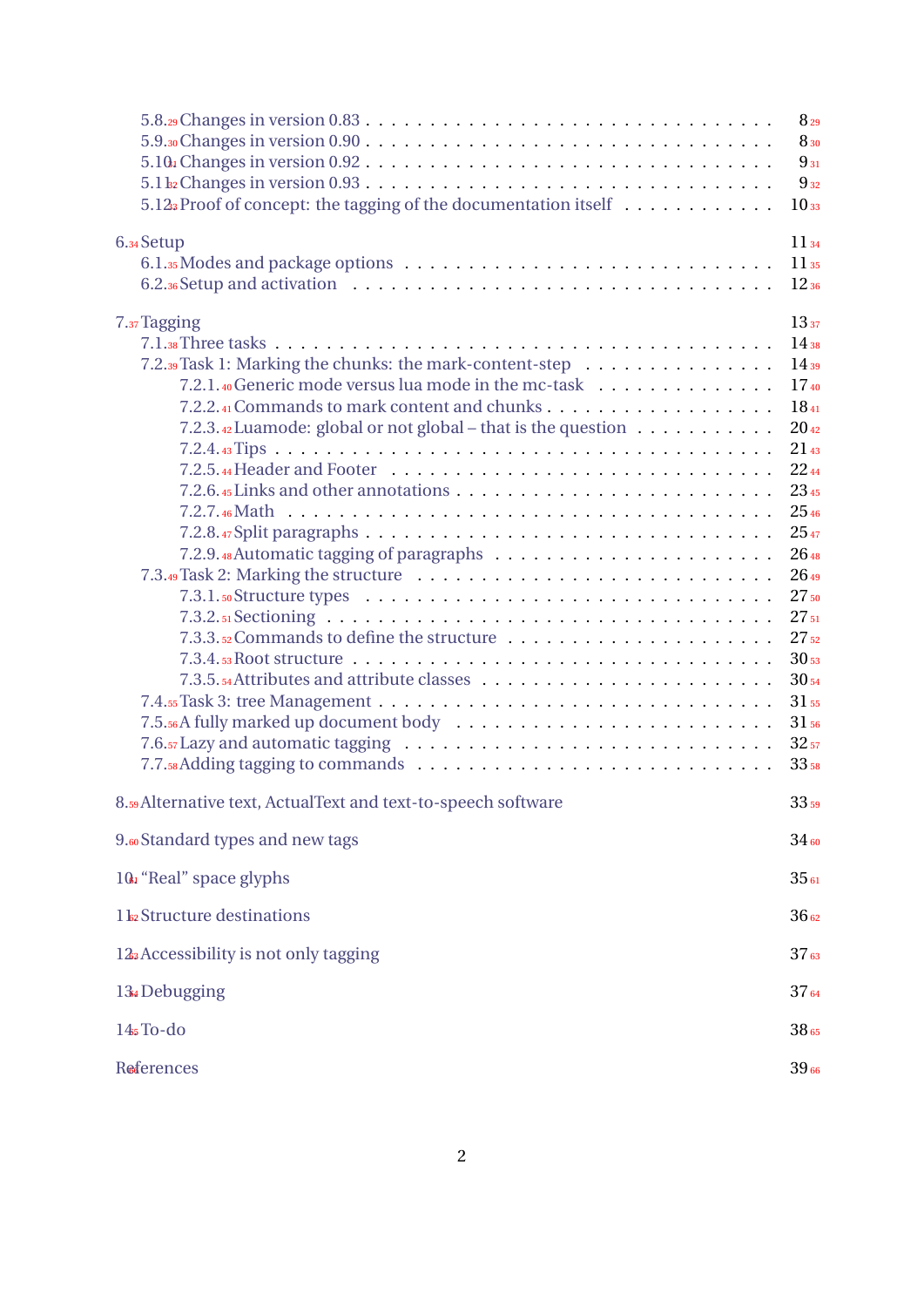### <span id="page-2-0"></span>**1. Preface to version 0.94**

<sup>68</sup> In this version a small package, tagpdf-base has been added. It provides no-op versions of the main expl3 user commands for packages that want to support tagging but can't be sure if the tagpdf package has been loaded.<sup>68</sup>

## <span id="page-2-1"></span>**2. Preface to version 0.93**

- <sup>69</sup>The main change in the package itself in this version is the support for structure destinations. This is a new type of destinations in PDF 2.0. For pdftex and luatex this requires new binaries. They will be included in texlive 2022, miktex already has the new pdftex, the new luatex will probably follow soon.<sup>69</sup>
- 70 Beside this mostly some clean up and bug fixes has been done.70
- $71A$  more important step will be done in ET<sub>E</sub>X itself in the next dev-release: The command \DocumentMetadata will be added to the format andwilltake overthe role of \DeclareDocumentMetadata from pdfmanagement-testphase and additionally will also load the pdf management code. This will simplify the documents as it will no longer be needed to load a package. $\pi$

## <span id="page-2-2"></span>**3. Preface to version 0.92**

- $\frac{1}{2}$ In this version support for page breaks in pdftex has been added. As described in section [7.2.8,](#page-24-1) tagging markers must be added by *page*. That means that a paragraph that goes over two pages must get an end marker at the end on the first page and a new begin marker on the next page.<sub>72</sub>
- $73$  With lualatex that is rather easy to ensure, with pdflatex it requires quite sophisticated code. The method is described in Frank Mittelbach's talk at TUG 2021 "Taming the beast — Advances in paragraph tagging with pdfTeX and XeTeX" <https://youtu.be/SZHIeevyo3U?t=19551>. The new code requires a new version of the pdfmanagement-testphase package.73
- 74 Please check also section [7.2.8](#page-24-1) for possible pitfalls. 74
- $\tau_5$ Also new in this version is the handling of header and footer: they will now be tagged as artifacts automatically. See section [7.2.5.](#page-21-0)<sup>75</sup>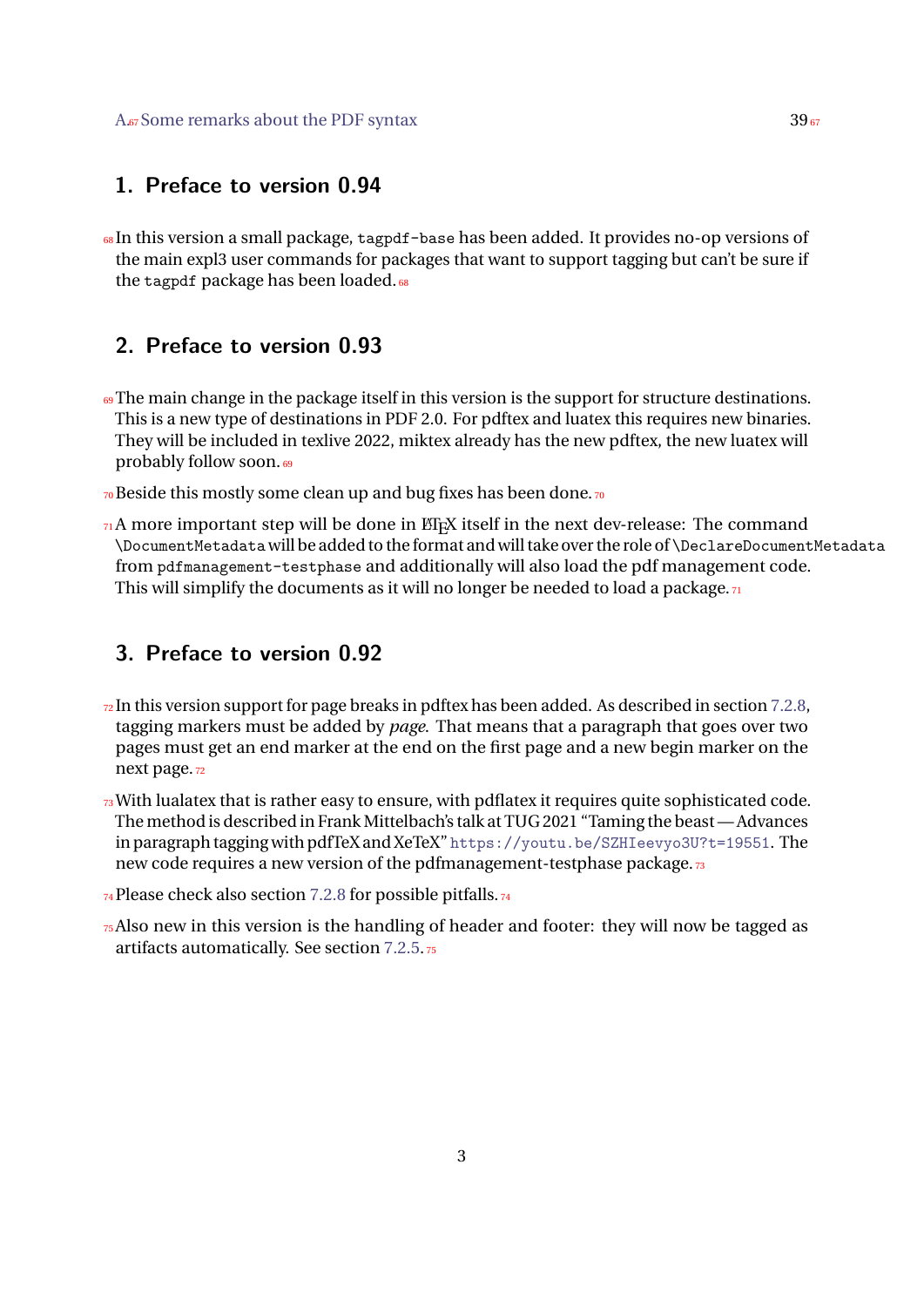## <span id="page-3-0"></span>**4. Introduction**

- $76$ Since many year the creation of accessible PDF-files with  $\text{MF}X$  which conform to the PDF/UA standard has been on the agenda of T<sub>E</sub>X-meetings. Many people agree that this is important and Ross Moore has done quite some work on it. There is also a TUG-mailing list and a webpage [5] dedicated to this theme. $76$
- <sup>77</sup>But in my opinion missing are means to *experiment* with tagging and accessibility. Means to try out, how difficult it is to tag some structures, means to try out, how much tagging is really needed (standards and validators don't need to be right …), means to test what else is needed so that a PDF works e.g. with a screen reader. Without such experiments it is imho quite difficult to get a feeling about what has to be done, which kernel changes are needed, how packages should be adapted. $77$
- $78\,\mathrm{This}\, \mathrm{package}\, \mathrm{tries}\, \mathrm{to}\, \mathrm{close}\, \mathrm{this}\, \mathrm{gap}\, \mathrm{by}\, \mathrm{offering}\, \mathrm{core}\, \mathrm{comm} \mathrm{and}\, \mathrm{to}\, \mathrm{tag}\, \mathrm{a}\, \mathrm{PDF}^1.\, \mathrm{true}$  $78\,\mathrm{This}\, \mathrm{package}\, \mathrm{tries}\, \mathrm{to}\, \mathrm{close}\, \mathrm{this}\, \mathrm{gap}\, \mathrm{by}\, \mathrm{offering}\, \mathrm{core}\, \mathrm{comm} \mathrm{and}\, \mathrm{to}\, \mathrm{tag}\, \mathrm{a}\, \mathrm{PDF}^1.\, \mathrm{true}$  $78\,\mathrm{This}\, \mathrm{package}\, \mathrm{tries}\, \mathrm{to}\, \mathrm{close}\, \mathrm{this}\, \mathrm{gap}\, \mathrm{by}\, \mathrm{offering}\, \mathrm{core}\, \mathrm{comm} \mathrm{and}\, \mathrm{to}\, \mathrm{tag}\, \mathrm{a}\, \mathrm{PDF}^1.\, \mathrm{true}$
- 80 My hope is that the knowledge gained by the use of this package will at the end allow to decide if and how code to do tagging should be part of the  $EIF(X)$  kernel.  $80$
- 81 at The package does not patch commands from other packages. It is also not an aim of the package to develop such patches. While at the end changes to various commands in many classes and packages will be needed to get tagged PDF files – and the examples accompanying the package try (or will try) to show various strategies – these changes should in my opinion be done by the class, package and document writers themselves using a sensible API provided by the kernel and not by some external package that adds patches everywhere and would need constant maintenance – one only need to look at packages like tex4ht or bidi or hyperref to see how difficult and sometimes fragile this is.
- $82$  So this package deliberately concentrates on the basics and this already quite a lot, there are much more details involved as I expected when I started. 82
- 83I'm sure that it has bugs. Bugs reports, suggestions and comments can be added to the issue tracker on github. <https://github.com/u-fischer/tagpdf>.83
- 84 Please also check the github site for new examples and improvements.

### <span id="page-3-1"></span>**4.1. Tagging and accessibility**

- <sup>85</sup>While the package is named tagpdf the goal is actually *accessible* PDF-files. Tagging is *one* requirement for accessibility but there are others. I will mention some later on in this documentation, and – if sensible – I will also try to add code, keys or tips for them. 85
- 86So the name of the package is a bit wrong. As excuse I can only say that it is shorter and easier to pronounce. 86

<span id="page-3-2"></span> $\frac{1}{4}$ In case you don't know what this means: there will be some explanations later on. 78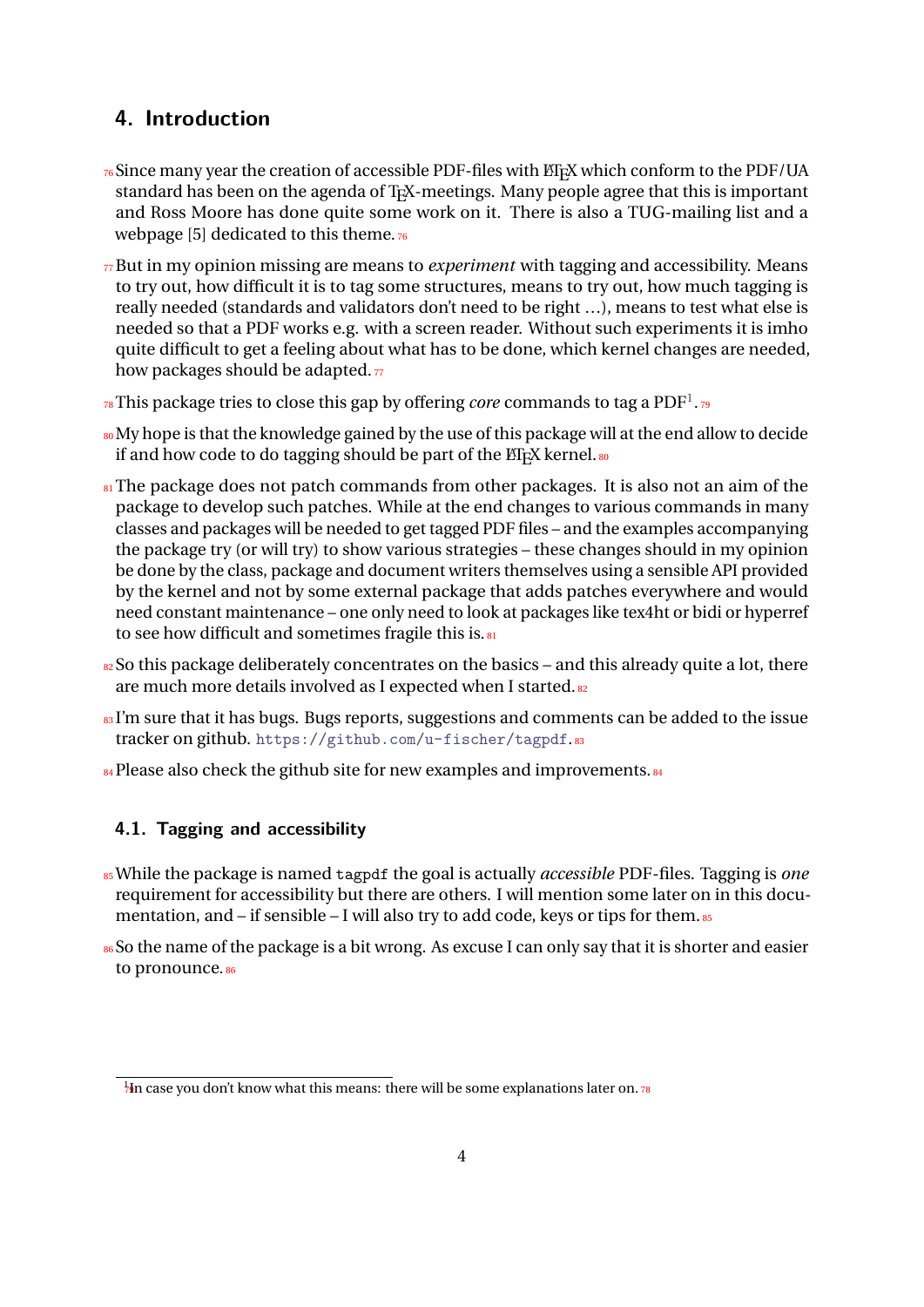### <span id="page-4-0"></span>**4.2. Engines and modes**

- $\frac{87}{2}$ The package works currently with pdflatex and lualatex. First steps have been done to also enable support for xelatex and the latex-dvips-route; but this isn't yet much tested.<sup>87</sup>
- <sup>88</sup>The package has two modes: the *generic mode* which should work in theory with every engine and the *lua mode* which works only with lualatex.<sup>88</sup>
- <sup>89</sup>I implemented the generic mode first. Mostly because my tex skills are much better than my lua skills and I wanted to get the tex side right before starting to fight with attributes and node traversing. 89
- <sup>90</sup> While the generic mode is not bad and I spent quite some time to get it working I nevertheless think that the lua mode is the future and the only one that will be usable for larger documents. PDF is a page orientated format and so the ability of luatex to manipulate pages and nodes after the T<sub>E</sub>X-processing is really useful here. Also with luatex characters are normally already given as unicode.<sup>90</sup>
- 91 The package uses quite a lot labels (in generic mode more than with luamode). At the begin it relied on the zref package, but switched now to a new experimental implementation for labels. The drawback of the new method is that they don't give yet good rerun messages if they have changed. I advise to use the rerunfilecheck package as a intermediate work-around.<sup>91</sup>

### <span id="page-4-1"></span>**4.3. References and target PDF version**

- 92 My main reference for the first versions of this package was the free reference for PDF 1.7. [2] and so the package also targetted this version. 92
- 93 In 2018 PDF 2.0. has been released, and since 2020 all engines can set the version to 2.0. So the package will now target PDF 2.0. This doesn't mean that 2.0 will be required, but that the code and the options will be extended to support PDF 2.0. One example is the support for associated files, another the support for name spaces in version 0.82.<sup>93</sup>
- 94 The package doesn't try to suppress all 2.0 features if an older PDF version is produced. It normally doesn't harm if a PDF contains keys unknown in its version and it makes the code faster and easier to maintain if there aren't too many tests and code pathes; so for example associated files will always be added. But tests could be added in case this leads to incompabilities.<sup>94</sup>
- <sup>95</sup>It should be noted that some tools don't like PDF 2.0. PAC3 for example simply crashes, and pdftk will create a PDF 1.0 from it. This makes testing PDF 2.0 files a bit of a challenge. 95

### <span id="page-4-2"></span>**4.4. Validation**

- 96 PDF's created with the commands of this package must be validated: 96
	- •<sup>7</sup> One must check that the PDF is *syntactically* correct. It is rather easy to create broken PDF: e.g. if a chunk is opened on one page but closed on the next page or if the document isn't compiled often enough.<sup>97</sup>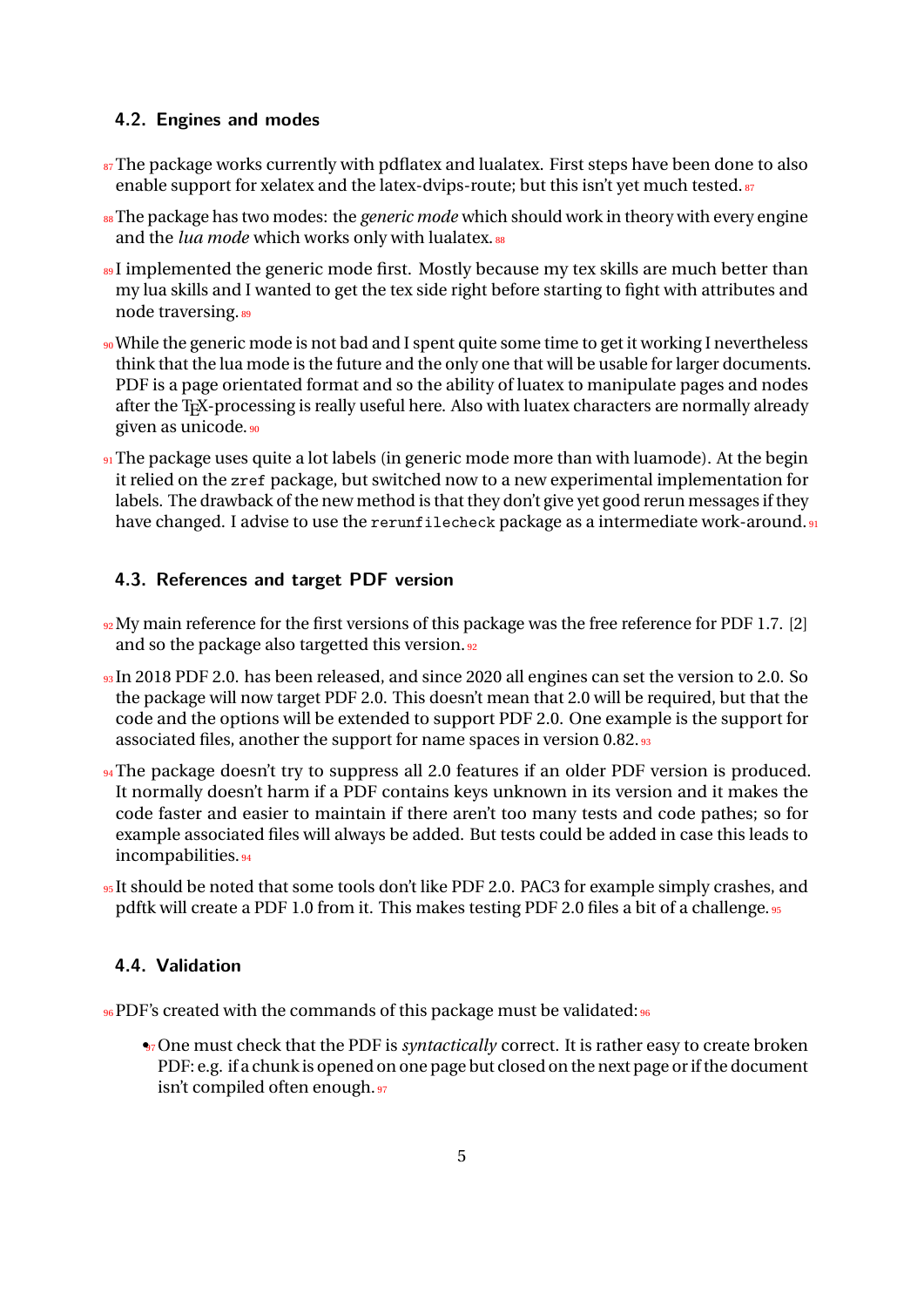- •<sup>88</sup> One must check how good the requirements of the PDF/UA standard are followed *formally*.<sup>98</sup>
- •<sup>99</sup> One must check how good the accessibility is *practically*.
- <sup>100</sup>Syntax validation and formal standard validation can be done with preflight of the (non-free) adobe acrobat. It can also be done also with the free PDF Accessibility Checker (PAC 3) [7]. There is also the validator veraPDF [6]. A rather new and quite useful tool is "Next Generation PDF" [3], a browser application which converts a tagged PDF to html, allows to inspect its structure and also to edit the structure.<sup>100</sup>
- 101 Practical validation is naturally the more complicated part. It needs screen reader, users which actually knows how to handle them, can test documents and can report where a PDF has real accessibility problems.<sup>101</sup>

#### **<sup>102</sup>Preflight woes<sup>102</sup>**

103 Sadly validators can not be always trusted. As an example for an reason that I don't understand the adobe preflight don't like the list structure L. It is also possible that validators contradict: that the one says everything is okay, while the other complains. 103

#### <span id="page-5-0"></span>**4.5. Examples wanted!**

104 To make the package usable examples are needed: examples that demonstrate how various structures can be tagged and which patches are needed, examples for the test suite, examples that demonstrates problems.<sup>104</sup>

105 Feedback, contribuations and corrections are welcome! 105

106All examples should use the \tagpdfsetup key uncompress described in the next section so that uncompressed PDF are created and the internal objects and structures can be inspected and – hopefully soon – be compared by the l3build checks.<sup>106</sup>

### <span id="page-5-1"></span>**5. Changes**

### <span id="page-5-2"></span>**5.1. Changes in 0.3**

- 107 In this version I improved the handling of alternative and actual text. See section [8.](#page-32-1) This change meant that the package relied on the module 13str-convert.107
- 108 I no longer try to (pdf-)escape the tag names: it is a bit unclear how to do it at best with luatex. This will perhaps later change again.<sup>108</sup>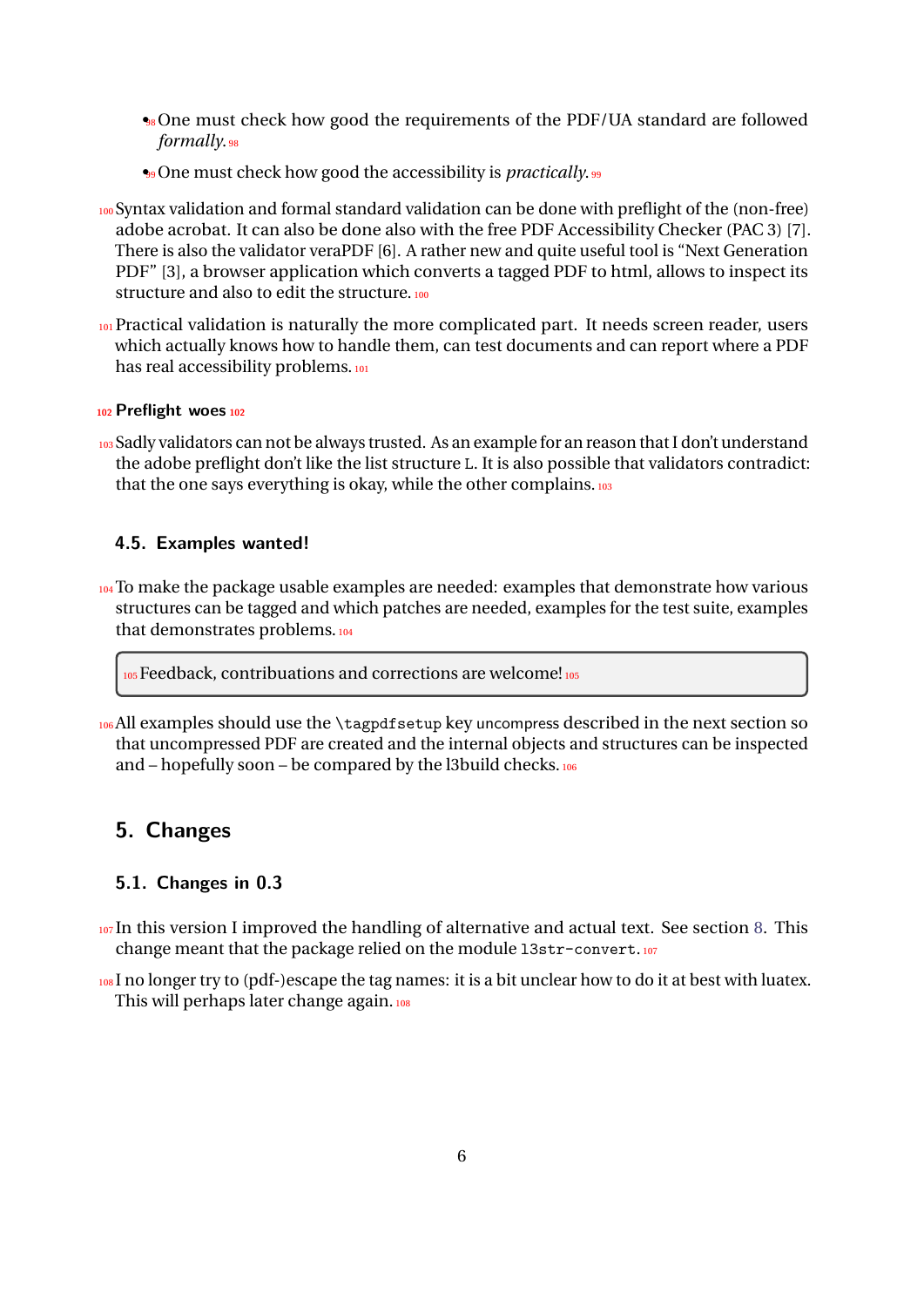### <span id="page-6-0"></span>**5.2. Changes in 0.5**

109 I added code to handle attributes and attribute classes, see section [7.3.5](#page-29-1) and corrected a small number of code errors.<sup>109</sup>

110I added code to add "real" space glyphs to the PDF, see section [10.](#page-34-0)110

### <span id="page-6-1"></span>**5.3. Changes in 0.6**

<sup>111</sup>**Breaking change!** The attributes used in luamode to mark the MC-chunks are no longer set globally. I thought that global attribute would make it easier to tag, but it only leads to problem when e.g. header and footer are inserted. So from this version on the attributes are set locally and the effect of a \tagmcbegin ends with the current group. This means that in some cases more \tagmcbegin are needed and this affected some of the examples, e.g. the patching commands for sections with KOMA. On the other side it means that quite often one can omit the \tagmcend command.111

### <span id="page-6-2"></span>**5.4. Changes in version 0.61**

 $n_2$  internal code adaptions to expl3 changes.  $n_2$ 

 $\mathbf{h}_3$  dropped the compresslevel key – probably not needed.  $\mathbf{h}_3$ 

### <span id="page-6-3"></span>**5.5. Changes in version 0.8**

- $\Lambda$ 4As a first step to include the code proper in the ET<sub>E</sub>X kernel the module name has changed from uftag to tag. The commands starting with \uftag will stay valid for some time but then be deprecated.<sup>114</sup>
- **A<sub>5</sub> Breaking change!** The argument of newattribute option should no longer add the dictionary bracket <<...>>, they are added by the code.
- **16 Breaking change!** The package now requires the new PDF management as provided for now by the package pdfmanagement-testphase. pdfmanagement-testphase, prepares the ground for better support for tagged PDF in  $E/FX$ . It is part of a larger project to automatically generate tagged PDF [https://www.latex-project.org/news/2020/11/](https://www.latex-project.org/news/2020/11/30/tagged-pdf-FS-study/) [30/tagged-pdf-FS-study/](https://www.latex-project.org/news/2020/11/30/tagged-pdf-FS-study/)<sup>116</sup>
- **n**<sub>7</sub> Support to add associated files to structures has been added with new keys AF, AFinline and AFinline-o.<sup>117</sup>
- **Breaking change!** The support for other 8-bit input encodings has been removed. utf8 is now the required encoding.
- **n**<sup>9</sup> The keys lang, ref and E have been added for structures.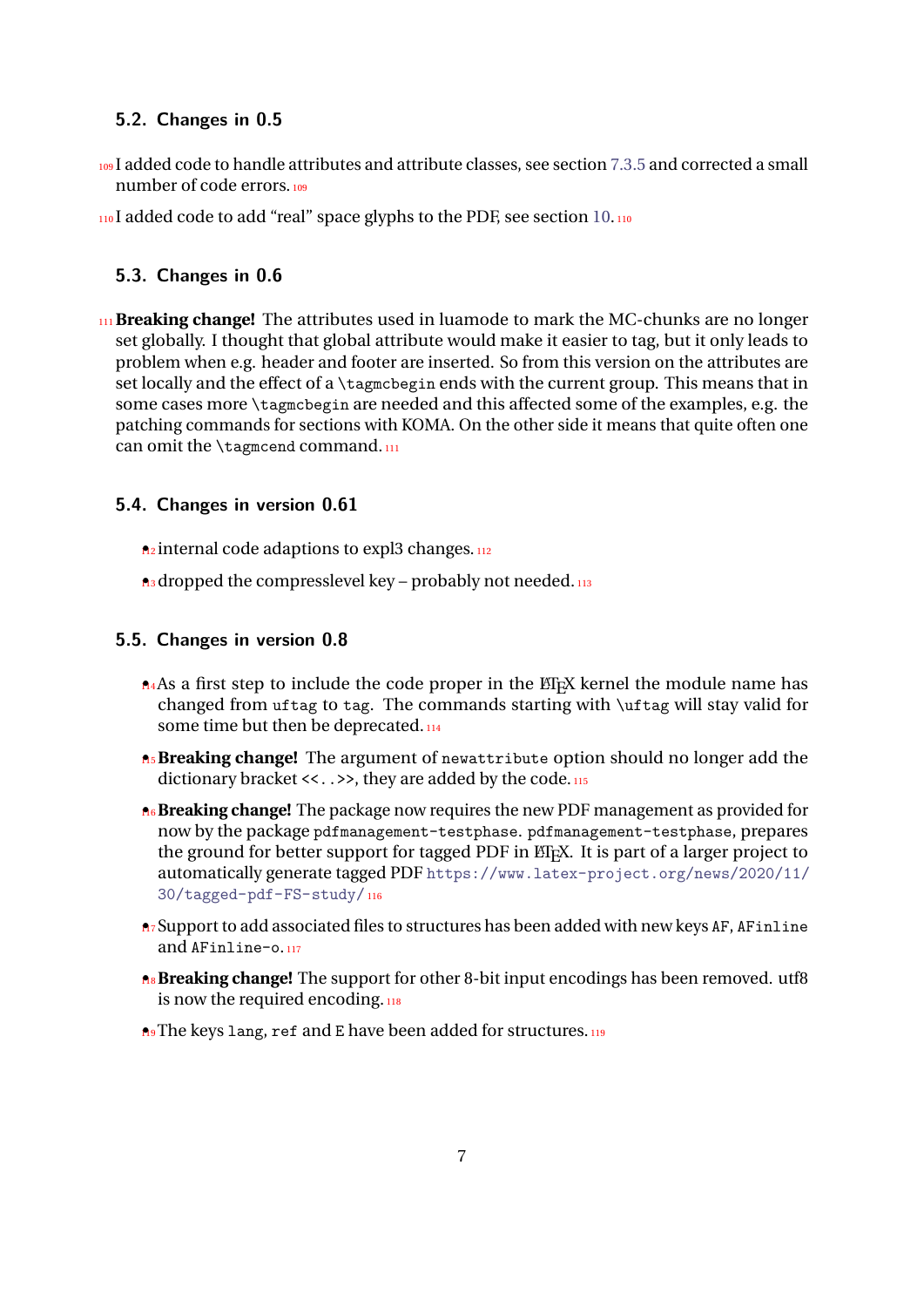$20$ • The new hooks of LaTeX are used to tagged many paragraphs automatically. The small red numbers around paragraphs in the documentation show them in action. The main problem here is not to tag a paragraph, but to avoid to tag too many: paragraphs pop up in many places.<sup>120</sup>

### <span id="page-7-0"></span>**5.6. Changes in version 0.81**

- **21** Hook code to tag links (URI and GoTo type) have been added. So normally they should simply work if tagging is activated.<sup>121</sup>
- $22$  Commands and keys to allow automatic paragraph tagging have been added. See section [7.2.9.](#page-25-0) As can be seen in this documentation the code works quite good already, but one should be aware that "paragraphs" can appear in many places and sometimes there are even more paragraph begin than ends.<sup>122</sup>
- $2.3A$  key to test if local or global setting of the mc-attributes in luamode is more sensible, see [7.2.3](#page-19-0) for more details.<sup>123</sup>
- **24** New commands to store and reset mc-tags. 124
- **25** PDF 2.0 namespaces are now supported.

### <span id="page-7-1"></span>**5.7. Changes in version 0.82**

- $126A$  command  $\text{tag}$  if active: TF to test if tagging is active has been added. This allow external packages to write conditional code.<sup>126</sup>
- 127The commands \tag\_struct\_parent\_int: and \tag\_struct\_insert\_annot:nn have been added. They allow to add annotations to the structure.<sup>127</sup>

### <span id="page-7-2"></span>**5.8. Changes in version 0.83**

128\tag\_finish\_structure: has been removed, it is no longer a public command.128

#### <span id="page-7-3"></span>**5.9. Changes in version 0.90**

- **29** Code has been cleaned up and better documented.
- **More engines supported** The generic mode of tagpdf now works (theoretically, it is not much tested) with all engines supported by the pdfmanagement. So compilations with XeLT<sub>E</sub>X or with dvips should work. But it should be noted that these engines and backends don't support the interspaceword option. With XeLT<sub>E</sub>X it is perhaps possible implement something with \XeTeXinterchartoks, but for the dvips route I don't see an option (apart from lots of manual macros everywhere). 130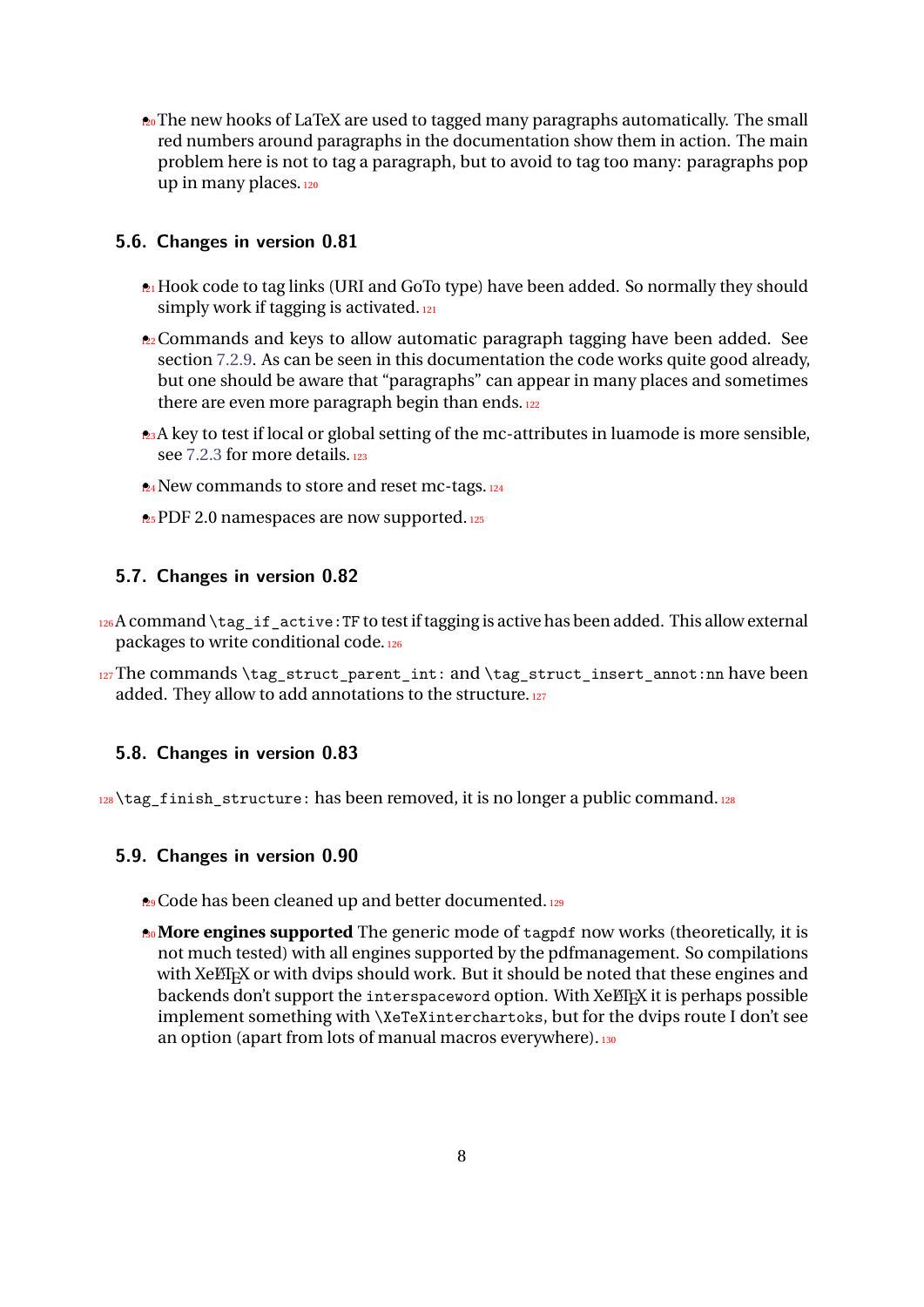- Breaking 131 **MC-attributes are global again** In version 0.6 the attributes used in luamode to mark change! the MC-chunks were no longer set globally. This avoided a number of problems with header and footer and background material, but further tests showed that it makes it difficult to correctly mark things like links which have to interrupt the current marking code—the attributes couldn't easily escape groups added by users. See section [7.2.3](#page-19-0) for more details.<sup>131</sup>
	- <sup>132</sup> **key global-mc removed:** Due to the changes in the attribute keys this key is not longer needed.<sup>132</sup>
	- **As key check-tags removed:** It doesn't fit. Checks are handled over the logging level. 133
	- $\mathbb{A}$  \tagpdfget has been removed, use the expl3 version if needed.  $\mathbb{I}$ 34
	- $\bullet$  The show commands \showtagpdfmcdata, \showtagpdfattributes, \showtagstack have been removed and replaced by a more flexible command \ShowTagging.135
	- $\mathbb{B}$ <sup>6</sup> The commands \tagmcbegin and \tagmcend no longer ignore following spaces or remove earlier one. While this is nice in some places, it also ate spaces in places where this wasn't expected. From now on both commands behave exactly like the expl3 versions.
	- **A**<sub>7</sub>The lua-code to add real space glyphs has been separated from the tagging code. This means that interwordspace now works also if tagging is not active.<sup>137</sup>
	- **B**<sub>8</sub>The key activate has been added, it open the first structure, see below. 138

### <span id="page-8-0"></span>**5.10. Changes in version 0.92**

- $\bullet$  support for page breaks in pdftex has been added, see section [7.2.8,](#page-24-1) This requires a new version of the pdfmanagement-testphase package.<sup>139</sup>
- **A**<sub>0</sub> header and footer are tagged as artifacts automatically, see section [7.2.5.](#page-21-0)140
- 141 keys alttext-o and actualtext-o has been removed. alttext and actualtext will now expand once.<sup>141</sup>

### <span id="page-8-1"></span>**5.11. Changes in version 0.93**

- $\triangle$ 2 Support for associated files in the root element (key root-AF) has been added. This allow e.g. to add a css-file which is be used if the PDF is converted to html.  $_{142}$
- **143** First steps have been done to adapt the package to planed changes in ET<sub>F</sub>X: The command \DocumentMetadata will be added to the format and will take over the role of \DeclareDocumentMetadata from pdfmanagement-testphase.<sup>143</sup>
- **A4** The package has now support for "structure destinations". This is a new type of destinations in PDF 2.0. For pdftex and luatex this requires new binaries. They will be included in texlive 2022, miktex already has the new pdftex, the new luatex will probably follow soon.<sup>144</sup>
- **A**<sub>5</sub> The commands \tagpdfifluatexT, \tagpdfifluatexTF has been removed \tagpdfifpdftexT,  $_{145}$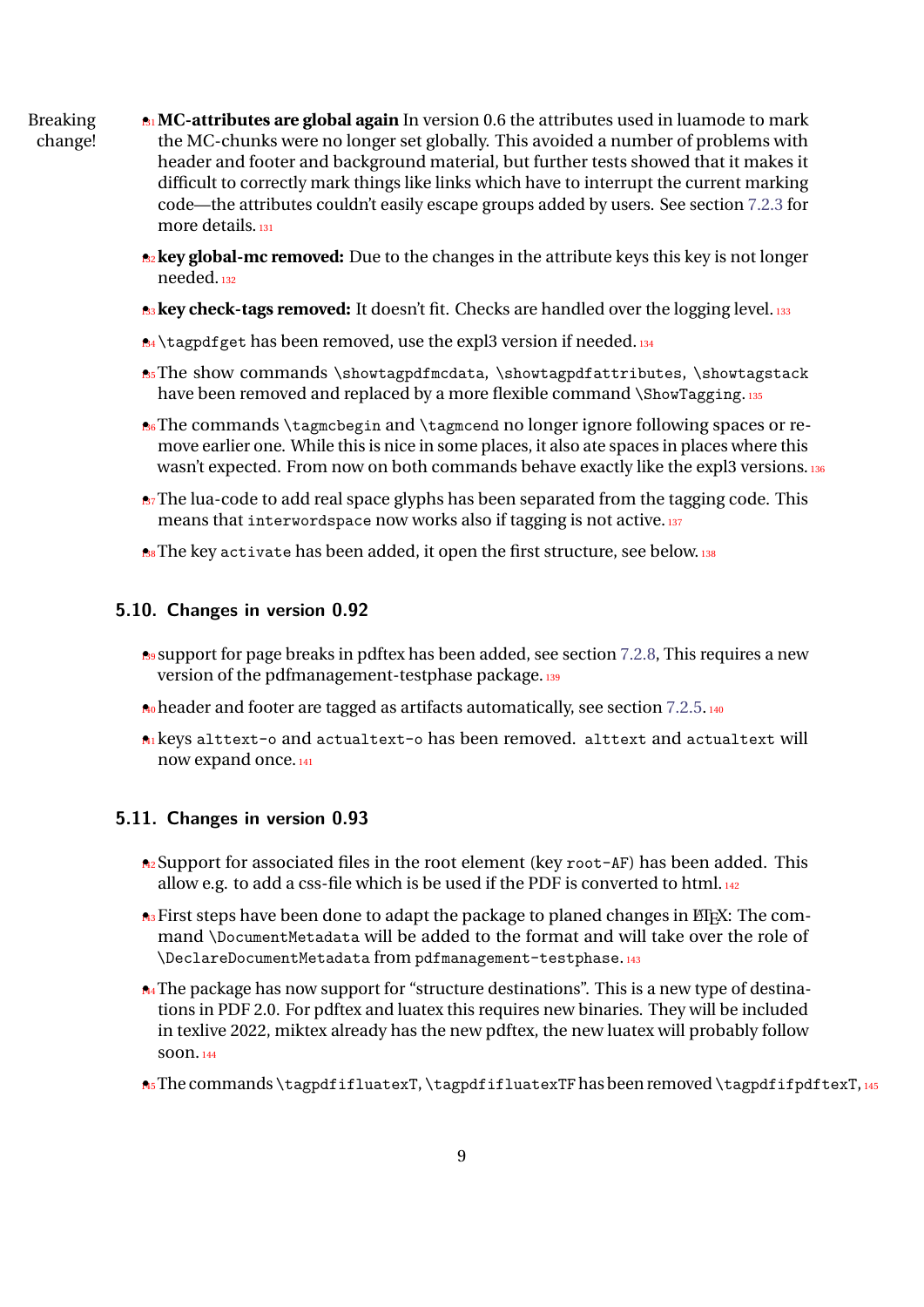### <span id="page-9-0"></span>**5.12. Proof of concept: the tagging of the documentation itself**

- <sup>146</sup>Starting with version 0.6 the documentation itself has been tagged. The tagging wasn't (and isn't) in no way perfect. The validator from Adobe didn't complain, but PAX3 wanted alternative text for all links (no idea why) and so I put everywhere simple text like "link" and "ref". The links to footnotes gave warnings, so I disabled them. I used types from the PDF version 1.7, mostly as I have no idea what should be used for code in 2.0. Margin notes were simply wrong …<sup>146</sup>
- 147 The tagging has been improved and automated over time in sync with improvements and new features in the LaTeX kernel and the pdfmanagement code.<sup>147</sup>
- 148 But even if the documentation passed the tests of the validators: as mentioned above passing a formal test doesn't mean that the content is really good and usable. I have a lot doubts that the code parts are really readable. The bibliography and the references must be improved. The user commands used for the tagging and also some of the patches used are still rather crude. So there is lot space for improvement.<sup>148</sup>

<sup>149</sup>Be aware that to create the tagged version a current lualatex-dev and a current version of the pdfmanagment-testphase package is needed.<sup>149</sup>

|                                                    | Dateiname<br>tagpdf.pdf<br>Sprache<br>en-UK | Tags<br>814 |     | Seiten<br>29 |   |
|----------------------------------------------------|---------------------------------------------|-------------|-----|--------------|---|
| PDF/UA                                             |                                             |             |     |              |   |
| Die von PAC geprüften PDF/UA-Anforderungen sind ei |                                             |             |     |              |   |
| Prüfpunkt                                          |                                             | Bestan      |     | Warnung      | D |
| PDF Syntax                                         |                                             |             | 65  | Ω            |   |
| Schriften                                          |                                             |             | 18  |              |   |
| Inhalt                                             |                                             | 72892       |     |              |   |
| Eingebettete Dateien                               |                                             |             | 0   | n            |   |
| Natürliche Sprache                                 |                                             | 35008       |     | n            |   |
| Strukturelemente                                   |                                             |             | 296 |              |   |
| Strukturbaum                                       |                                             |             | 16  | Ω            |   |
| Rollenzuordnungen                                  |                                             |             | 22  |              |   |
| Alternative Beschreibungen                         |                                             |             | 32  | n            |   |
| Metadaten                                          |                                             |             | Ω   |              |   |
| Dokumenteinstellungen                              |                                             |             | 34  |              |   |
|                                                    |                                             |             |     |              |   |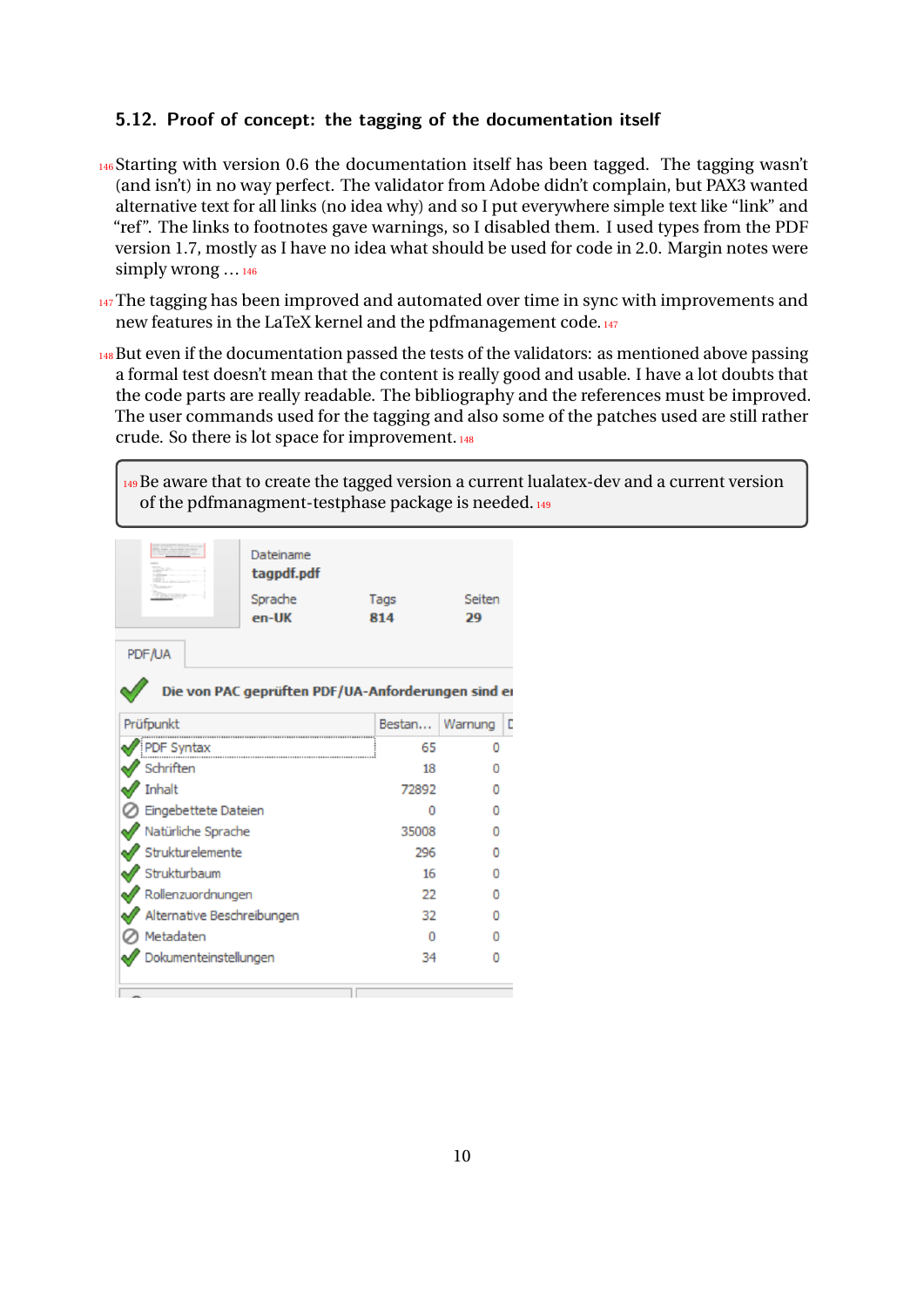## <span id="page-10-0"></span>**6. Setup**

150 The package requires the new PDF management. With a current version of pdfmanagementtestphase it can be loaded and activated like this: 150

```
\RequirePackage{pdfmanagement-testphase}
\DeclareDocumentMetadata
{
 testphase = tagpdf, % load
 activate = tagging % activate and create the document structure
}
\documentclass{article}
\begin{document}
some text
\end{document}
```
 $_{151}$  With ET<sub>E</sub>X 2022-06-01 (or a current ET<sub>E</sub>X-dev) the call will be simpler  $_{151}$ 

```
\DocumentMetadata
{
 testphase = tagpdf, % load + activate
}
\documentclass{article}
\begin{document}
some text
\end{document}
```
#### **<sup>152</sup>Activation needed!<sup>152</sup>**

- <sup>153</sup>When the package is loaded it will apart from loading more packages and defining a lot of things – not do much. You will have to activate it with \tagpdfsetup or as shown above in \DeclareDocumentMetadata/\DocumentMetadata.<sup>153</sup>
- 154 Most commands do nothing if tagging is not activated, but in case a test is needed a command (with the usual  $p, T, F$  variants) is provided:  $154$

<sup>155</sup>**\tag\_if\_active:TF**<sup>155</sup>

<sup>156</sup>The check is true only if *everything* is activated. In all other cases (also if tagging has been stopped locally) it will be false. 156

### <span id="page-10-1"></span>**6.1. Modes and package options**

<sup>157</sup>The package has two different modes: The **generic mode** works (in theory, currently only tested with pdftex and luatex) probably with all engines, the **lua mode** only with luatex. The differences between both modes will be described later. The mode can be set with package options: 157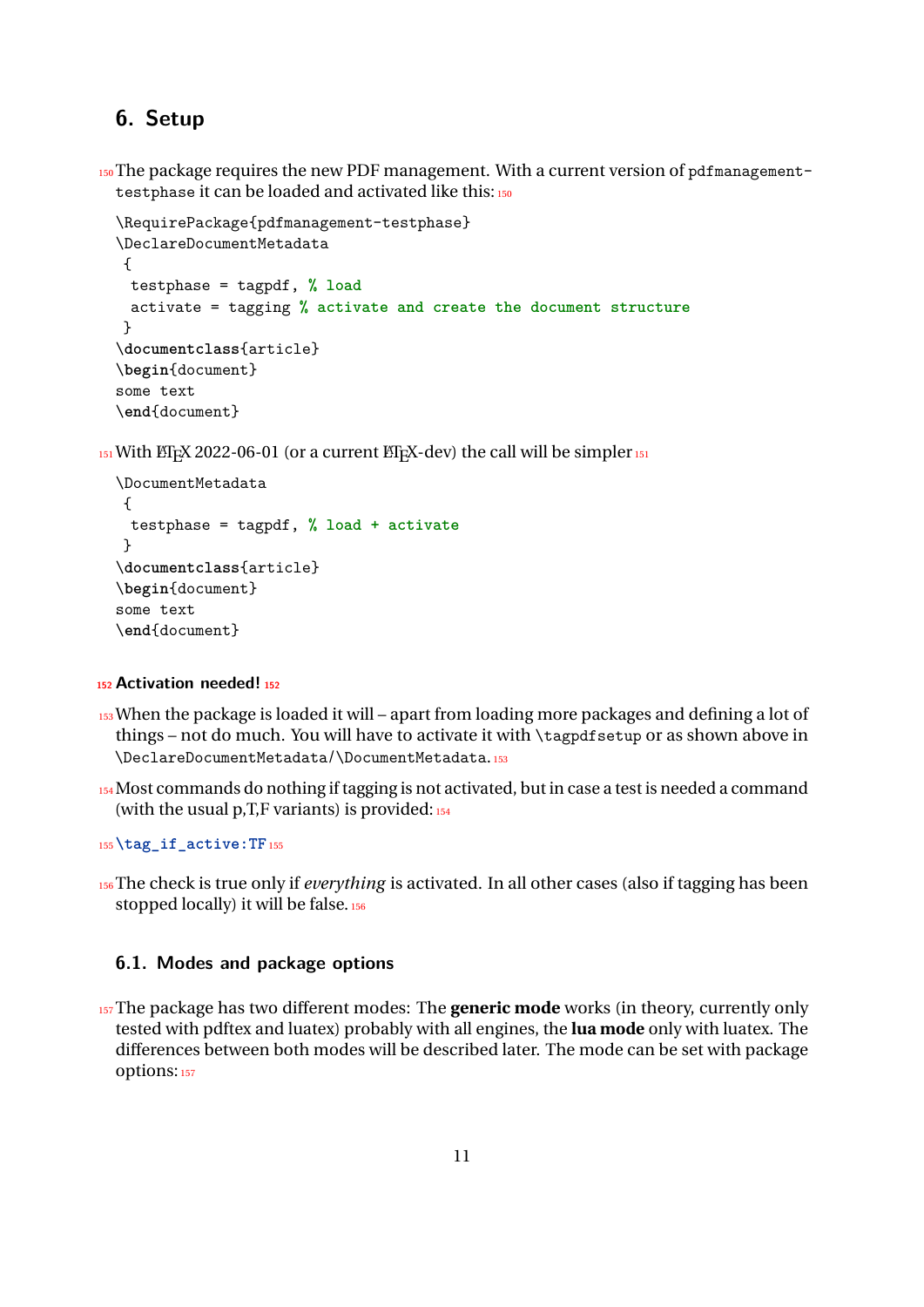$158$ luamode $158$ 

159 This is the default mode. It will use the generic mode if the document is processed with pdflatex and the lua mode with lualatex.<sup>159</sup>

```
160 genericmode 160
```
161 This will force the generic mode for all engines. 161

### <span id="page-11-0"></span>**6.2. Setup and activation**

#### <sup>162</sup>**\tagpdfsetup**{⟨*key-val-list*⟩}<sup>162</sup>

- 163 This command setups the general behaviour of the package. The command should be normally used only in the preamble (for a few keys it could also make sense to change them in the document).<sup>163</sup>
- 164 The key-val list understands the following keys: 164
	- activate-all Boolean, initially false. Activates everything, that's normally the sensible thing to do.<sup>165</sup>
	- activate Like activate-all, *additionally* is opens at begin document a structure with \tagstructbegin and closes it at end document. The key accepts as value a tag name which is used as the tag of the structure. The default value is Document.166
	- activate-mc Boolean, initially false. Activates the code related to marked content.<sup>167</sup>
	- activate-struct Boolean, initially false. Activates the code related to structures. Should be used only if activate-mc has been used too.<sup>168</sup>
	- no-struct-dest Starting with version 0.93 tagpdf will create automatically structure destinations (see section [11](#page-35-0) if hyperref is used, if the engine supports it and if the pdf version is 2.0. With this key this can be suppressed. $169$
	- activate-tree Boolean, initially false. Activates the code related to trees. Should be used only if the two other keys has been used too.<sup>170</sup>
	- add-new-tag Allows to define new tag names, see section [9](#page-33-0) for a description.<sup>171</sup>
	- **interwordspace** Choice key, possible values are true/""on and false/off. The key activates/deactivates the insertion of space glyphs, see section [10.](#page-34-0) In the luamode it only works if at least activate-mc has been used.<sup>172</sup>
	- **log**  $_1$ £hoice key, possible values none, v, vv, vvv, all. Setups the log level. Changing the value affects currently mostly the luamode: "higher" values gives more messages in the log. The current levels and messages have been setup in a quite ad-hoc manner and will need improvement.<sup>173</sup>
	- **newattribute** This key takes two arguments and declares an attribute. See [7.3.5.](#page-29-1)174
- luamode **show-spaces** Boolean. That's a debug option, it helps in lua mode to see where space glyph will be inserted if interwordspace is activated.<sup>175</sup>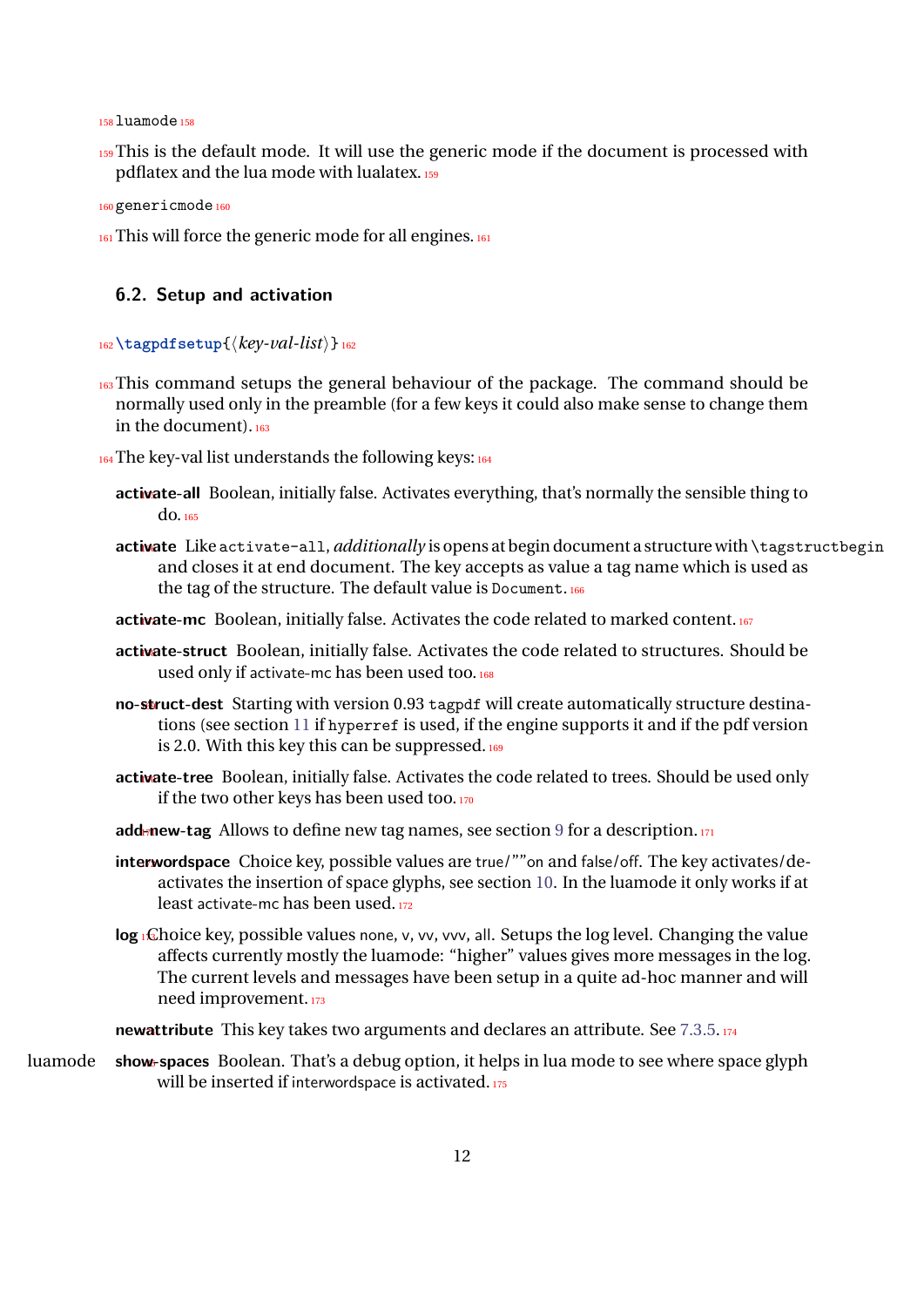- **paratagging** Boolean. This activate/deactivates the automatic tagging of paragraphs. It uses the para/begin and para/end hooks of the newest  $E$ F<sub>E</sub>X version (2021-05-01). This is a first try to use this hooks, and the code is bound to change. Paragraphs can appear in many unexpected places and the code can easily break, so there is also an option to see where such paragraphs are: 176
- **paratagging-show** Boolean. This activate/deactivates small red numbers in the places where the paratagging hook code is used.<sup>177</sup>
- tabsorder Choice key, possible values are row, column, structure, none. This decides if a /Tabs value is written to the dictionary of the page objects. Not really needed for tagging itself, but one of the things you probably need for accessibility checks. So I added it. Currently the tabsorder is the same for all pages. Perhaps this should be changed  $\dots$  178
- luamode **tagunmarked** Boolean, initially true. When this boolean is true, the lua code will try to mark everything that has not been marked yet as an artifact. The benefit is that one doesn't have to mark up every deco rule oneself. The danger is that it perhaps marks things that shouldn't be marked – it hasn't been tested yet with complicated documents containing annotations etc. See also section [7.6](#page-31-0) for a discussion about automatic tagging.<sup>179</sup>
	- uncompress Sets both the PDF compresslevel and the PDF objcompresslevel to 0 and so allows to inspect the PDF.<sup>180</sup>

## <span id="page-12-0"></span>**7. Tagging**

181 pdf is a page orientated graphic format. It simply puts ink and glyphs at various coordinates on a page. A simple stream of a page can look like this<sup>[2](#page-12-1)</sup>: 182

```
stream
  BT
  /F27 14.3462 Tf %select font
  89.291 746.742 Td %move point
  [(1) -574( Intro ) -32( duction )]TJ %print text
  /F24 10.9091 Tf %select font
  0 -24.35 Td %move point
   [(Let 's) -331( start )]TJ %print text
  205.635 -605.688 Td %move point
   [(1)] TJ %print text
  ET
endstream
```
<sup>183</sup> From this stream one can extract the characters and their placement on the page but not their semantic meaning (the first line is actually a section heading, the last the page number). And while in the example the order is correct there is actually no guaranty that the stream contains the text in the order it should be read.<sup>183</sup>

<span id="page-12-1"></span> $18$ <sup>2</sup>The appendix contains some remarks about the syntax of a PDF file 181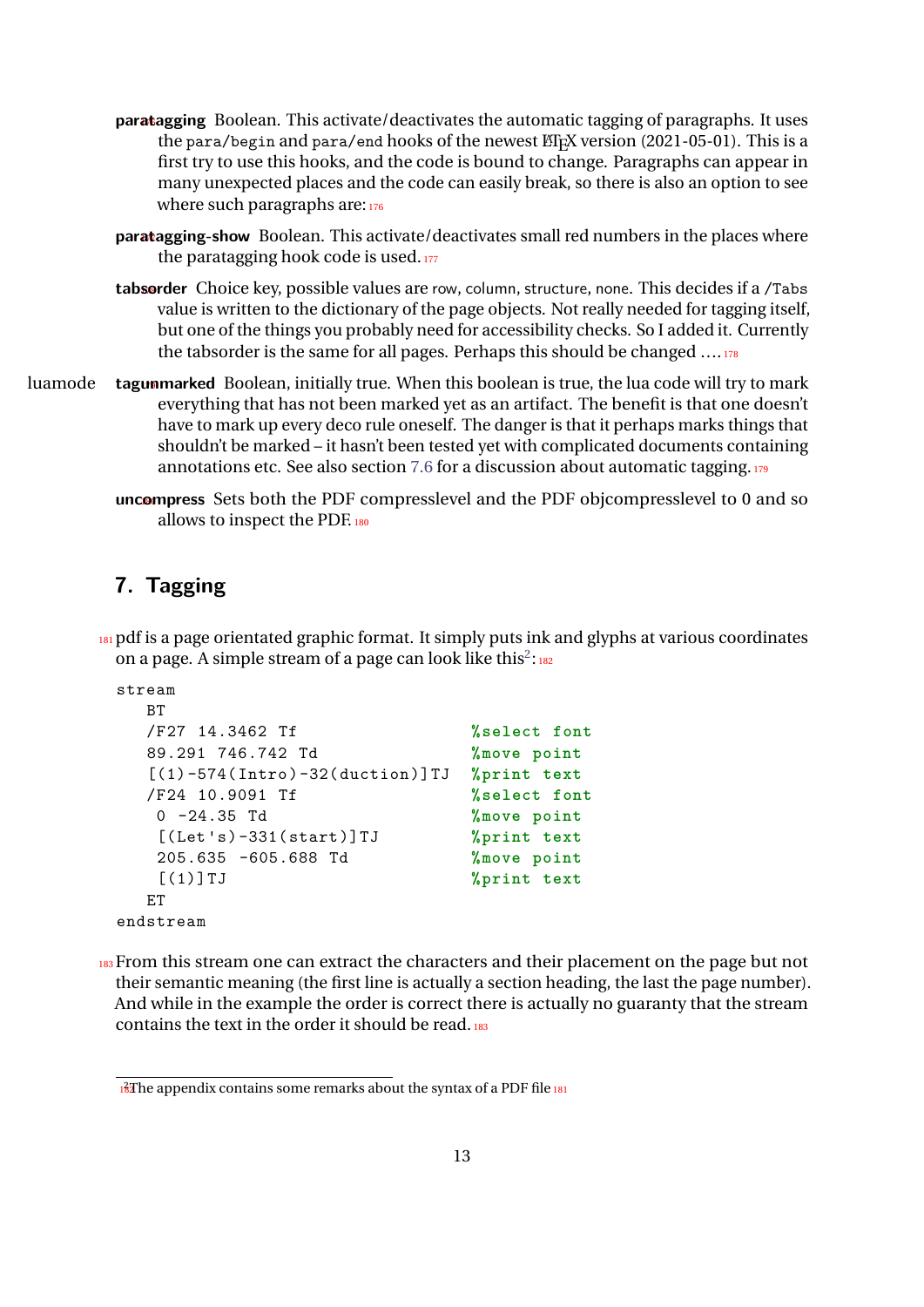<sup>184</sup>Tagging means to enrich the PDF with information about the *semantic* meaning and the *reading order*. (Tagging can do more, one can also store all sorts of layout information like font properties and indentation with tags. But as I already wrote this package concentrates on the part of tagging that is needed to improve accessibility.)  $184$ 

### <span id="page-13-0"></span>**7.1. Three tasks**

 $185$  To tag a PDF three tasks must be carried out:  $185$ 

- mc-task  $\frac{1}{186}$  The mark-content-task: The document must add "labels" to the page stream which allows to identify and reference the various chunks of text and other content. This is the most difficult part of tagging – both for the document writer but also for the package code. At first there can be quite many chunks as every one is a leaf node of the structure and so often a rather small unit. At second the chunks must be defined page-wise – and this is not easy when you don't know where the page breaks are. Also in a standard document a lot text is created automatically, e.g. the toc, references, citations, list numbers etc and it is not always easy to mark them correctly.<sup>186</sup>
- struct-  $2_{87}$  **The structure-task**: The document must declare the structure. This means marking the task start and end of semantically connected portions of the document (correctly nested as a tree). This too means some work for the document writer, but less than for the mc-task: at first quite often the mc-task and the structure-task can be combined, e.g. when you mark up a list number or a tabular cell or a section header; at second one doesn't have to worry about page breaks so quite often one can patch standard environments to declare the structure. On the other side a number of structures end in  $E$ F<sub>K</sub> only implicitly – e.g. an item ends at the next item, so getting the PDF structure right still means that additional mark up must be added.<sup>187</sup>
- tree-task 3.188 **The tree management**: At last the structure must be written into the PDF. For every structure an object of type StructElem must be created and flushed with keys for the parents and the kids. A parenttree must be created to get a reference from the mcchunks to the parent structure. A rolemap must be written. And a number of dictionary entries. All this is hopefully done automatically and correctly by the package .... 188

### <span id="page-13-1"></span>**7.2. Task 1: Marking the chunks: the mark-content-step**

- $192$  To be able to refer to parts of the text in the structure, the text in the page stream must get "labels". In the PDF reference they are called "marked content". The three main variants needed here are:<sup>192</sup>
	- Artifacts They are marked with of a pair of keywords, BMC and EMC which surrounds the text. BMC has a single prefix argument, the fix tag name /Artifact. Artifacts should be used for irrelevant text and page content that should be ignored in the structure. Sadly it is often not possible to leave such text simply unmarked – the accessibility tests in Acrobat and other validators complain.<sup>193</sup>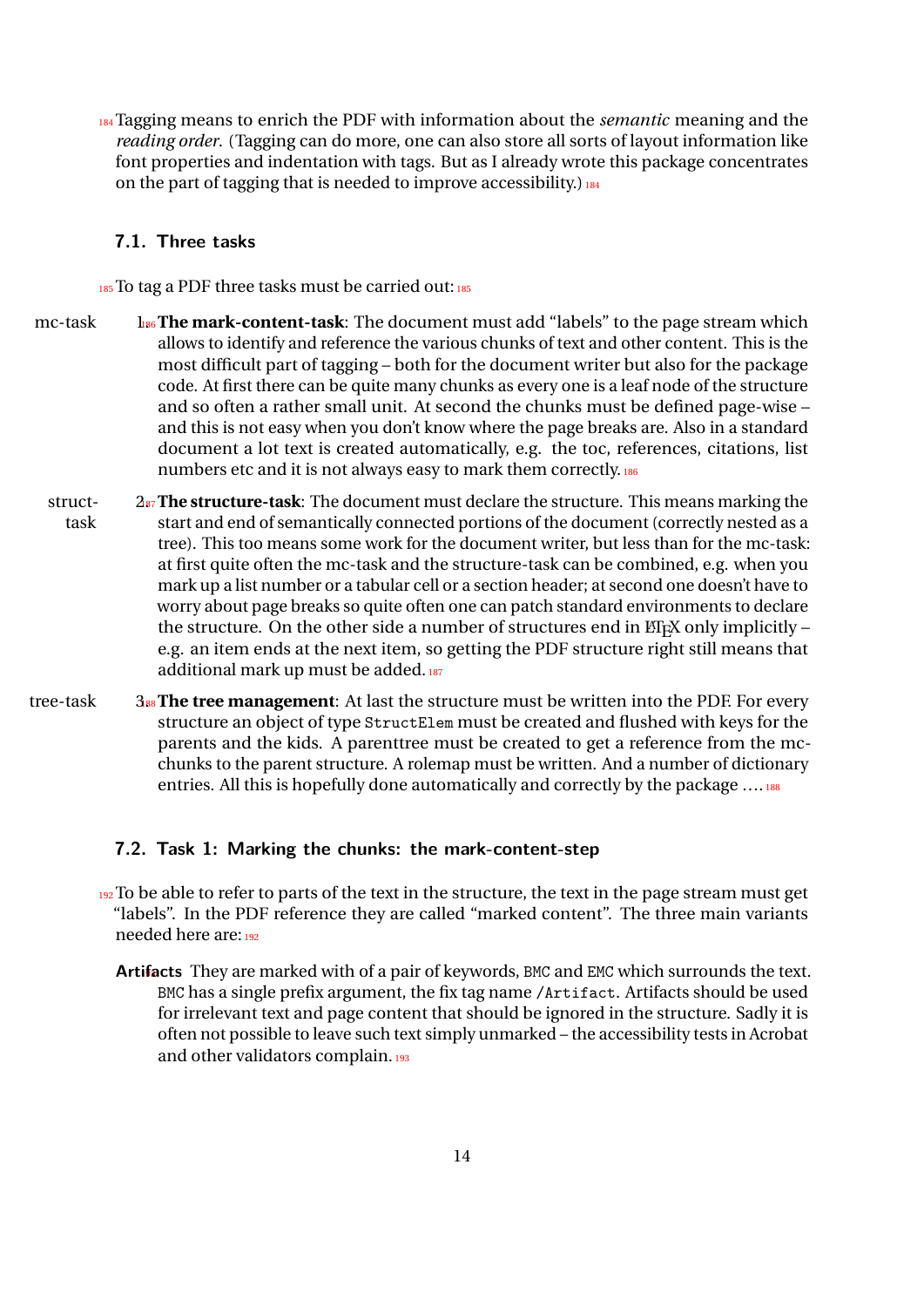

<sup>191</sup> Figure 1: Schematical description of the relation between marked content in the page stream and the structure<sup>191</sup>

/Artifact BMC text to be marked /EMC

**Artifacts with a type** They are marked with of a pair of keywords, BDC and EMC which surrounds the text. BDC has two arguments: again the tag name /Artifact and a following dictionary which allows to specify the suppressed info. Text in header and footer can e.g. be declared as pagination like this:  $194$ 

```
/Artifact <</Type /Pagination>> BDC
text to be marked
/EMC
```
**Content** Content is marked also with of a pair of keywords, BDC and EMC. The first argument of BDC is a tag name which describes the structural type of the text<sup>[3](#page-14-0)</sup> Examples are /P (paragraph), /H2 (heading), /TD (table cell). The reference mentions a number of standard types but it is possible to add more or to use different names.<sup>196</sup>

<span id="page-14-0"></span><sup>196 3</sup>There is quite some redundancy in the specification here. The structural type is also set in the structure tree. One wonders if it isn't enough to use always /SPAN here.<sup>195</sup>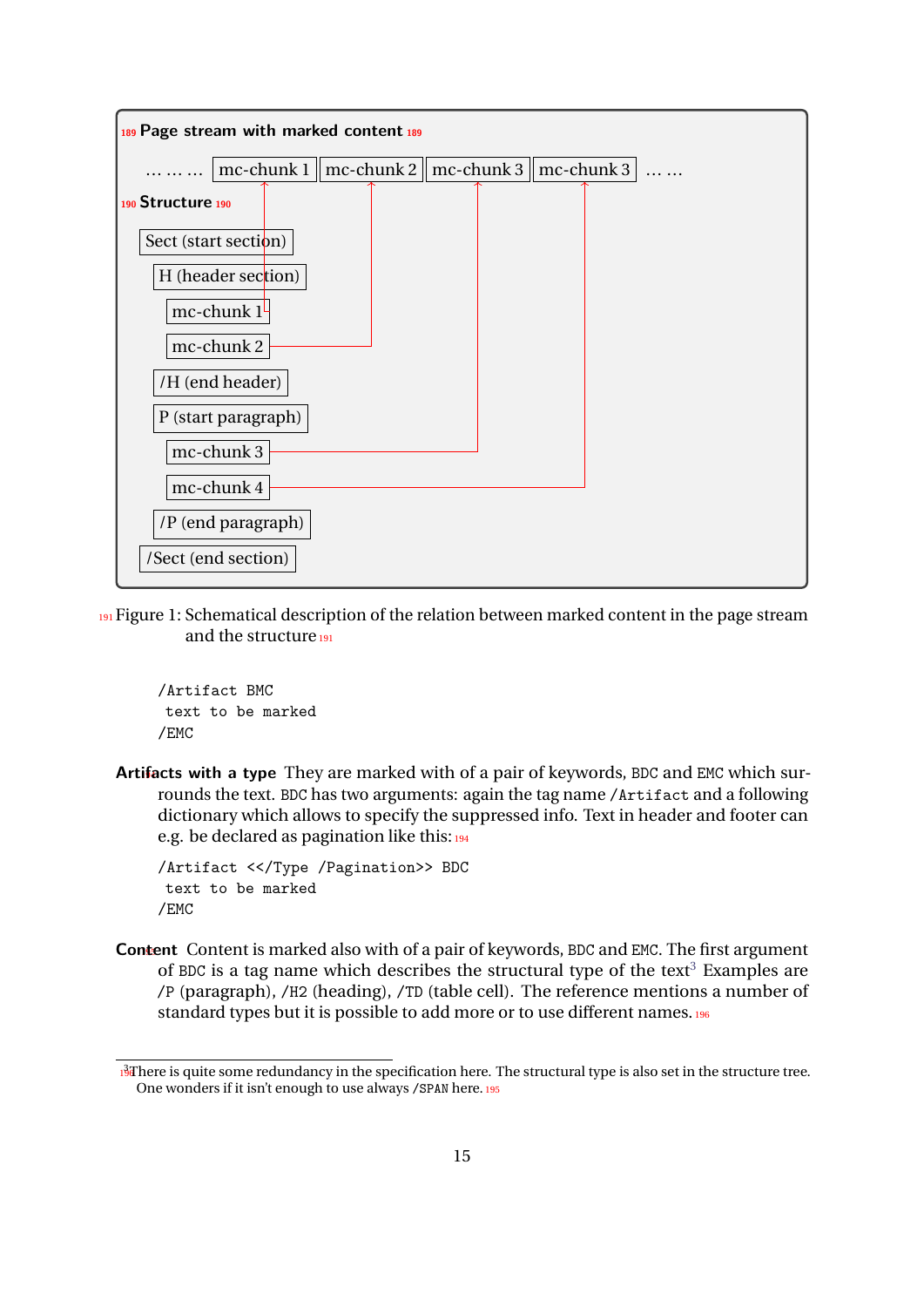$197$  In the second argument of BDC – in the property dictionary – more data can be stored. *Required* is an /MCID-key which takes an integer as a value: 197

```
/H1 <</MCID 3>> BDC
text to be marked
/EMC
```
- 198 This integer is used to identify the chunk when building the structure tree. The chunks are numbered by page starting with 0. As the numbers are also used as an index in an array they shouldn't be "holes" in the numbering system (It is perhaps possible to handle a numbering scheme not starting by 0 and having holes, but it will enlarge the PDF as one would need dummy objects.). 198
- 199 It is possible to add more entries to the property dictionary, e.g. a title, alternative text or a local language setting.<sup>199</sup>

<sub>200</sub> The needed markers can be added with low level code e.g. like this (in pdftex syntax):<sub>200</sub>

```
\pdfliteral page {/H1 <</MCID 3>> BDC}%
text to be marked
\pdfliteral page {EMC}%
```
 $_{201}$  This sounds easy. But there are quite a number of traps, mostly with pdfLaTeX: $_{201}$ 

 $\frac{1}{202}$  PDF is a page oriented format. And this means that the start BDC/BMC and the corresponding end EMC must be on the same page. So marking e.g. a section title like in the following example won't always work as the literal before the section could end on the previous page: 202

```
\pdfliteral page {/H1 <</MCID 3>> BDC} %problem: possible pagebreak here
\section{mysection}
\pdfliteral page {EMC}%
```
- <sup>203</sup>Using the literals *inside* the section argument is better, but then one has to take care that they don't wander into the header and the toc. 203
- $2<sub>04</sub>$  Literals are "whatsits" nodes and can change spacing, page and line breaking. The literal *behind* the section in the previous example could e.g. lead to a lonely section title at the end of the page. 204
- $3<sub>05</sub>$ The /MCID numbers must be unique on a page. So you can't use the literal in a saved box that you reuse in various places. This is e. g. a problem with longtable as it saves the table header and footer in a box. 205
- $406$  The /MCID-chunks are leaf nodes in the structure tree, so they shouldn't be nested.  $206$
- $5<sub>207</sub>$  Often text in a document is created automatically or moved around: entries in the table of contents, index, bibliography and more. To mark these text chunks correctly one has to analyze the code creating such content to find suitable places to inject the literals. 207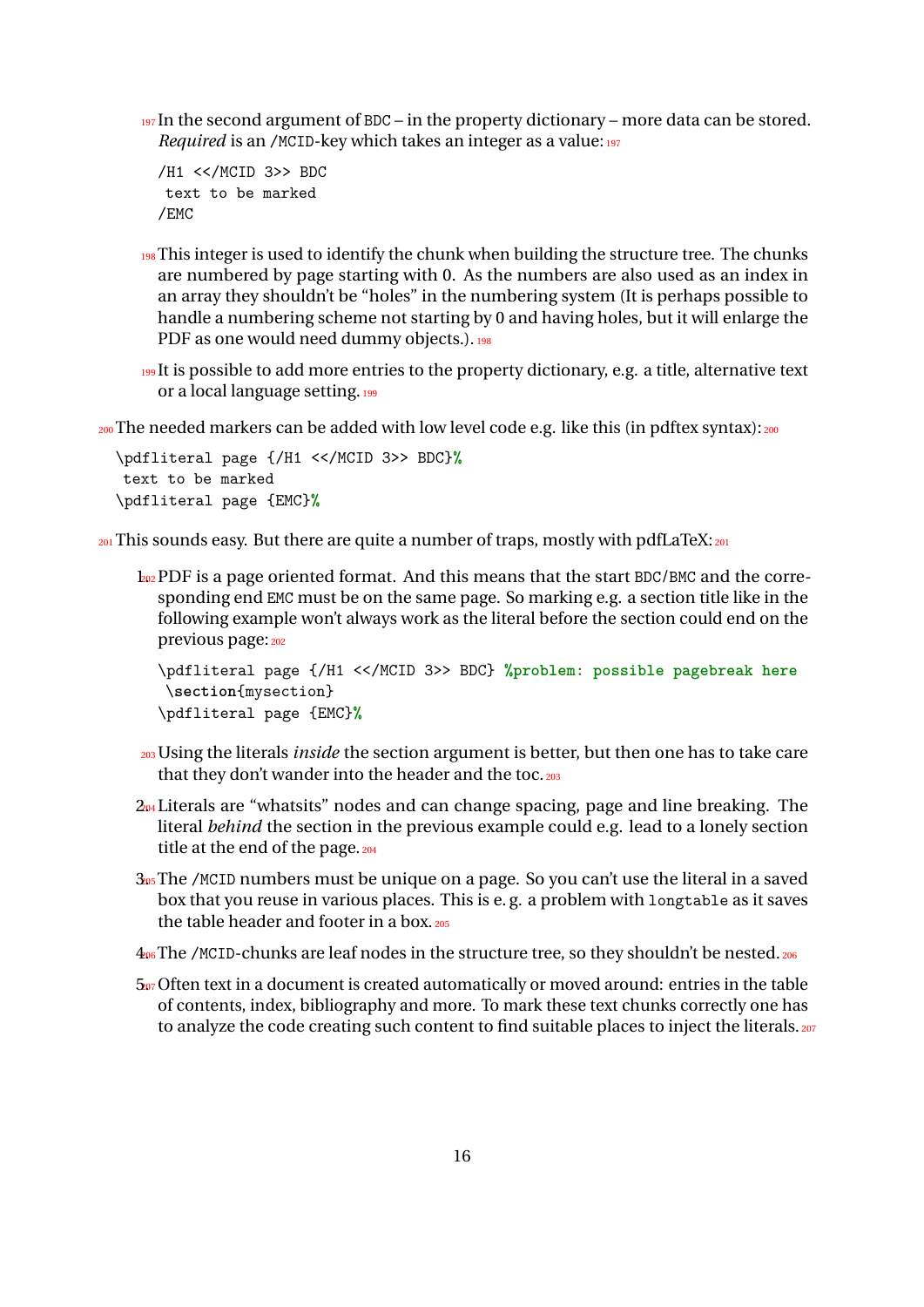- $6.8$ The literals are inserted directly and not at shipout. This means that due to the asynchronous page breaking of TEX the MCID-number can be wrong even if the counter is reset at every page. This package uses in generic mode a label-ref-system to get around this problem. This sadly means that often at least three compilations are needed until everything has settled down.<sup>208</sup>
- <sup>209</sup>It can actually be worse: If the text is changed after the MCID-numbers have been assigned, and a new mc-chunk is inserted in the middle of the page, then all the numbers have to be recalculated and that requires again a number of compilations until it really settles down again. Internal references are especially problematic here, as the first compilation typically creates a non-link ??, and only the second inserts the structure and the new mc. When the reference system in LaTeX will be extended, care will be taken to ensure that already the dummy text builds a chunk. Until then the advice is to first compile the document and resolve all cross-reference and to activate tagging only at the end.<sub>209</sub>
- 7.210 There exist environments which process their content more than once examples are align and tabularx. So one has to check for doublettes and holes in the counting system.<sub>210</sub>
- $8<sub>11</sub>$  PDF is a page oriented format. And this means that the start and the end marker must be on the same page … *so what to do with normal paragraphs that split over pages??*. This question will be discussed in subsection [7.2.8.](#page-24-1)<sup>211</sup>

#### <span id="page-16-0"></span>**7.2.1. Generic mode versus lua mode in the mc-task**

- 212 While in generic mode the commands insert the literals directly and so have all the problems described above the lua mode works quite differently: The tagging commands don't insert literals but set some *attributes* which are attached to all the following nodes. When the page is shipped out some lua code is called which wanders through the shipout box and injects the literals at the places where the attributes changes. 212
- 213 This means that quite a number of problems mentioned above are not relevant for the lua  $mode:_{213}$ 
	- 1.214 Pagebreaks between start and end of the marker are *not* a problem. So you can mark a complete paragraph. If a pagebreak occur directly after an start marker or before an end marker this can lead to empty chunks in the PDF and so bloat up PDF a bit, but this is imho not really a problem (compared to the size increase by the rest of the tagging). 214
	- 2.215 The commands don't insert literals directly and so affect line and page breaking much less.<sup>215</sup>
	- $3.26$  The numbering of the MCID are done at shipout, so no label/ref system is needed.  $216$
	- $4<sub>17</sub>$ The code can do some marking automatically. Currently everything that has not been marked up by the document is marked as artifact.<sup>217</sup>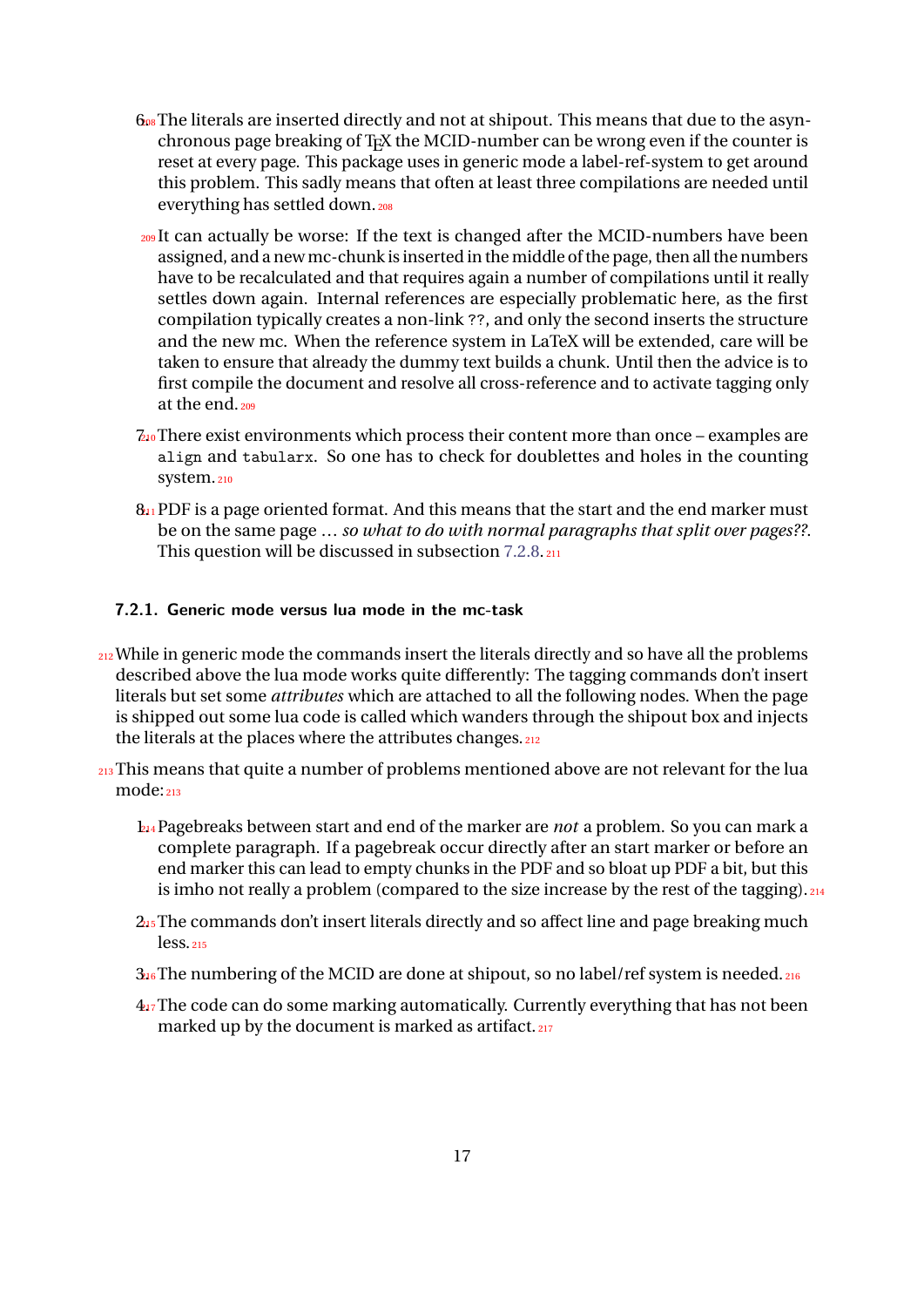#### <span id="page-17-0"></span>**7.2.2. Commands to mark content and chunks**

Generic 218 In generic mode is vital that the end command is executed on the same page as the begin mode only command. So think carefully how to place them. For strategies how to handle paragraphs that split over pages see subsection [7.2.8.](#page-24-1)<sup>218</sup>

- <sup>219</sup>**\tagmcbegin**{⟨*key-val-list*⟩}<sup>219</sup>
- <sup>220</sup>**\tag\_mc\_begin:n**{⟨*key-val-list*⟩}<sup>220</sup>
- 221 These commands insert the begin of the marked content code in the PDF. They don't start a paragraph. *They don't start a group*. Such markers should not be nested. The command will warn you if this happens. 221
- $_{222}$ The key-val list understands the following keys:  $_{222}$ 
	- **tag**223 This is required, unless you use the artifact key. The value of the key is normally one of the standard type listed in section [9](#page-33-0) (without a slash at the begin, this is added by the code). It is possible to setup new tags, see the same section. The value of the key is expanded, so it can be a command. The expansion is passed unchanged to the PDF, so it should with a starting slash give a valid PDF name (some ascii with numbers like H4 is fine). 223
	- **artifact** This will setup the marked content as an artifact. The key should be used for content that should be ignored. The key can take one of the values pagination, pagination/header, pagination/footer, layout, page, background and notype (this is the default). Text in the header and footer should normally be marked with artifact=pagination or pagination/header, pagination/footer but simply artifact (as it is now done automatically) should be ok too.<sup>224</sup>
		- <sup>225</sup>It is not quite clear if rules and other decorative graphical objects needs to be marked up as artifacts. Acrobat seems not to mind if not, but PAC 3 complained.<sup>225</sup>
		- <sup>226</sup>The validators complain if some text is not marked up, but it is not quite clear if this is a serious problem.<sup>226</sup>

#### lua mode only  $227$  The lua mode will mark up everything unmarked as  $artifact=not$  ype. You can suppress this behaviour by setting the tagpdfsetup key tagunmarked to false. See section [6.2.](#page-11-0)227

- **stash** Normally marked content will be stored in the "current" structure. This may not be what you want. As an example you may perhaps want to put a marginnote behind or before the paragraph it is in the tex-code. With this boolean key the content is marked but not stored in the kid-key of the current structure. 228
- label This key sets a label by which you can call the marked content later in another structure (if it has been stashed with the previous key). Internally the label name will start with tagpdf-.<sup>229</sup>
- alttext This key inserts an /Alt value in the property dictionary of the BDC operator. See section [8.](#page-32-1) The value is handled as verbatim string, commands are not expanded but the value will be expanded first once (so works like the key alttext-o in previous versions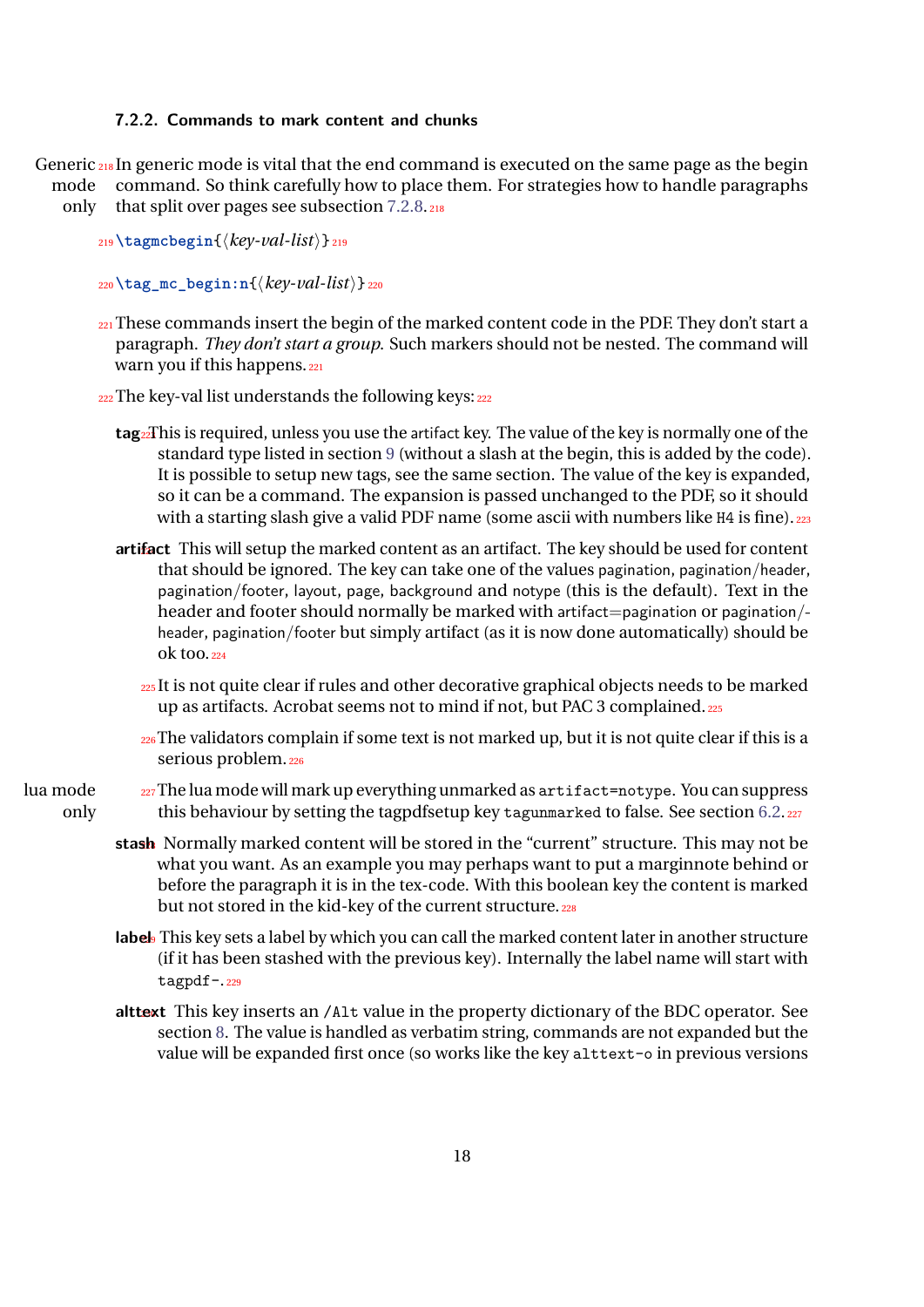which has been removed). That means that you can do something like in the following listing and it will insert \frac{a}{b} (hex encoded) in the PDF.<sub>230</sub>

```
\newcommand\myalttext{\frac{a}{b}}
\tagmcbegin{tag=P,alttext=\myalttext}
```
- actualtext This key inserts an /ActualText value in the property dictionary of the BDC operator. See section [8.](#page-32-1) The value is handled as verbatim string, commands are not expanded but the value will be expanded first once (so works like the key actualtext-o in previous versions which has been removed).<sup>231</sup>
	- 232 That means that you can do something like in the following listing and and it will insert X (hex encoded) in the PDF.<sup>232</sup>

```
\newcommand\myactualtext{X}
\tagmcbegin{tag=Span,actualtext=\myactualtext}
```
- <sup>233</sup>According to the PDF reference, /ActualText should only be used on marked content sequence of type Span. This is not enforced by the code currently. 233
- **raw**234 This key allows you to add more entries to the properties dictionary. The value must be correct, low-level PDF. E.g. raw=/Alt (Hello) will insert an alternative Text.<sup>234</sup>

```
235\tagmcend235
```

```
236\tag_mc:end236
```
 $_{237}$  These commands insert the end code of the marked content. They don't end a group and it doesn't matter if they are in another group as the starting commands. In generic mode both commands check if there has been a begin marker and issue a warning if not. In luamode it is often possible to omit the command, as the effect of the begin command ends with a new \tagmcbegin anyway.<sup>237</sup>

```
238\tagmcuse238
```

```
239\tag_mc_use:n239
```
240 These commands allow you to record a marked content that you stashed away into the current structure. Be aware that a marked content can be used only once – the command will warn you if you try to use it a second time. 240

<sup>241</sup>**\tag\_mc\_end\_push:**<sup>241</sup>

```
242\tag_mc_begin_pop:n{⟨key-val-list⟩}242
```
243 If there is an open mc chunk, the first command ends it and pushes its tag on a stack. If there is no open chunk, it puts −1 on the stack (for debugging). The second command removes a value from the stack. If it is different from −1 it opens a tag with it. The command is mainly meant to be used inside hooks and command definitions so there is only an expl3 version. Perhaps other content of the mc-dictionary (for example the Lang) needs to be saved on the stacked too. 243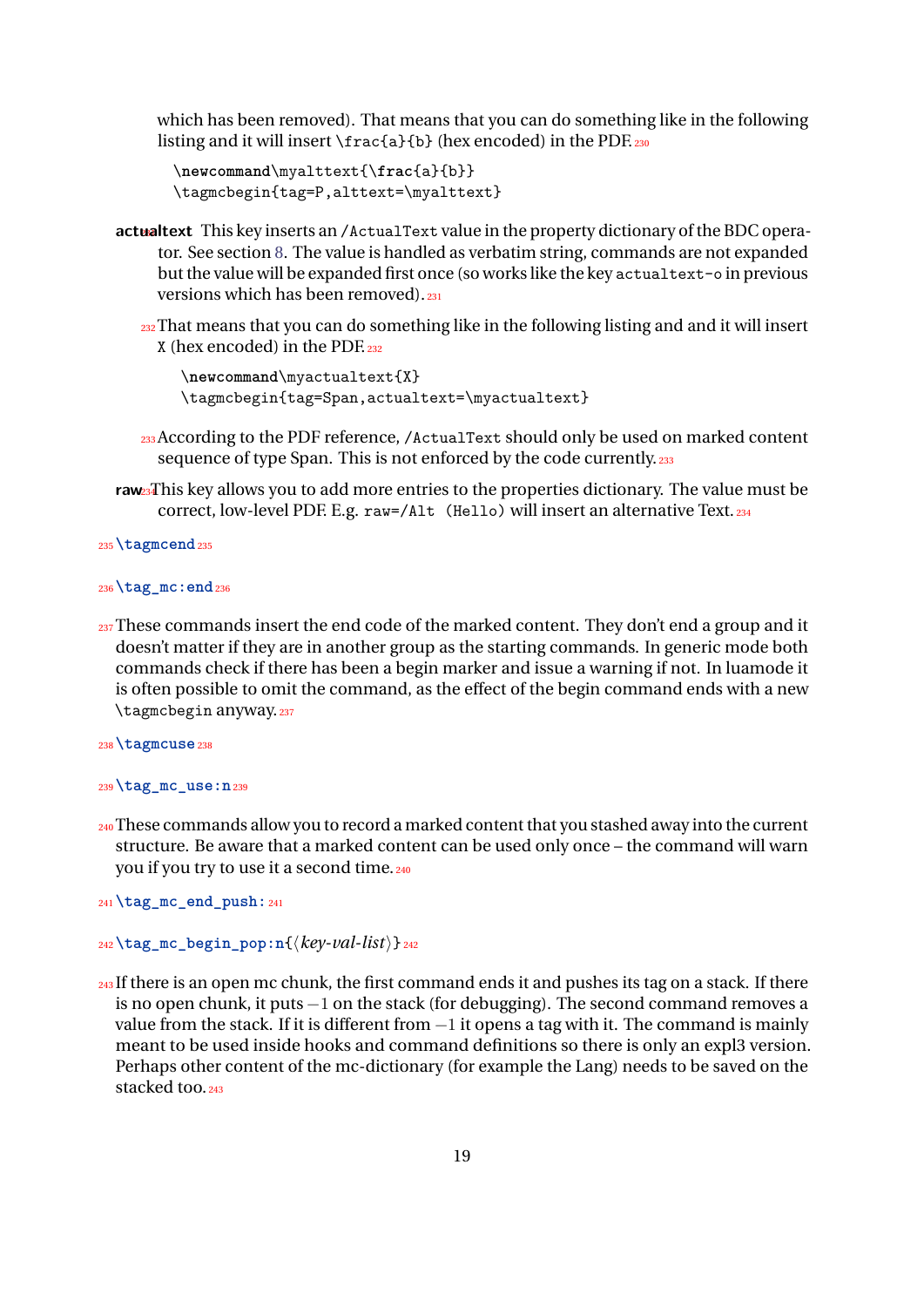- <sup>244</sup>**\tagmcifinTF**{⟨*true code*⟩}{⟨*false code*⟩}<sup>244</sup>
- <sup>245</sup>**\tag\_mc\_if\_in:TF**{⟨*true code*⟩}{⟨*false code*⟩}<sup>245</sup>
- <sup>246</sup>These commands check if a marked content is currently open and allows you to e.g. add the end marker if yes.<sup>246</sup>
- <sup>247</sup>In *generic mode*, where marked content command shouldn't be nested, it works with a global boolean $247$
- <sup>248</sup>In *lua mode* it tests if the mc-attribute is currently unset. You can't test the nesting level with it!<sub>248</sub>
- <sup>249</sup>**\tag\_get:n**{⟨*key word*⟩}<sup>249</sup>
- $_{250}$  This command give back some variables. Currently the only working key words are  $mc \setminus t$ ag, struct\\_tag and struct\\_num. The last returns a number works also if only tagpdf-base has been loaded.<sup>250</sup>

#### <span id="page-19-0"></span>**7.2.3. Luamode: global or not global – that is the question**

Luamode 251 In luamode the mc-commands set and unset an attribute to mark the nodes. One can view mode such an attribute like a font change or a color: they affect all following chars and glue nodes only until stopped.<sup>251</sup>

 $252$  From version 0.6 to 0.82 the attributes were set locally. This had the advantage that the attributes didn't spill over in area where they are not wanted like the header and footer or the background pictures. But it had the disadvantage that it was difficult for an inner structure to correctly interrupt the outer mc-chunk if it can't control the group level. For example this didn't work due to the grouping inserted by the user: 252

```
\tagstructbegin{tag=P}
\tagmcbegin{tag=P}
 Start paragraph
 {% user grouping
  \tag_mc_end_push:
  \tagstructbegin{tag=Em}
  \tagmcbegin{tag=Em}
  \emph{Emphasized test}
  \tagmcend
  \tagstructend
  \tag_mc_begin_pop:n{}
 }% user grouping
Continuation of paragraph
\tagmcend
\tagstructend
```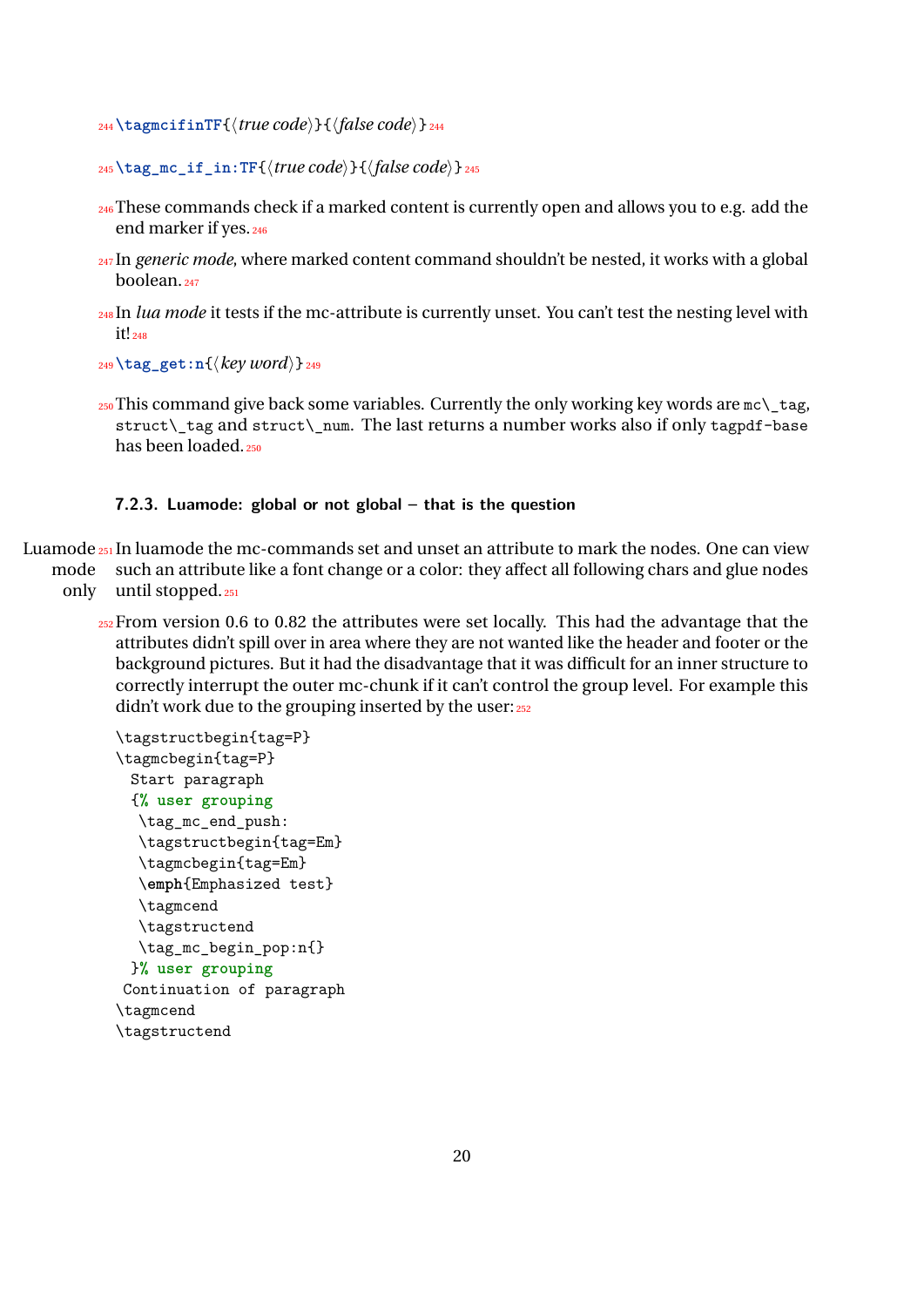- <sup>253</sup>The reading order was then wrong, and the *emphasized text* moved in the structure at the end.<sup>253</sup>
- <sup>254</sup>So starting with version 0.9 this has been reverted. The attribute is now global again. This solves the "interruption" problem, but has its price: Material inserted by the output routine must be properly guarded. For example 254

```
\RequirePackage{pdfmanagement-testphase}
\DeclareDocumentMetadata{uncompress}
\documentclass{article}
\usepackage{tagpdf}
\tagpdfsetup{activate,interwordspace=true}
\pagestyle{headings}
\begin{document}
\tagstructbegin{tag=Document}
\sectionmark{HEADER}
\AddToHook{shipout/background}{\put(5cm,-5cm){BACKGROUND}}
\tagmcbegin{tag=P}Page 1\newpage Page 2\tagmcend
\tagstructend
\end{document}
```
<sup>255</sup>Here the header and the background code on the *first* page will be marked up as paragraph and added as chunk to the document structure. The header and the background code on the second page will be marked as artifact. The following figure shows how the tags looks like.<sup>255</sup>



256It is therefore from now on important to correctly markup such code. Header and footer typically should be artifacts. The LaTeX kernel hasn't yet suitable hooks around header and footer to allow to automate this, but a first draft has been added with pdfmanagementtestphase. Starting with version 0.92 header and footer are marked as (simple) artifacts. If they contain code which needs a different markup it still must be added explicitly. With packages like fancyhdr or scrlayer-scrpage it is quite easy to add the needed code.<sup>256</sup>

### <span id="page-20-0"></span>**7.2.4. Tips**

 $\approx$ <sup>7</sup> Mark commands inside floats should work fine (but need perhaps some compilation rounds in generic mode). 257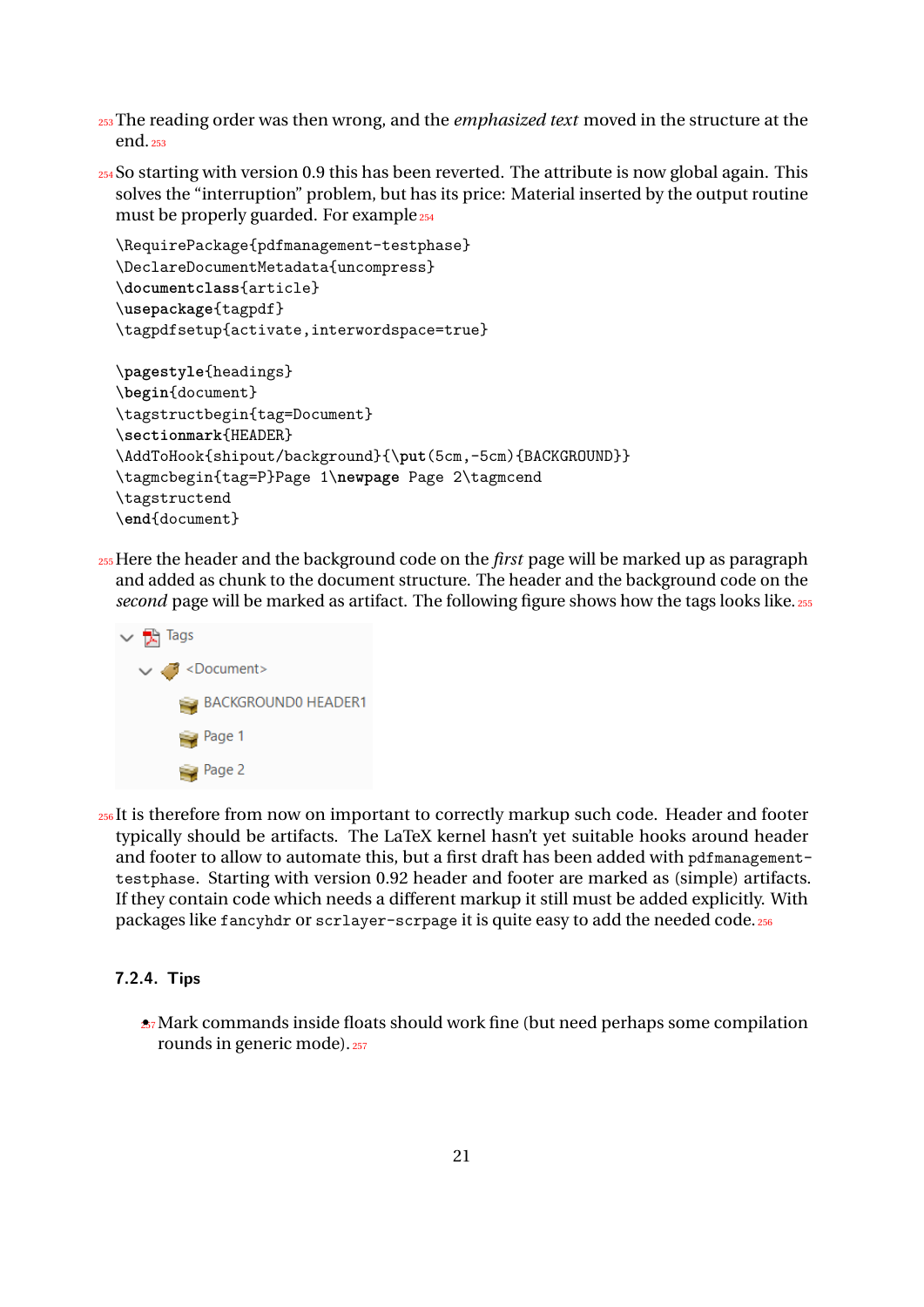```
18 0 obj %Link Object
 << /Type /Annot /Subtype/Link
    \sqrt{\text{Rect}} [ 196.109 494.573 399.167 506.831 ]
/StructParent 16
  /A<</Type/Action /S/URI /URI(https://github.com/u-fischer/tagpdf)>>
  >>
endbj
19 0 obj %Object reference (OBJR)
 <</Type /OBJR /Obj 18 0 R >>
endobj
17 0 obj %Structure Element
<< /Type /StructElem /S /Link /P 11 0 R
/K \left[\langle \cdot \rangle \right] /MCR /Pg 8 0 R /MCID 6>> 19 0 R ] >>
endob\ket{\cdot};
5 0 obj %Parenttree
<< /Nums[... 16 \rightarrow 170 R ... ] >>
endobj
```
<span id="page-21-1"></span>Figure 2: Structure needed for a link annotation

- $28$  In case you want to use it inside a \savebox (or some command that saves the text internally in a box): If the box is used directly, there is probably no problem. If the use is later, stash the marked content and add the needed \tagmcuse directly before oder after the box when you use it.<sup>258</sup>
- **29** Don't use a saved box with markers twice. 259
- $\bullet$  If boxes are unboxed you will have to analyze the PDF to check if everything is ok.  $_{260}$
- **261** If you use complicated structures and commands (breakable boxes like the one from tcolorbox, multicol, many footnotes) you will have to check the PDF.<sup>261</sup>

#### <span id="page-21-0"></span>**7.2.5. Header and Footer**

- 262 Tagging header and footer is not trivial. At first on the technical side header and footer are typeset and attached to the page during the output routine and the exact timing is not really under control of the user. That means that when adding tagging there one has to be careful not to disturb the tagging of the main text—this is mostly important in luamode where the attributes are global and can easily spill over. 262
- 263 At second one has to decide about how to tag: in many cases header and footer can simply be ignored, they only contain information which are meant to visually guide the reader and so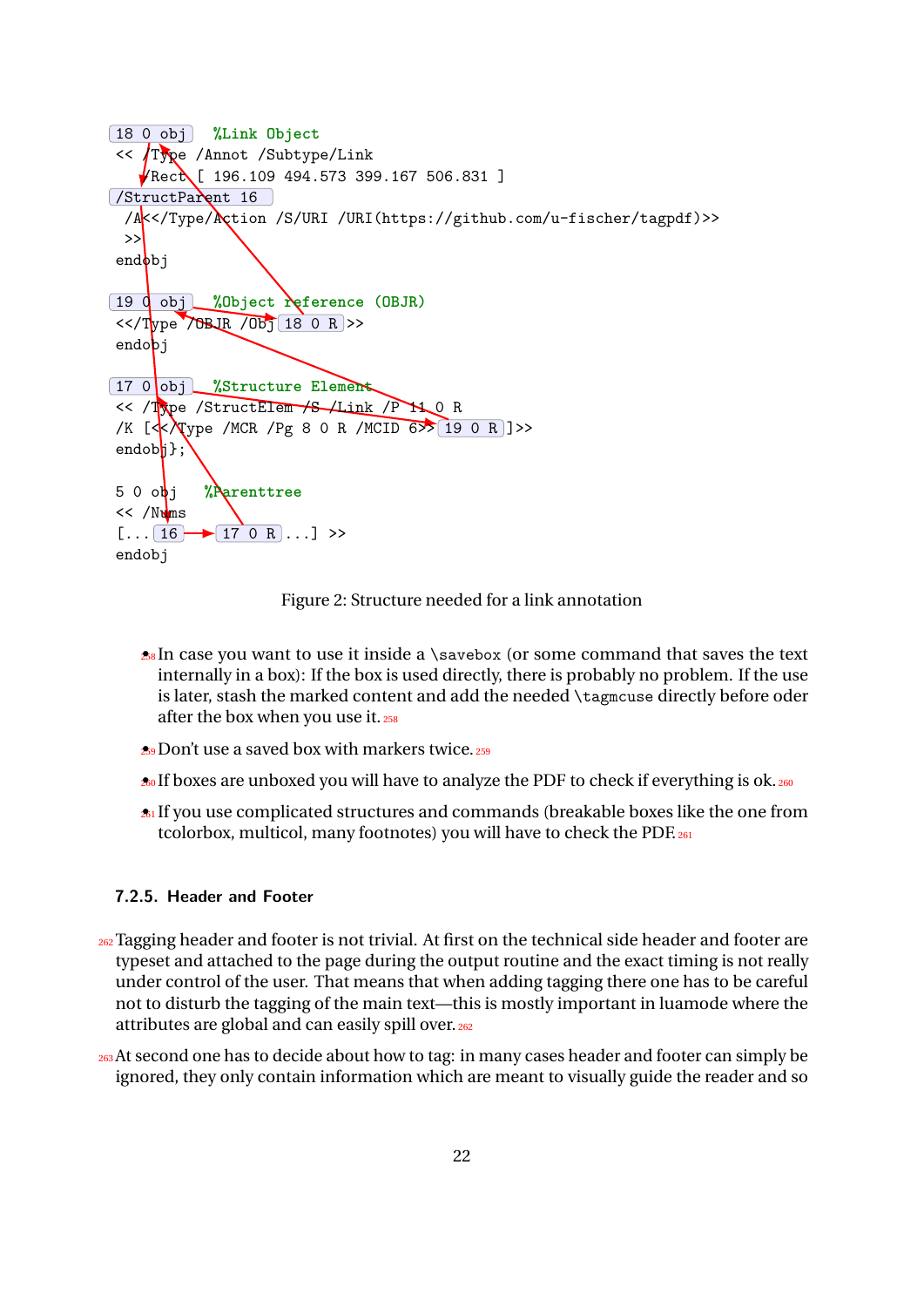are not relevant for the structure. This means that normally they should be tagged as artifacts. The PDF reference offers here a rather large number of options here to describe different versions of "ignore this". Typically the header and footer should get the type Pagination and this types has a number of subtypes like Header, Footer, PageNum. It is not yet known if any technology actually make use of this info. 263

- <sup>264</sup>But they can also contain meaningful content, for example an address. In such cases the content should be added to the structure (where?) but even if this address is repeated on every page at best only once. All this need some thoughts both from the users and the packages and code providing support for header and footers. 264
- <sup>265</sup>For now tagpdf added some first support for automatically tagging: Starting with version 0.92 header and footer are by default automatically marked up as (simple) artifacts. 265
- 266 With the key exclude-header-footer the behaviour can be changed: The value false disables the automatic tagging, the value pagination add additionally an /Artifact structure with the attribute / Pagination. 266
- 267 If some additional markup (or even a structure) is wanted, something like this should be used (here with the syntax of the fancyhdr package) to close the open mc-chunk and restart if after the content: 267

```
\ExplSyntaxOn
\cfoot{\leavevmode
 \tag_mc_end_push:
  \tagmcbegin{artifact=pagination/footer}
    \thepage
  \tagmcend
 \tag_mc_begin_pop:n{artifact}}
\ExplSyntaxOff
```
#### <span id="page-22-0"></span>**7.2.6. Links and other annotations**

- <sup>268</sup>Annotations (like links or form field annotations) are objects associated with a geometric region of the page rather than with a particular object in its content stream. Any connection between a link or a form field and the text is based solely on visual appearance (the link text is in the same region, or there is empty space for the form field annotation) rather than on an explicitly specified association. 268
- 269 To connect such a annotation with the structure and so with surrounding or underlying text a specific structure has to be added, see [2:](#page-21-1) The annotation is added to a structure element as an object reference. It is not referenced directly but through an intermediate object of type OBJR. To the dictionary of the annotation a /StructParent entry must be added, the value is a number which is then used in the ParentTree to define a relationship between the annotation and the parent structure element. 269

 $_{270}$  To support this, tagpdf offers currently two commands $_{270}$ 

<sup>271</sup>**\tag\_struct\_parent\_int:**<sup>271</sup>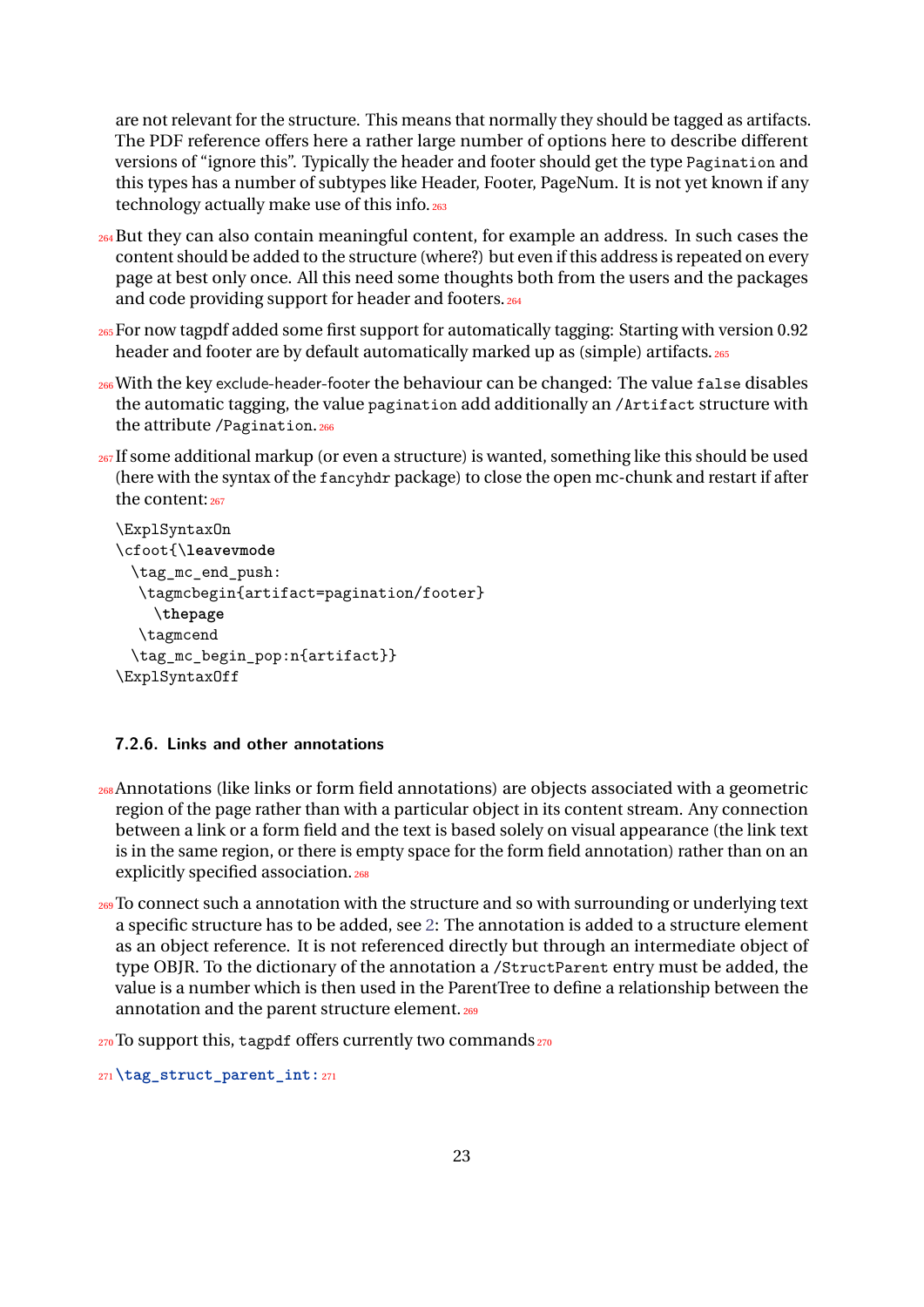272 This insert the current value of a global counter used to track such objects. It can be used to add the /StructParent value to the annotation dictionary.<sup>272</sup>

```
273\tag_struct_insert_annot:nn{⟨object reference⟩}{⟨struct parent number ⟩}273
```
- 274 This will insert the annotation described by the object reference into the current structure by creating the OBJR object. It will also add the necessary entry to the parent tree and increase the global counter referred to by \tag\_struct\_parent\_int:. It does nothing if (structure) tagging is not activated.<sup>274</sup>
- 275 Attention! As the second command increases the global counter at the end it changes the value given back by the first. That means that if nesting is involved care must be taken that the correct numbers is used. This should be easy to fulfil for most annotations, as there are boxes. There the second command should at best be used directly behind the annotation and it can make use of \tag\_struct\_parent\_int:. For links nesting is theoretically possible, and it could be that future versions need more sophisticated handling here. 275
- $276$  In environments which process their content twice like tabularx or align it would be the best to exclude the second command from the trial step, but this will need better support from these environments.<sup>276</sup>
- $277$  Typically using this commands is not often needed: Since version 0.81 tagpdf already handles (unnested) links, and form fields created with the l3pdffield-testphase package will be handle by this package. 277

 $_{278}$ The following listing shows low-level to create link where the two commands are used: $_{278}$ 

```
\pdfextension startlink
   attr
    {
    /StructParent \tag_struct_parent_int: %<----
    }
   user {
        /Subtype/Link
        /A
         <</Type/Action
          /S/URI
          /URI(http://www.dante.de)
         >>
       }
   This is a link.
\pdfextension endlink
\tag_struct_insert_annot:xx {\pdfannot_link_ref_last:}{\tag_struct_parent_int:}
```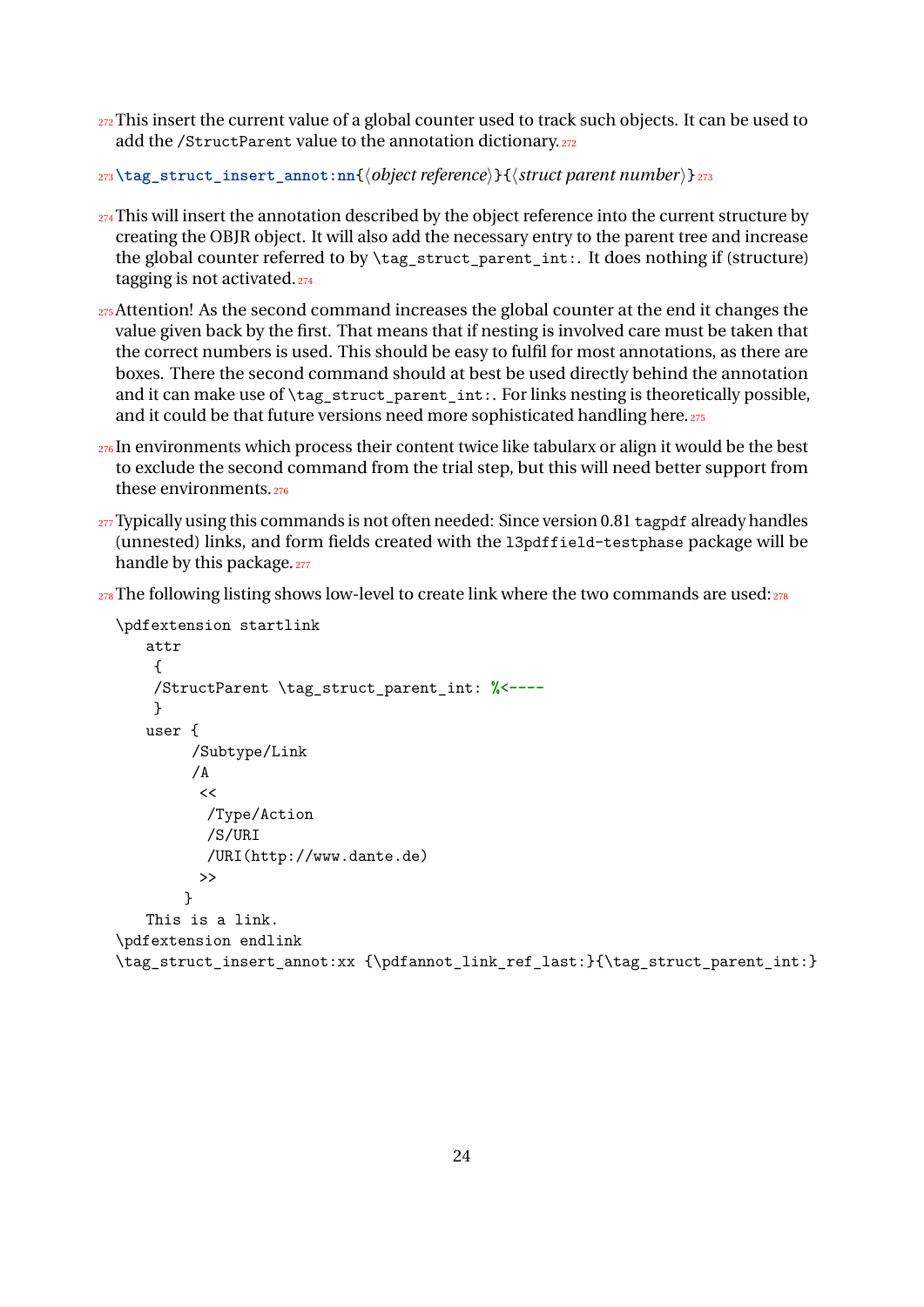#### <span id="page-24-0"></span>**7.2.7. Math**

<sup>279</sup>Math is a problem. I have seen an example where *every single symbol* has been marked up with tags from MathML along with an /ActualText entry and an entry with alternate text which describes how to read the symbol. The PDF then looked like this 279

```
/mn <</MCID 6 /ActualText<FEFF0034>/Alt( : open bracket: four )>>BDC
...
/mn <</MCID 7 /ActualText<FEFF0033>/Alt( third s )>>BDC
...
/mo <</MCID 8 /ActualText<FEFF2062>/Alt( times )>>BDC
```
- <sup>280</sup>If this is really the way to go one would need some script to add the mark-up as doing it manually is too much work and would make the source unreadable – at least with pdflatex and the generic mode. In lua mode is it possible to hook into the mlist to hlist callback and add marker automatically. Some first implementation is done by Marcel Krüger in the luamml project.<sub>280</sub>
- $_{281}$ But I'm not sure that this is the best way to do math. It looks rather odd that a document should have to tell a screen reader in such detail how to read an equation. It would be much more efficient, sensible and flexible if a complete representation of the equation in mathML could be stored in the PDF and the task how to read this aloud delegated to the screen reader. As PDF 2.0 introduced associated files it is probable that this will be the way to go but more investigations are needed here. 281
- <sup>282</sup>See also section [8](#page-32-1) for some more remarks and tests.<sup>282</sup>

#### <span id="page-24-1"></span>**7.2.8. Split paragraphs**

Generic 283 A problem in generic mode are paragraphs with page breaks. As already mentioned the end mode marker EMC must be added on the same page as the begin marker. But it is in pdflatex *very*

- only difficult to inject something at the page break automatically. One can manipulate the shipout box to some extend in the output routine, but this is not easy and it gets even more difficult if inserts like footnotes and floats are involved: the end of the paragraph is then somewhere in the middle of the box. 283
	- $_{284}$  So with pdflatex in generic mode one until now had to do the splitting manually.  $_{284}$
	- $285$ The example mc-manual-para-split demonstrates how this can be done. The general idea was to use  $\varepsilon$  vadjust in the right place: 285

```
\tagmcbegin{tag=P}
...
fringilla, ligula wisi commodo felis, ut adipiscing felis dui in
enim. Suspendisse malesuada ultrices ante.% page break
\vadjust{\tagmcend\pagebreak\tagmcbegin{tag=P}}
Pellentesque scelerisque
...
sit amet, lacus.\tagmcend
```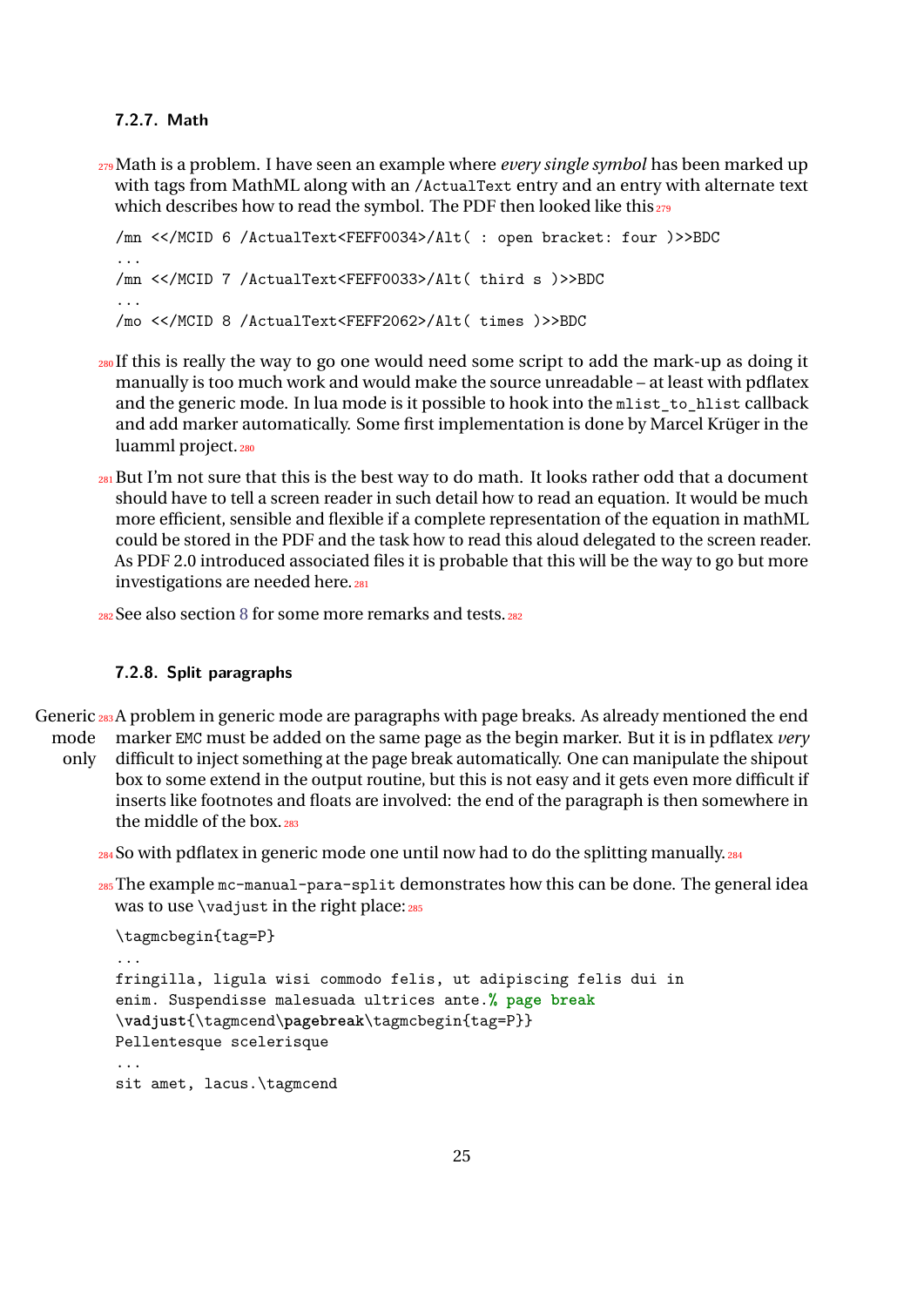286 Starting with version 0.91 there is code which tries to resolve this problem. Basically it works like this: every mc-command issues a mark command (actually two slightly different). When the page is built in the output routine this mark commands are inspected and from them ETEX can deduce if there is a mc-chunk which must be closed or reopened.286

 $287$ Please note $287$ 

- **28**<sup></sup> The code requires the pdfmanagement-testphase version v0.95i. 288
- **28** Typically you will need more compilations than previously, don't rely on the rerun messages, but if something looks wrong rerun.<sup>289</sup>
- 20 The code relies on that related \tagmcbegin and \tagmcend are in the same boxing level. If one is in a box (which hides the marks) and the other in the main galley, things will go wrong.<sub>290</sub>

#### <span id="page-25-0"></span>**7.2.9. Automatic tagging of paragraphs**

#### <sup>291</sup>**\tagpdfparaOn**<sup>291</sup>

#### <sup>292</sup>**\tagpdfparaOff**<sup>292</sup>

- 293 Another feature that emerged from the ET<sub>F</sub>X tagged PDF project are hooks at the begin and end of paragraphs. tagpdf makes use of these hooks to tag paragraphs. This can be activated/deactivated (also locally) with options of \tagpdfsetup or with the two commands above. *This is very experimental and it requires a new ET<sub>F</sub>X! 293</sub>*
- <sup>294</sup> The automatic tagging require that for every begin of a paragraph with the begin hook code there a corresponding end with the closing hook code. This can fail, e.g if a vbox doesn't correctly issue a \par at the end. If this happens the tagging structure can get every confused. It is therefore needed to check the structure carefully as currently no checks are implemented to check this automatically.<sup>294</sup>

#### <span id="page-25-1"></span>**7.3. Task 2: Marking the structure**

 $_{295}$  The structure is represented in the PDF with a number of objects of type StructElem which build a tree: each of this objects points back to its parent and normally has a number of kid elements, which are either again structure elements or – as leafs of the tree – the marked contents chunks marked up with the tagmc-commands. The root of the tree is the StructTreeRoot.<sup>295</sup>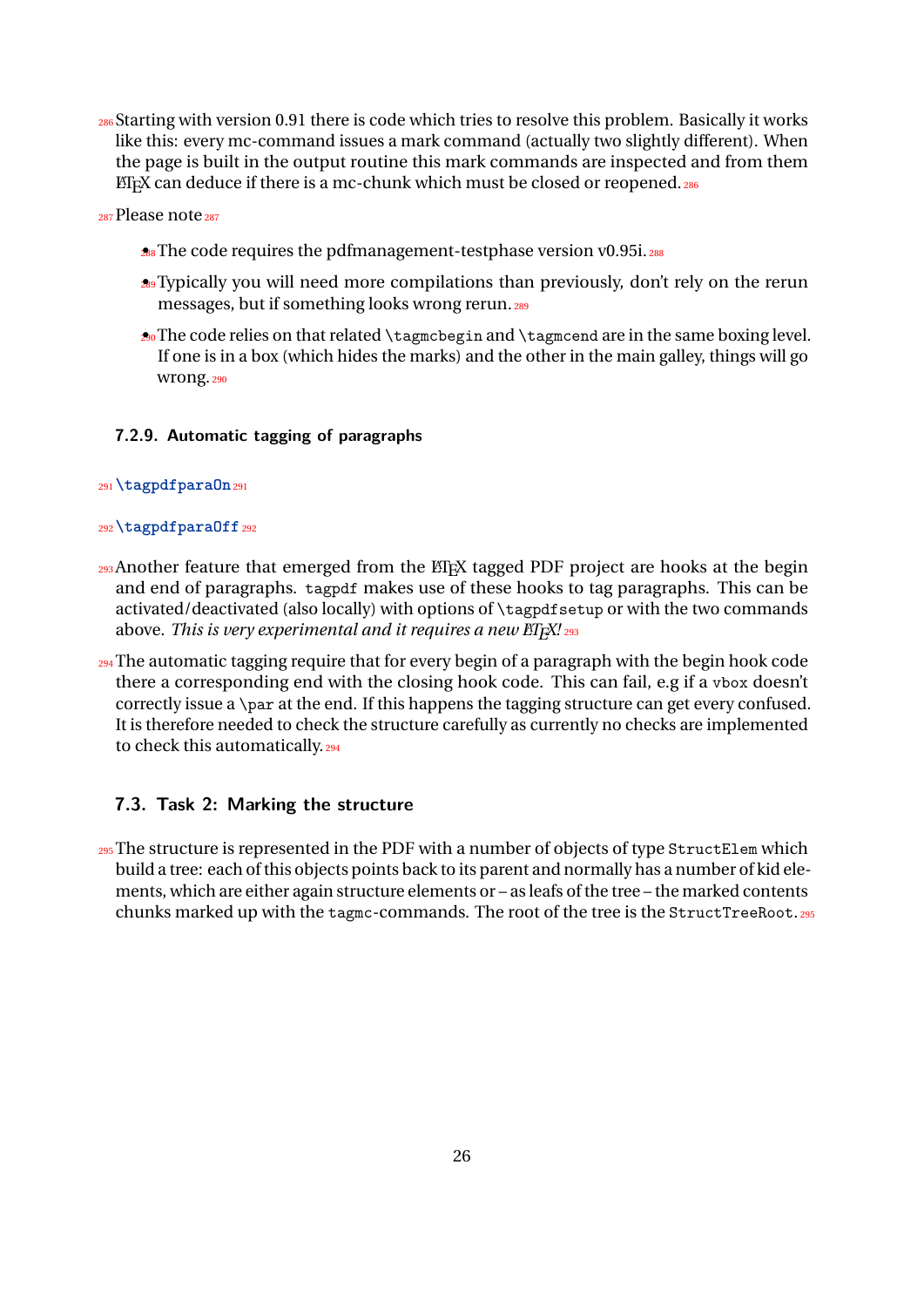#### <span id="page-26-0"></span>**7.3.1. Structure types**

<sup>296</sup>The tree should reflect the *semantic* meaning of the text. That means that the text should be marked as section, list, table head, table cell and so on. A number of standard structure types is predefined, see section [9](#page-33-0) but it is allowed to create more. If you want to use types of your own you must declare them. E.g. this declares two new types TAB and FIG and bases them on P:<sup>296</sup>

```
\tagpdfsetup{
 add-new-tag = TAB/P,add-new-tag = FIG/P,}
```
#### <span id="page-26-1"></span>**7.3.2. Sectioning**

 $_{297}$ The sectioning units can be structured in two ways: a flat, html-like and a more (in pdf/UA2 basically deprecated) xml-like version. The flat version creates a structure like this: $_{297}$ 

```
<H1>section header</H1>
<P> text</P>
<H2>subsection header</H2>
...
```
<sup>298</sup>So here the headings are marked according their level with H1, H2, etc.<sup>298</sup>

 $_{299}$ In the xml-like tree the complete text of a sectioning unit is surrounded with the Sect tag, and all headers with the tag H. Here the nesting defines the level of a sectioning heading. 299

```
<Sect>
<H>section heading</H>
<P> text</p>
<Sect>
  <H>subsection heading</H>
  ...
</Sect>
</Sect>
```
300 The flat version is more LT<sub>E</sub>X-like and it is rather straightforward to patch \chapter, \section and so on to insert the appropriates H… start and end markers. The xml-like tree is more difficult to automate. If such a tree is wanted I would recommend to use – like the context format – explicit commands to start and end a sectioning unit. 300

#### <span id="page-26-2"></span>**7.3.3. Commands to define the structure**

301 The following commands can be used to define the tree structure: 301

```
302\tagstructbegin{⟨key-val-list⟩}302
```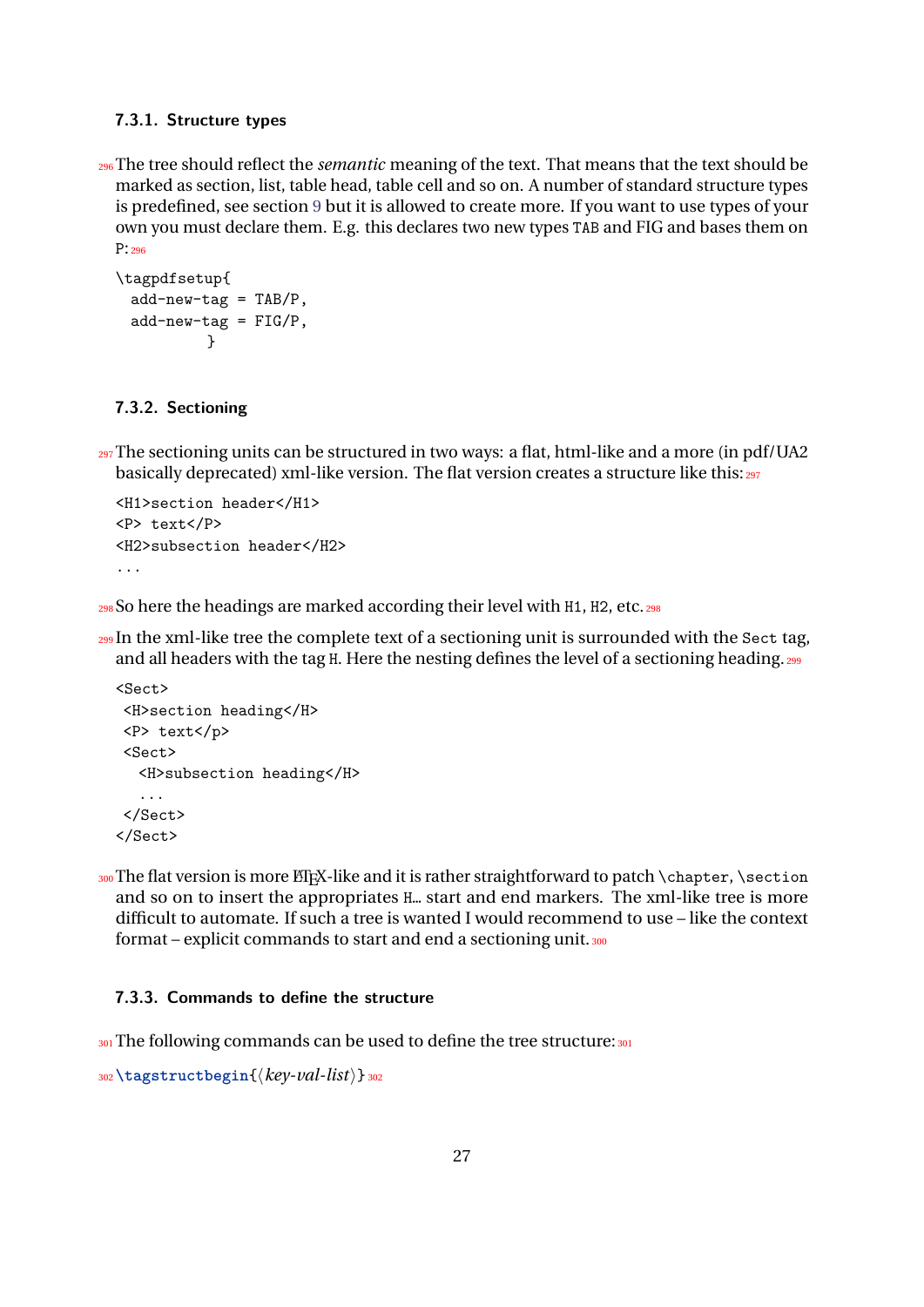```
303\tag_struct_begin:n{⟨key-val-list⟩}303
```
- 304 These commands start a new structure. They don't start a group. They set all their values globally.<sup>304</sup>
- 305 The key-val list understands the following keys: 305
	- tag<sub>30</sub>This is required. The value of the key is normally one of the standard types listed in section [9.](#page-33-0) It is possible to setup new tags/types, see the same section. The value can also be of the form type/NS, where NS is the shorthand of a declared name space. Currently the names spaces pdf, pdf2, mathml and user are defined. This allows to use a different name space than the one connected by default to the tag. But normally this should not be needed.<sub>306</sub>
	- stash Normally a new structure inserts itself as a kid into the currently active structure. This key prohibits this. The structure is nevertheless from now on "the current active structure" and parent for following marked content and structures. 307
	- **label** 3<sup>n</sup> This key sets a label by which you can use the structure later in another structure. Internally the label name will start with tagpdfstruct-.308
	- alttext This key inserts an /Alt value in the dictionary of structure object, see section [8.](#page-32-1) The value is handled as verbatim string and hex encoded. The value will be expanded first once (so works like the key alttext-o in previous versions which has been removed). That means that you can do something like this: 309

\**newcommand**\myalttext{\**frac**{a}{b}} \tagstructbegin{tag=P,alttext=\myalttext}

 $_{310}$  and it will insert \frac{a}{b} (hex encoded) in the PDF. In case that the text begins with a command that should not be expanded protect it e.g. with a  $\emptyset$ 

actualtext This key inserts an /ActualText value in the dictionary of structure object, see section [8.](#page-32-1) The value is handled as verbatim string, The value will be expanded first once (so works like the key alttext-o in previous versions which has been removed). That means that you can do something like this: 311

> \**newcommand**\myactualtext{X} \tagstructbegin{tag=P,actualtext=\myactualtext}

- $312$  and it will insert X (hex encoded) in the PDF. In case that the text begins with a command that should not be expanded protect it e.g. with a  $\emptyset$
- **attribute** This key takes as argument a comma list of attribute names (use braces to protect the commas from the external key-val parser) and allows to add one or more attribute dictionary entries in the structure object. As an example 313

\tagstructbegin{tag=TH,attribute= TH-row}

<sup>314</sup>See also section [7.3.5.](#page-29-1)<sup>314</sup>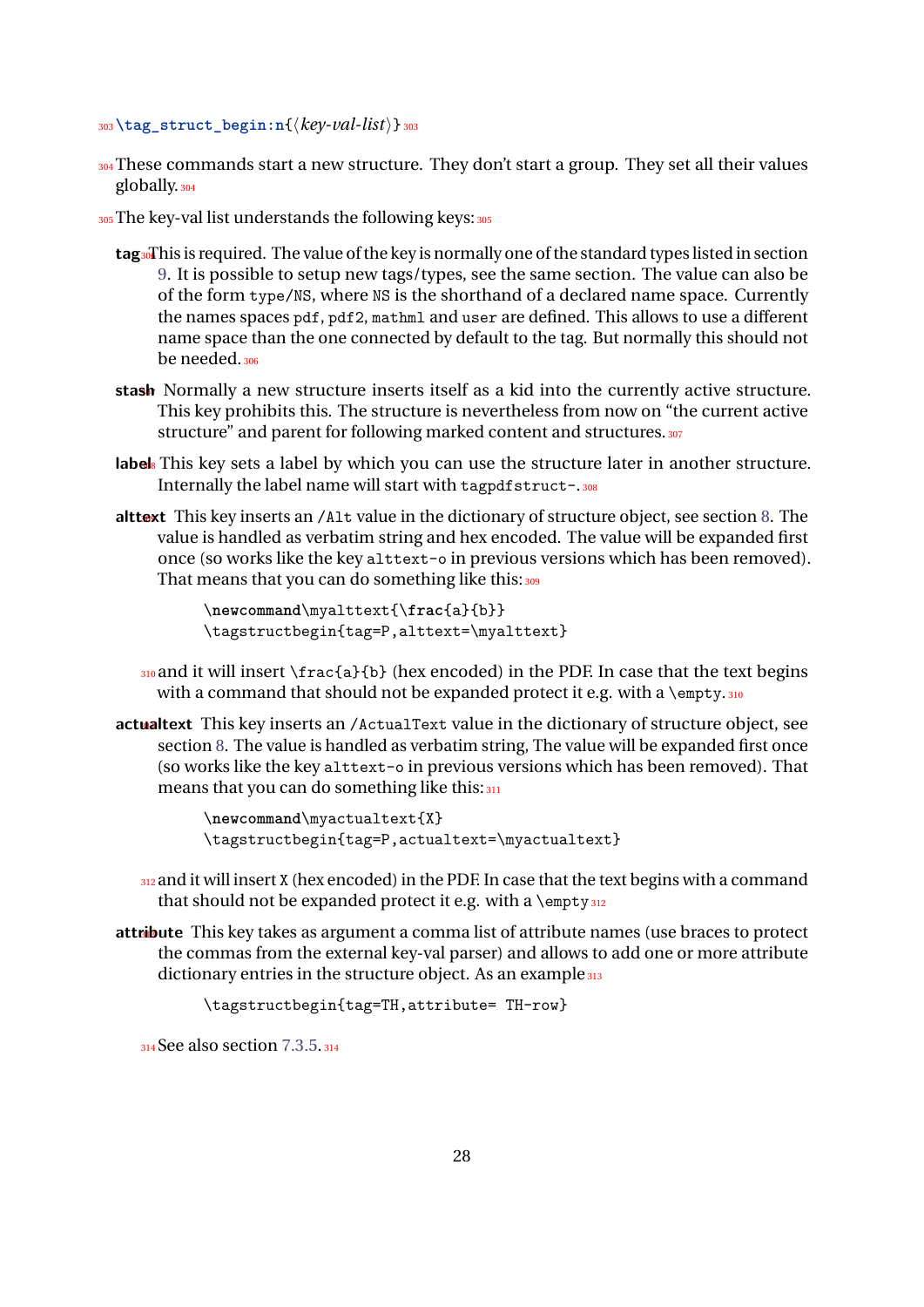attribute-class This key takes as argument a comma list of attribute names (use braces to protect the commas from the external key-val parser) and allows to add them as attribute classes to the structure object. As an example  $315$ 

```
\tagstructbegin{tag=TH,attribute-class= TH-row}
```
<sup>316</sup>See also section [7.3.5.](#page-29-1)<sup>316</sup>

- **title**<sup>1</sup>/This key allows to set the dictionary entry /Title in the structure object. The value is handled as verbatim string and hex encoded. Commands are not expanded. 317
- title<sub>to</sub> This key allows to set the dictionary entry /Title in the structure object. The value is expanded once and then handled as verbatim string like the title key. 318
- **AF**  $\overline{a}$  This key allows to reference an associated file in the structure element. The value should be the name of an object pointing to the /Filespec dictionary as expected by \pdf\_object\_ref:n from a current 13kernel. For example: 319

```
\group_begin:
\pdfdict_put:nnn {l_pdffile/Filespec} {AFRelationship}{/Supplement}
\pdffile embed file:nnn{example-input-file.tex}{}{tag/AFtest}
\group end:
\tagstructbegin{tag=P,AF=tag/AFtest}
```
- 320 As shown, the wanted AFRelationship can be set by filling the dictionary with the value. The mime type is here detected automatically, but for unknown types it can be set too. See the l3pdffile documentation for details. Associated files are a concept new in PDF 2.0, but the code currently doesn't check the pdf version, it is your responsability to set it (this can be done with the pdfversion key in \DeclareDocumentMetadata).320
- **root**-AF This key allows to reference an associated file in the root structure element. Using the root can be e.g. useful to add a css-file. When converting the pdf to a html with e.g. ngpdf this css-file is then referenced in the head of the html. 321
- **AFindine** This key allows to embed an associated file with inline content. The value is some text, which is embedded in the PDF as a text file with mime type text/plain. 322

\tagstructbegin{tag=P,AFinline=Some extra text}

**AFinline-o** This is like verb+AFinline+, but it expands the value once. 323

- lang<sub>4</sub>This key allows to set the language for a structure element. The value should be a bcp-identifier, e.g. de-De.<sup>324</sup>
- ref **325This key allows to add references to other structure elements, it adds the /Ref array to** the structure. The value should be a comma separated list of structure labels set with the label key. e.g. ref={label1,label2}.<sup>325</sup>
- **E** This key sets the /E key, the expanded form of an abbreviation or an acronym (I couldn't think of a better name, so I sticked to  $E$ ). 326

<sup>327</sup>**\tagstructend**<sup>327</sup>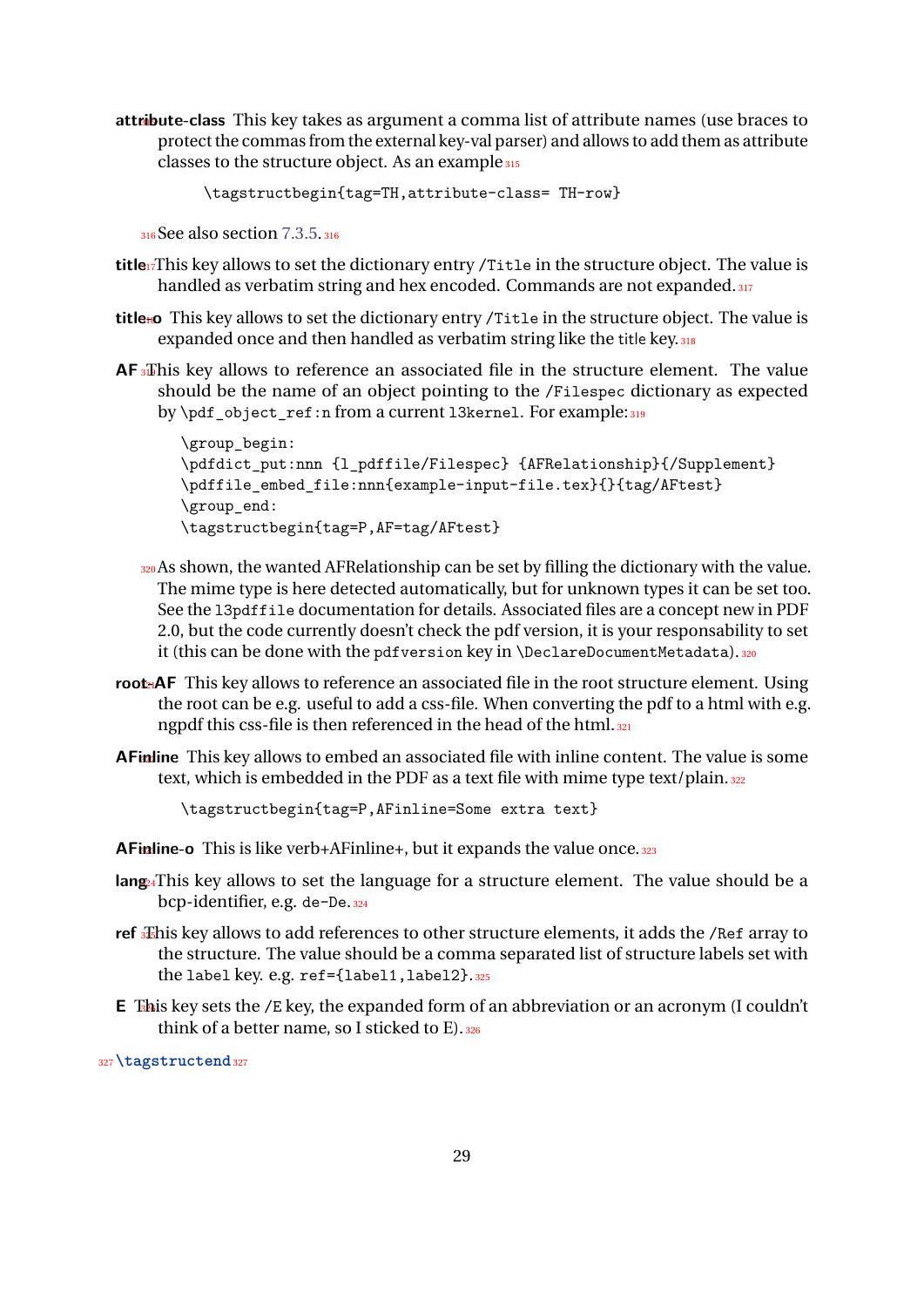<sup>328</sup>**\tag\_struct\_end:**<sup>328</sup>

 $329$  These commands end a structure. They don't end a group and it doesn't matter if they are in another group as the starting commands. 329

<sup>330</sup>**\tagstructuse**{⟨*label*⟩}<sup>330</sup>

<sup>331</sup>**\tag\_struct\_use:n**{⟨*label*⟩}<sup>331</sup>

332 These commands insert a structure previously stashed away as kid into the currently active structure. A structure should be used only once, if the structure already has a parent you will get a warning. 332

#### <span id="page-29-0"></span>**7.3.4. Root structure**

333A document should have at least one structure which contains the whole document. A suitable tag is Document or Article. I'm considering to automatically inserting it. 333

#### <span id="page-29-1"></span>**7.3.5. Attributes and attribute classes**

 $_{334}$ Structure Element can have so-called attributes. A single attribute is a dictionary(or a stream but this is currently not supported by the package as I don't know an use-case) with at least the required key /O (for "Owner" which describes the scope the attribute applies too. As an example here an attribute that can be attached to tabular header (type TH) and adds the info that the header is a column header:  $334$ 

<</O /Table /Scope /Column>>

- 335 One or more such attributes can be attached to a structure element. It is also possible to store such an attribute under a symbolic name in a so-called "ClassedMap" and then to attach references to such classes to a structure.<sup>335</sup>
- $336$  To use such attributes you must at first declare it in  $\tag{10.136}$  with the key newattribute. This key takes two argument, a name and the content of the attribute. The name should be a sensible key name, it is converted to a pdf name with \pdf\_name\_from\_unicode\_e:n, so slashes and spaces are allow. The content should be a dictionary without the braket. 336

```
\tagpdfsetup
{
 newattribute =
  {TH-col}{/O /Table /Scope /Column},
 newattribute ={TH-row}{/O /Table /Scope /Row},
 }
```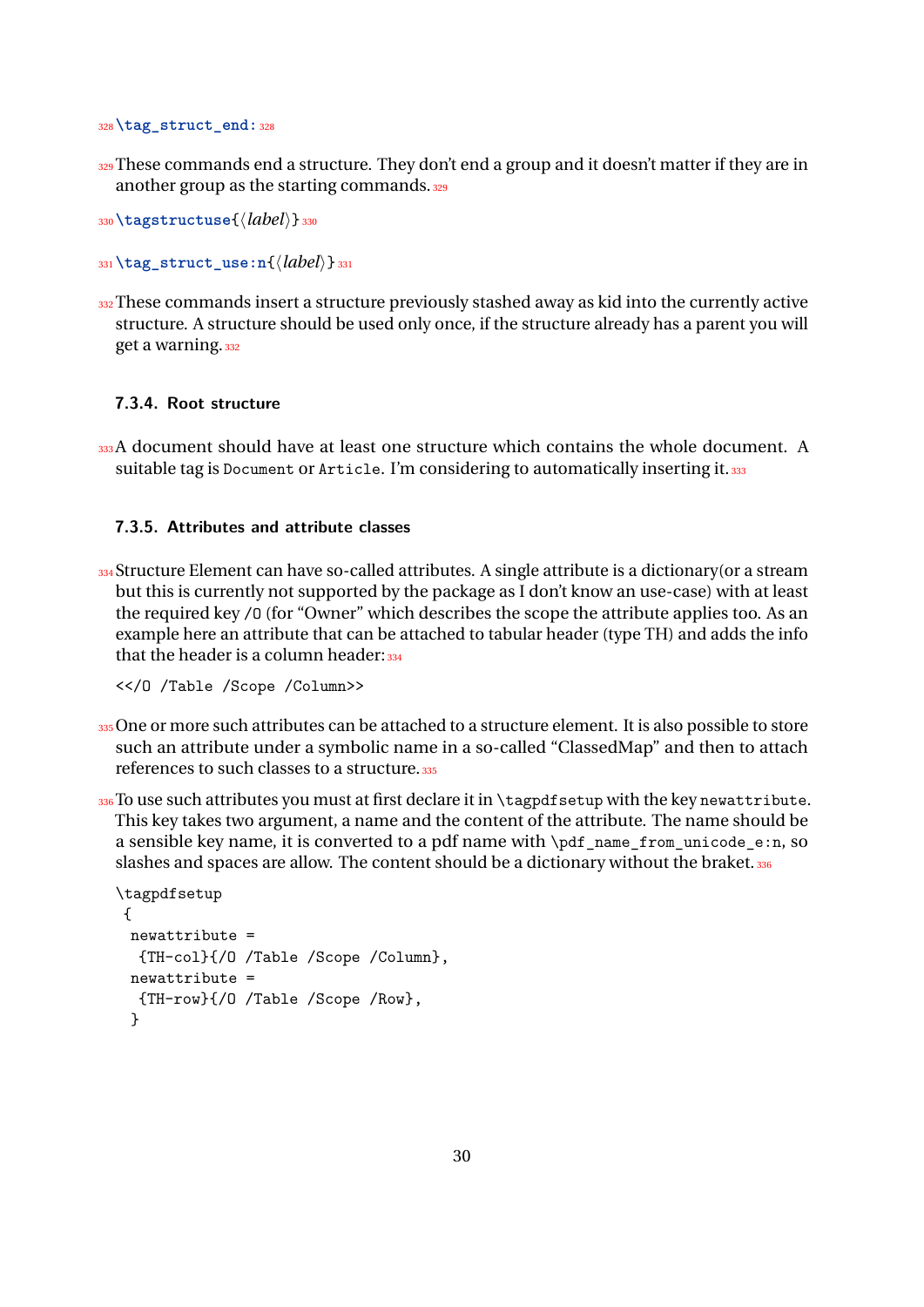- 337 Attributes are only written to the PDF when used, so it is not a problem to predeclare a number of standard attributes.<sup>337</sup>
- 338 It is your responsability that the content of the dictionary is valid PDF and that the values are sensible! 338
- 339 Attributes can then be used with the key attribute or attribute-class which both take a comma list of attribute names as argument: 339

```
\tagstructbegin{tag=TH,
attribute-class= {TH-row,TH-col},
attribute = {TH-row, TH-co1},}
```
### <span id="page-30-0"></span>**7.4. Task 3: tree Management**

340 When all the document content has been correctly marked and the data for the trees has been collected they must be flushed to the PDF. This is done automatically (if the package has been activated) with an internal command in an end document hook. 340

<sup>341</sup>**\\_\_tag\_finish\_structure:**<sup>341</sup>

 $342$  This will hopefully write all the needed objects and values to the PDF. (Beside the already mentioned StructTreeRoot and StructElem objects, additionally a so-called ParentTree is needed which records the parents of all the marked contents bits, a Rolemap, perhaps a ClassMap and object for the attributes, and a few more values and dictionaries).<sup>342</sup>

### <span id="page-30-1"></span>**7.5. A fully marked up document body**

343 The following shows the marking needed for a section, a sentence and a list with two items. It is obvious that one wouldn't like to have to do this for real documents. If tagging should be usable, the commands must be hidden as much as possible inside suitable ETFX commands and enviroments.<sup>343</sup>

```
\begin{document}
```
\tagstructbegin{tag=Document}

```
\tagstructbegin{tag=Sect}
\tagstructbegin{tag=H}
 \tagmcbegin{tag=H} %avoid page break!
  \section{Section}
 \tagmcend
\tagstructend
\tagstructbegin{tag=P}
 \tagmcbegin{tag=P,raw=/Alt (x)}
  a paragraph\par x
```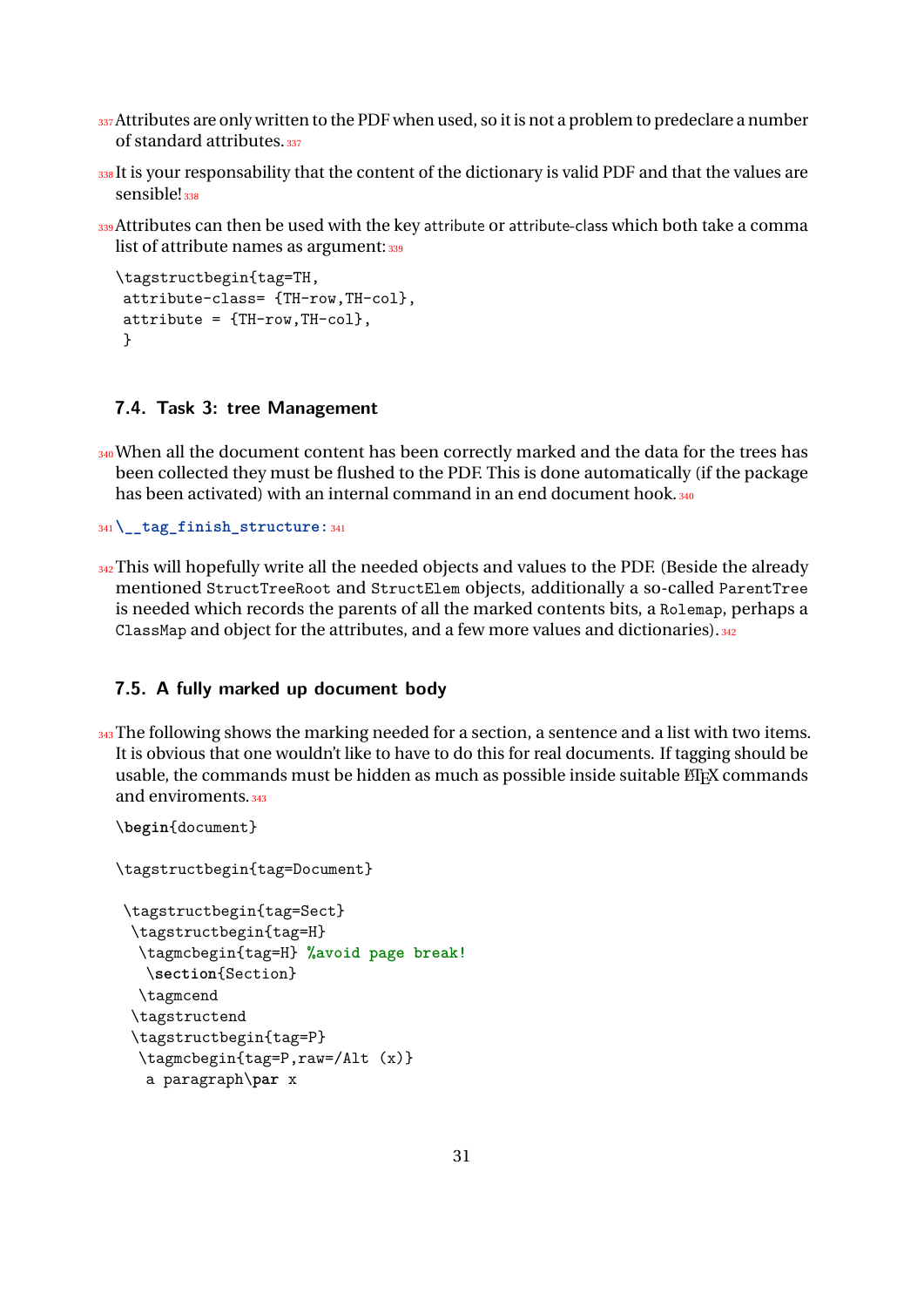```
\tagmcend
\tagstructend
```

```
\tagstructbegin{tag=L} %List
\tagstructbegin{tag=LI}
 \tagstructbegin{tag=Lbl}
  \tagmcbegin{tag=Lbl}
  1.
  \tagmcend
 \tagstructend
 \tagstructbegin{tag=LBody}
  \tagmcbegin{tag=P}
  List item body
  \tagmcend
 \tagstructend %lbody
\tagstructend %Li
\tagstructbegin{tag=LI}
 \tagstructbegin{tag=Lbl}
  \tagmcbegin{tag=Lbl}
  2.
  \tagmcend
 \tagstructend
 \tagstructbegin{tag=LBody}
  \tagmcbegin{tag=P}
  another List item body
  \tagmcend
 \tagstructend %lbody
\tagstructend %Li
\tagstructend %L
```
\tagstructend **%Sect** \tagstructend **%Document** \**end**{document}

### <span id="page-31-0"></span>**7.6. Lazy and automatic tagging**

- $_{344}$ A number of features of PDF readers need a fully tagged PDF. As an example screen readers tend to ignore alternative text (see section [8\)](#page-32-1) if the PDF is not fully tagged. Also reflowing a PDF only works for me (even if real space chars are in the PDF) if the PDF is fully tagged. 344
- 345 This means that even if you don't care about a proper structure you should try to add at least some minimal tagging. With pdflatex this is not easy due to the page break problem. But with lualatex you can use an Document structure and inside it rather large mc-chunks. This minimizes the needed work.<sup>345</sup>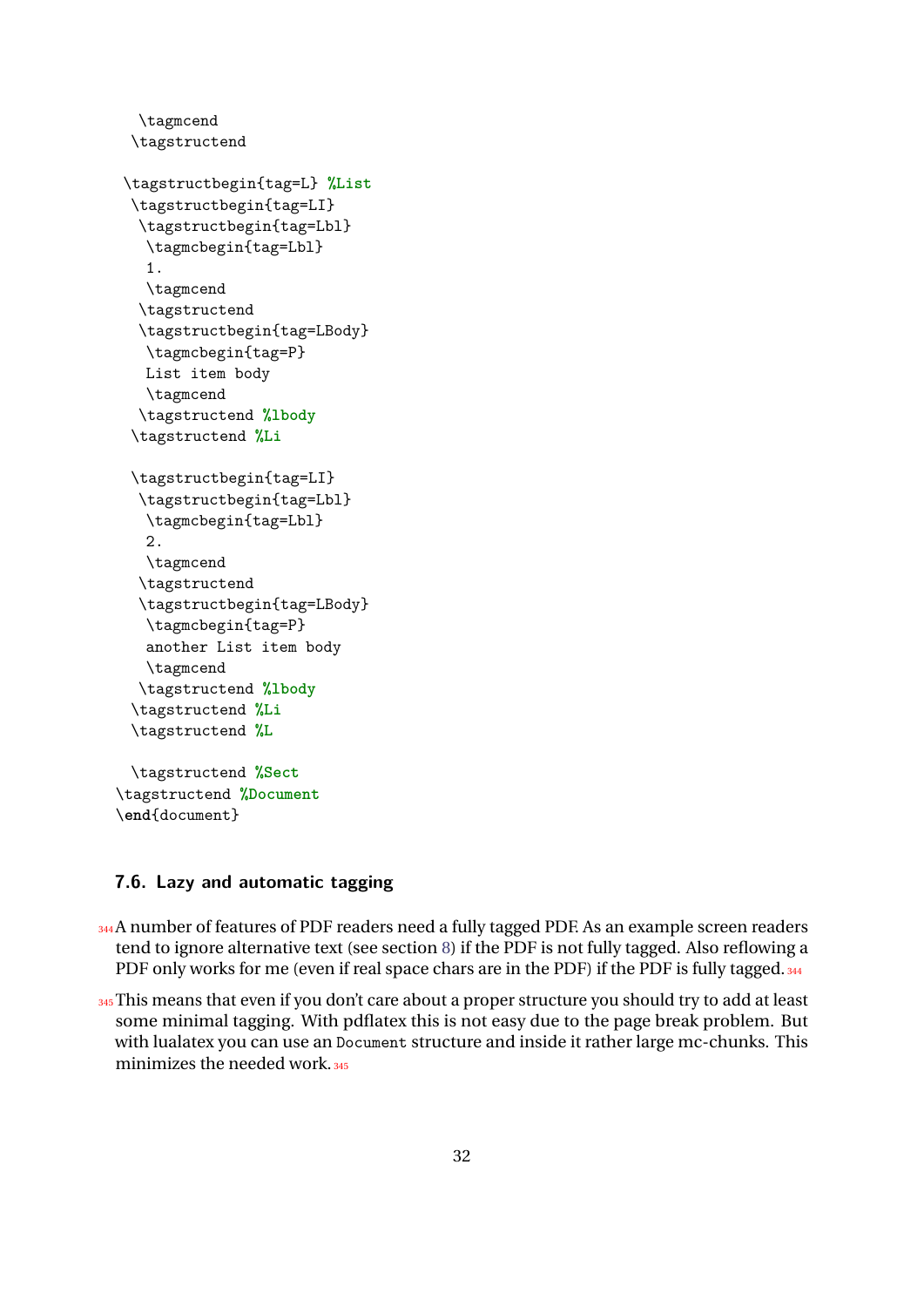346 One could ask if in lua mode the code couldn't try to mark up unmarked parts e.g. as P-type chunks, like it marks them up as artifacts currently. Sadly this is not so easy, as it is quite difficult to reliably identify the structure and the place in the kids array where such chunks belongs too. I also don't think that it is really needed. It is not so difficult to define user macros which e.g. opens a structure and start an mc-chunk or which close an open mc-chunk before issuing the next \tagmcbegin.<sup>346</sup>

### <span id="page-32-0"></span>**7.7. Adding tagging to commands**

347 As mentioned above the mc-markers should not be nested. Basically you write: 347

\tagmcbegin{..}some text ...\tagmcend <optional structure commands> \tagmcbegin{..}some other text\tagmcend

348 This is quite workable as long as you mark everything manually. But how to write commands, e.g for a tabular or a graphic, that do tagging automatically without breaking the flow and the structure?<sub>348</sub>

### <span id="page-32-1"></span>**8. Alternative text, ActualText and text-to-speech software**

- 349 The PDF format allows to add alternative text through the /Alt and the /ActualText key. Both can be added either to the marked content in the page stream or to the object describing the structure.<sub>349</sub>
- $350$  The value of /ActualText (inserted by tagpdf with actualtext) is meant to replace single characters or rather small pieces of text. It can be used also without any tagging (e.g. with the package accsupp). If the PDF reader support this (adobe reader does, sumatra not) one can change with it how a piece of text is copied and pasted e.g. to split up a ligature. 350
- $351$ /Alt (inserted by tagpdf with alttext) is a key to improve accessibility: with it one can add to a picture or something else an alternative text. 351
- 352 The file ex-alt-actualtext.tex shows some experiments I made with with both keys and text-to-speech software (the in-built of adobe and nvda). To sum them up: 352
	- **3**3 The keys have an impact on text-to-speech software only if the document is fully tagged. 353
	- \$4 / Actual Text should be at best used around short pieces of marked content. 354
	- $\frac{1}{355}$ /Alt is used at best with a structure this avoids problems with luatex where marked contents blocks can be split over pages.<sup>355</sup>
	- **36**<sup>6</sup> To some extend one can get a not so bad reading of math with the alternative text. 356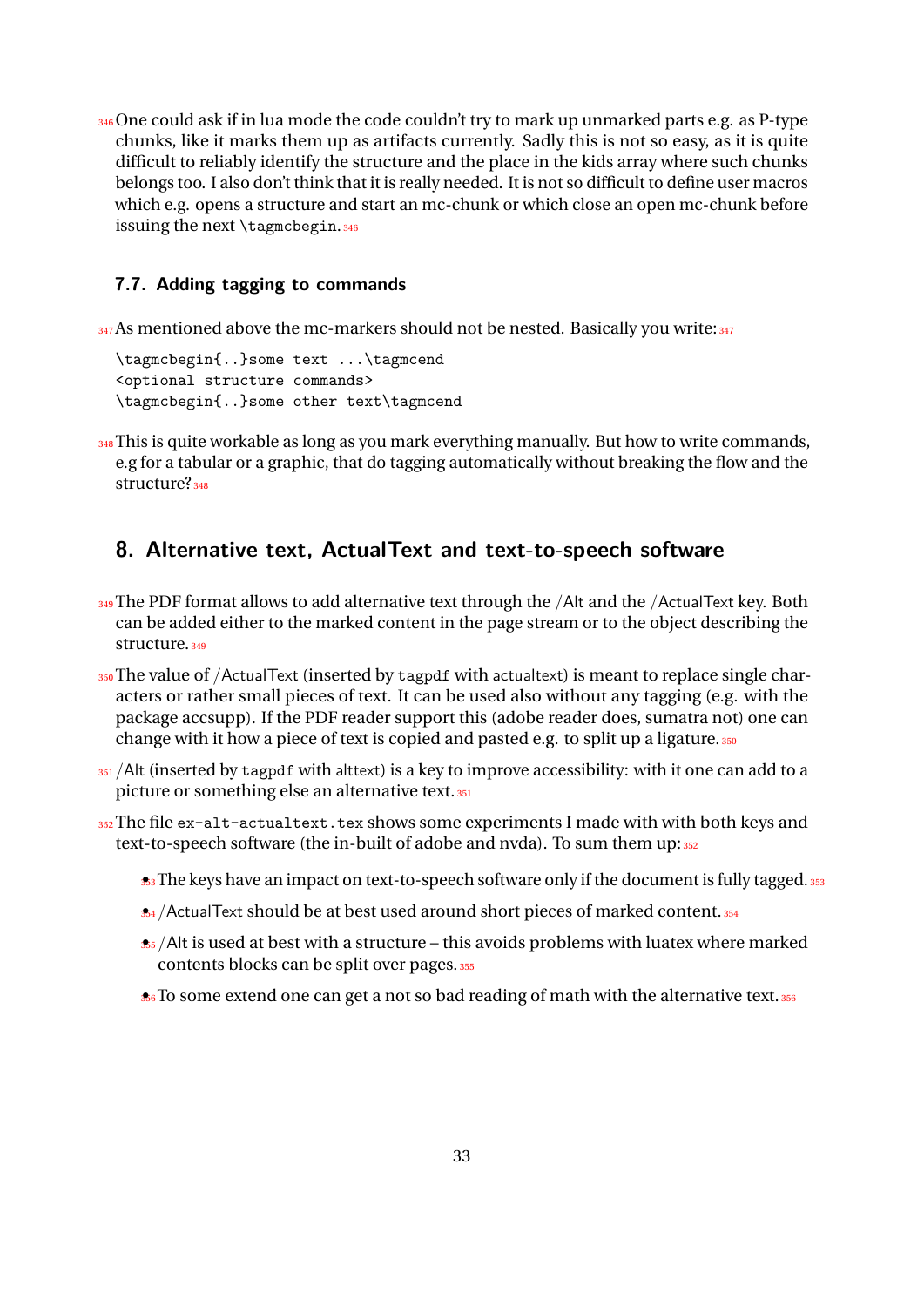## <span id="page-33-0"></span>**9. Standard types and new tags**

- 357 The tags used to describe the type of a structure element can be rather freely chosen. PDF 1.7 and earlier only requires that in a tagged PDF all types should be either from a known set of standard types or are "role mapped" to such a standard type. Such a role mapping is a simple key-value in the RoleMap dictionary. 357
- 358 So instead of H1 the type section could be used. The role mapping can then be declared with the  $add-new-tag$  key:  $358$

\tagpdfsetup{add-new-tag = section/H1}

- <sup>359</sup>In PDF 2.0 the situation is a bit more complicated. At first PDF 2.0 introduced *name spaces*. That means that a type can have more than one "meaning" depending on the name space it belongs to. section (name space A) and section (name space B) are two different types. 359
- 360 At second PDF 2.0 still requires that a tagged PDF maps all types to a standard type, but now there are three sets of standard types (The meanings of the PDF types can be looked up in the PDF-references  $[1, 4]$ : 360
	- 1.361 The *standard structure namespace for PDF 1.7*, also called the *default standard structure namespace*. The public name of the namespace is tag/NS/pdf. This can be used to reference the namespace e.g. in attributes. These are the structure names from PDF 1.7: Document, Part, Sect, Div, Caption, Index, NonStruct, H, H1, H2, H3, H4, H5, H6, P, L, LI, Lbl, LBody, Table, TR, TH, TD, THead, TBody, TFoot, Span, Link, Annot, Figure, Formula, Form, Ruby, RB, RT, Warichu, WT, WP, Artifact, Art, BlockQuote, TOC, TOCI, Index, Private, Quote, Note, Reference, BibEntry, Code 361
	- 2.362 The *standard structure namespace for PDF 2.0*. The public name of the namespace is tag/NS/pdf2. This can be used to reference the namespace e.g. in attributes. These are more or less same types as in PDF. The following types have been removed from this set: Art, BlockQuote, TOC, TOCI, Index, Private, Quote, Note, Reference, BibEntry, Code and the following are new: DocumentFragment, Aside, H7, H8, H9, H10, Title, FENote, Sub, Em, Strong, Artifact 362
	- 3.363 MathML 3.0 as an*othernamespaces*. The publicname ofthenamespace is tag/NS/mathml. This can be used to reference the namespace e.g. in attributes. There are nearly 200
- types in this name space, so I refrain from listing them here. 363 364 To allow to this more complicated setup the syntax of the add-new-tag key has been extended. It now takes as argument a key-value list with the following keys. A normal document shouldn't
- need the extended syntax, the simple syntax section/H1 should in most cases do the right thing.<sup>364</sup>

 $tags this is the name of the new type as it should then be used in \tag{tagstructbegin.365} tags.$ 

**namespace** This is the namespace of the new type. The value should be a shorthand of a namespace. The allowed values are currently pdf, pdf2, mathml and user. The default value (and recommended value for a new tag) is user. The public name of the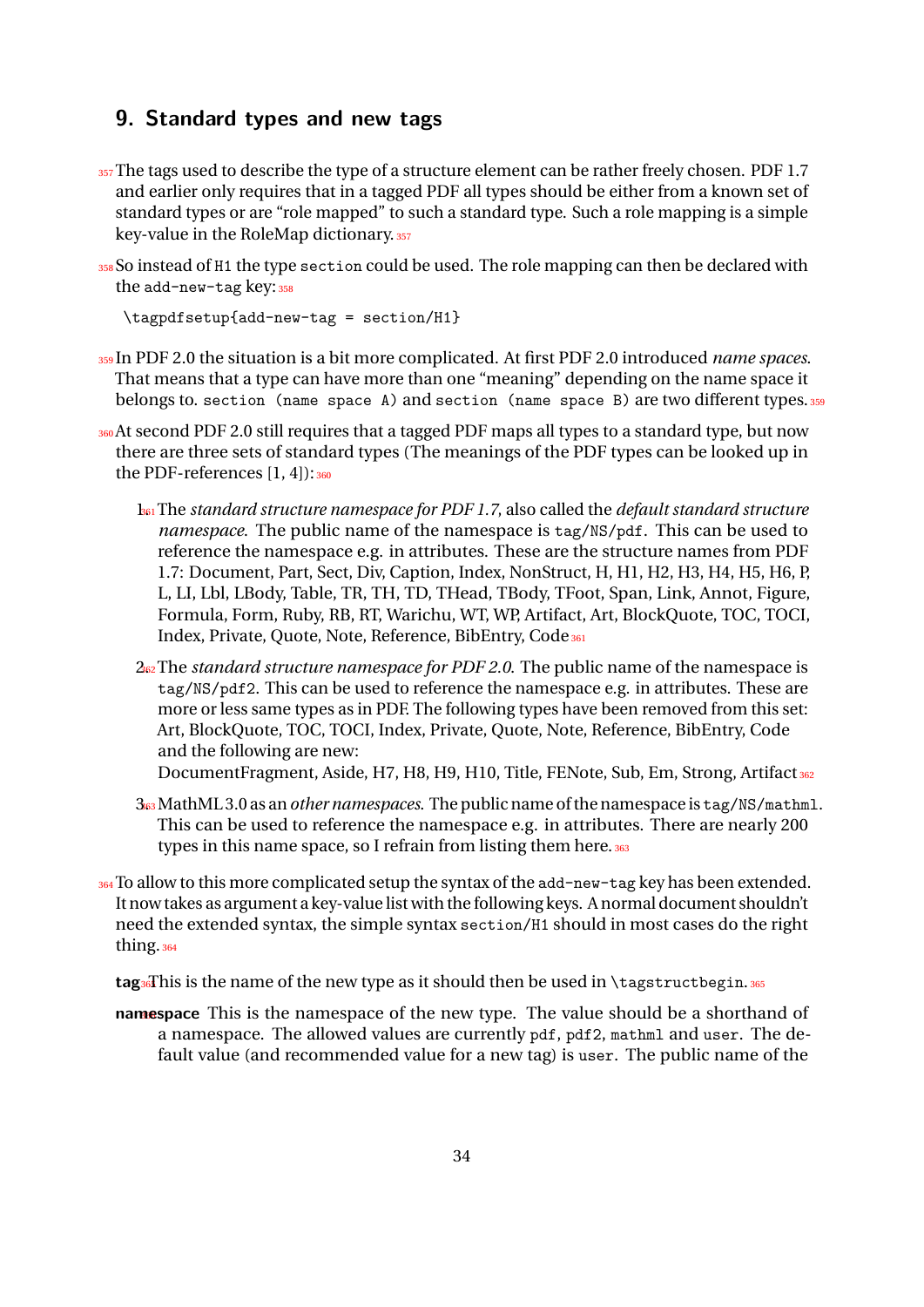user namespace is tag/NS/user. This can be used to reference the namespace e.g. in attributes.<sup>366</sup>

- role<sup>6</sup>This is the type the tag should be mapped too. In a PDF 1.7 or earlier this is normally a type from the pdf set, in PDF 2.0 from the pdf, pdf2 and mathml set. It can also be a user type, or a still unknown type. The PDF format allows mapping to be done transitively. But you should be aware that tagpdf can't (or more precisely won't) check such unusual role mapping. It lies in the responsability of the author to ensure here that every type is correctly role mapped. 367
- role-namespace If the role is a known type the default value is the default namespace: pdf2 for all types in this set, pdf for the type which exist only in PDF 1.7, mathml for the MathML types, and for previously defined user types whatever namespace has been set there. If the role is unknown, user is used and the code hopes that the type will be defined later.<sup>368</sup>
- unknown key An unknown key is interpreted as a tag/role, this preserves the old syntax. So this two calls are equivalent: 369

\tagpdfsetup{add-new-tag = section/H1} \tagpdfsetup{add-new-tag = {tag=section,role=H1}}

370 The exact effects of the key depends on the PDF version. With PDF 1.7 or older the namespace keys are ignored, with PDF 2.0 the namespace keys are use to setup the correct rolemaps. The namespace key is also used to define the default namespace if the type is used as a role or as tag in a structure. 370

## <span id="page-34-0"></span>**10. " Real" space glyphs**

- $371$  TeX uses only spaces (horizontal movements) to separate words. That means that a PDF reader has to use some heuristic when copying text or reflowing the text to decide if a space is meant as a word boundary or e.g. as a kerning. Accessible document should use real space glyphs (U+0032) from a font in such places. $371$
- $372$  With the key interwordspace you can activate such space glyphs.  $372$
- 373 With pdftex this will simply call the primitive \pdfinterwordspaceon. pdftex will then insert at various places a char from a font called dummy-space. Attention! This means that at every space there are additional font switches in the PDF: from the current font to the dummy-space font and back again. This will make the PDF larger. As \pdfinterwordspaceon is a primitive function it can't be fine tuned or adapted. You can only turn it on and off and insert manually such a space glyph with  $\pdf$ akespace.373
- 374 With luatex (in luamode) interwordspace is implemented with a lua-function which is inserted in two callbacks and marks up the places where it seems sensible to inter a space glyph. Later in the process the space glyphs are injected – the code will take the glyph from the current font if this has a space glyph or switch to the default latin modern font. The current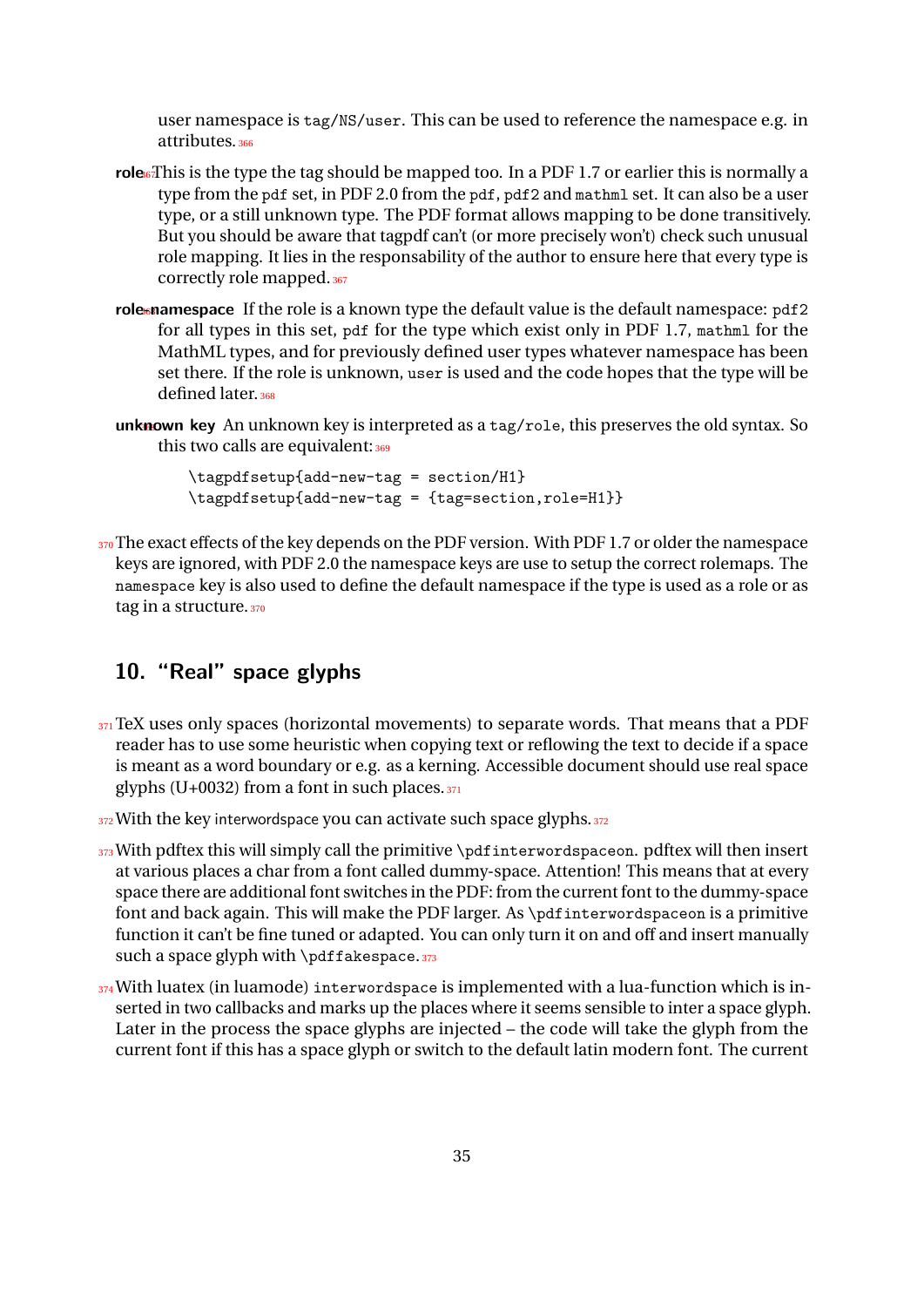code works reasonable well in normal text. interwordspace can be used without actually tagging a document.<sup>374</sup>

- 375 The key show-spaces will show lines at the places where in lua mode spaces are inserted and so can help you to find problematic places. For listings – which have a quite specific handling of spaces – you can find a suggestion in the example ex-space-glyph-listings.<sup>375</sup>
- 376 *Attention*: Even with real spaces copy & pasting of code doesn't need to give the correct results: you get spaces but not necessarly the right number of spaces. The PDF viewers I tried all copied four real space glyphs as one space. I only got the four spaces with the export to text or xml in the AdobePro.<sup>376</sup>
- <sup>377</sup>**\pdffakespace**<sup>377</sup>
- 378 This is in pdftex a primitive. It inserts the dummy space glyph. tagpdf defines this command also for luatex – attention if can perhaps insert break points. $378$

## <span id="page-35-0"></span>**11. Structure destinations**

- $379$ Standard destinations (anchors for internal links) consist of a reference to a page in the pdf and instructions how to display it—typically they will put a specific coordinate in the left top corner of the viewer and so give the impression that a link jumped to the word in this place. But in reality they are not connected to the content. 379
- 380 Starting with pdf 2.0 destinations can in a tagged PDF also point to a structure (to a /StructElem object). GoTo links can then additionally to the /D key which points to a standard page destination also point to such a structure destination with an /SD key. Programs that e.g. convert such a PDF to html can then create better links. (According to the reference, PDF-viewer should prefer the structure destination over the page destination, but as far as it is known this isn't done yet.) 380
- 381 Currently structure destinations (and GoTo links making use of it) could natively only be created with the dvipdfmx backend. With pdftex and lualatex it was only possible to create a restricted type which used only the "Fit" mode. Starting with T<sub>E</sub>Xlive 2022 (earlier in miktex) both engines will knew new keywords which allow to create structure destination easily. 381
- 382 Support for this has been already added to the pdfmanagement and tagpdf will make use of it if possible. In most cases it should simply work, but one should be aware that as one now has a destination that is actually tied to the content it gets more important to actually consider the context and the place where such destinations are created. It now makes a difference if the destination is created before the structure is opened or after so in some cases code that place destinations should be changed to place them inside the structure they belong too. . One also has to consider the pages connected to the destinations: The structure destination is bound to the page where the structure *begins*, if this differ from the page of the page destination (e.g. if the destination is created by a \phantomsection in the middle of a longer paragraph) then be necessary to surround destinations with a dummy structure (a Span or an Artifact) to get the right page number. 382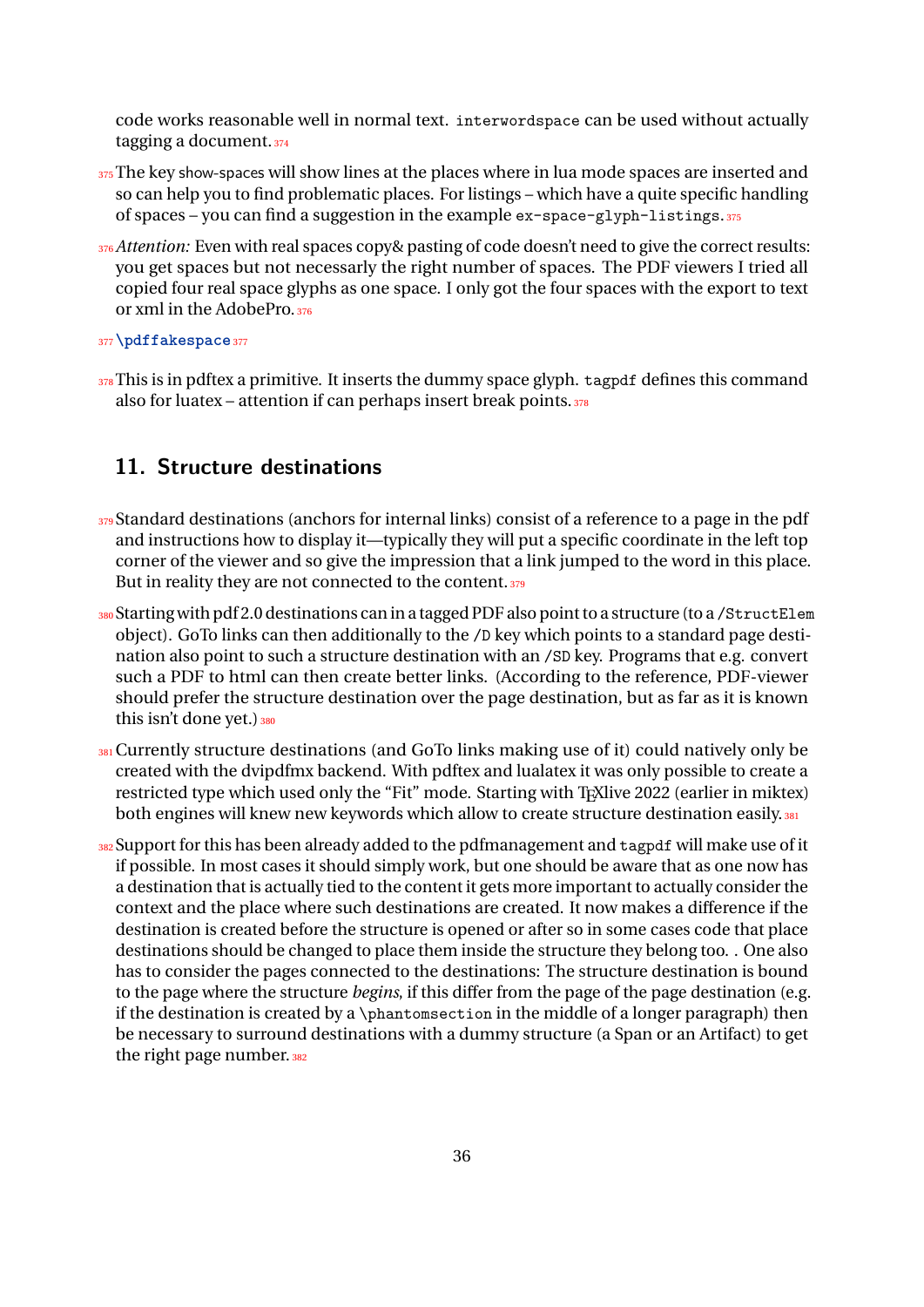## <span id="page-36-0"></span>**12. Accessibility is not only tagging**

```
383 A tagged PDF is needed for accessibility but this is not enough. As already mentioned there
  are more requirements: 383
```
- **34** The language must be declared by adding a /Lang xx-XX to the PDF catalog or if the language changes for a part of the text to the structure or the marked content. Setting the document language can be rather easily done with existing packages. With the new PDF resource management it should be done with \pdfmanagement\_add:nnn{Catalog}{Lang}{(en-US) }. For settings in marked content and structure I will have to add keys. 384
- <sup>385</sup> All characters must have an unicode representation or a suitable alternative text. With lualatex and open type (unicode) fonts this is normally not a problem. With pdflatex it could need 385

```
 \input{glyphtounicode}
 \pdfgentounicode=1
```
- 386 and perhaps some\pdfglyphtounicode commands. 386
- **387** Hard and soft hyphen must be distinct. 387
- **388** Spaces between words should be space glyphs and not only a horizontal movement. See section [10.](#page-34-0)388
- <sup>389</sup> Various small infos must be present in the catalog dictionary, info dictionary and the page dictionaries, e.g. metadata like title. 389
- <sup>390</sup>If suitable I will add code for this tasks to this packages. But some of them can also be done already with existing packages like hyperref, hyperxmp, pdfx.<sup>390</sup>

## <span id="page-36-1"></span>**13. Debugging**

- 391 While developing commands and tagging a document, it can be useful to get some info about the current structure. For this a show command is provided 391
- <sup>392</sup>**\ShowTagging**{⟨*key-val*⟩}<sup>392</sup>
- 393 This command takes as argument a key-val list which implements a number of show options. 393
	- **mc-data** This key is relevant for luamode only. It shows the data of all mc-chunks created so far. It is accurate only after shipout, so typically should be issued after a newpage. The value is a positive integer and sets the first mc-shown. If no value is given, 1 is used and so all mc-chunks created so far are shown.<sup>394</sup>
	- **mc-current** This key shows the number and the tag of the currently open mc-chunk. If no chunk is open it shows only the state of the absolute counter. It works in all mode, but the output in luamode looks different. 395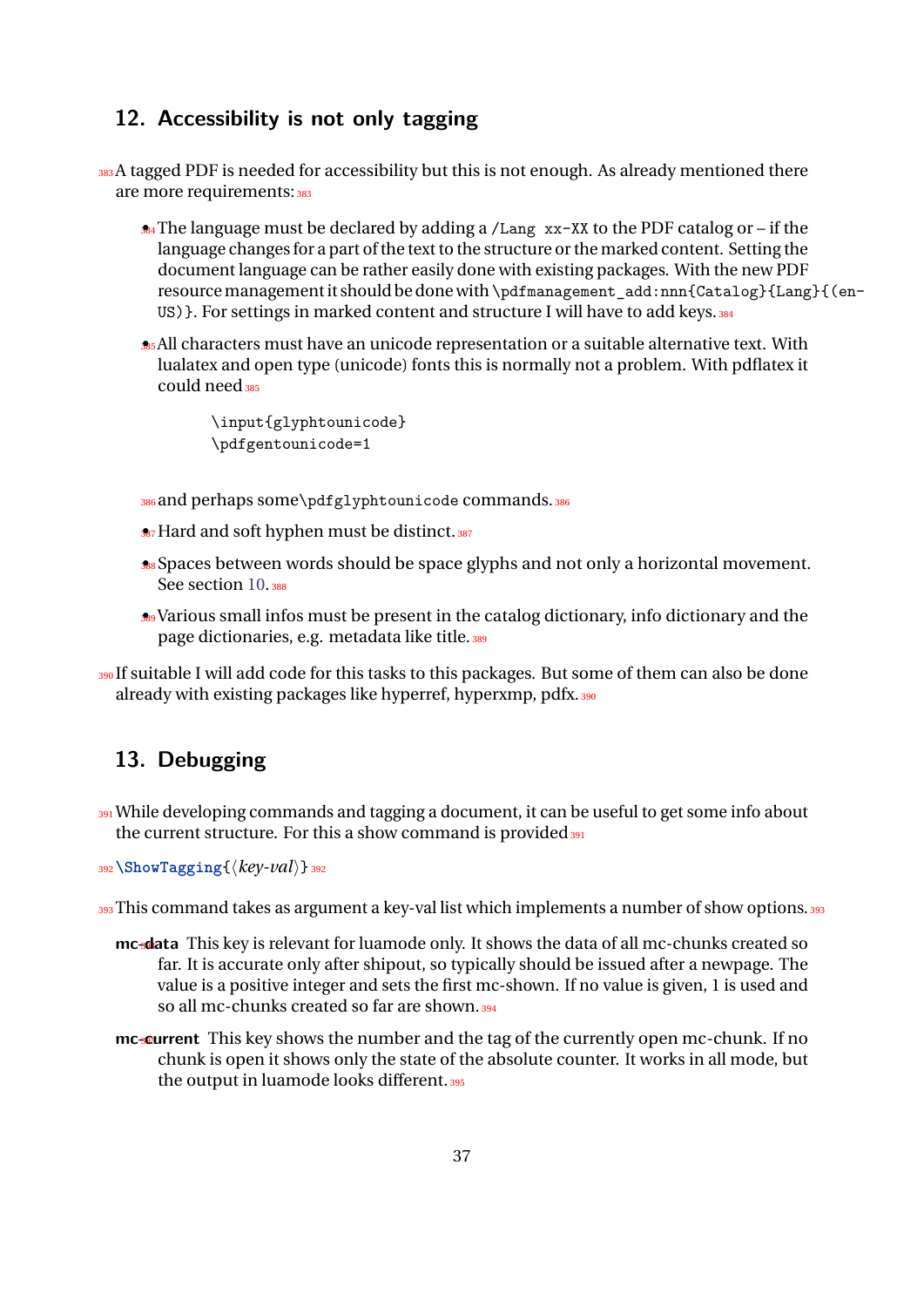struct-stack This key shows the current structure stack. Typically it will contain at least root and Document. With the value log the info is only written to the log-file, show stops the compilation and shows on the terminal. If no value is used, then the default is show.<sup>396</sup>

## <span id="page-37-0"></span>**14. To-do**

- **3**7Add commands and keys to enable/disable the checks. 397
- **398** Check/extend the code for language tags. 398
- **399** Think about math (progress: examples using luamml, associated files exists). 399
- <sup>400</sup> Think about Links/Annotations (progress: mostly done, see section [7.2.6](#page-22-0) and the code in l3pdffield) 400
- $\triangle$ <sup>1</sup> Keys for alternative and actualtext. How to define the input encoding? Like in Accsupp? (progress: keys are there, but encoding interface needs perhaps improving)  $401$
- <sup>402</sup> Check twocolumn documents<sup>402</sup>
- 403 Examples<sub>403</sub>
- <sup>404</sup> Write more Tests<sup>404</sup>
- **A<sub>5</sub>Write more Tests<sub>405</sub>**
- <sup>406</sup> Unicode<sup>406</sup>
- **407** Hyphenation char 407
- **A**<sub>8</sub> Think about included (tagged) PDF. Can one handle them? 408
- **A**<sub>9</sub> Improve the documentation (progress: it gets better)  $\frac{409}{409}$
- **4**<sup>0</sup> Tag as proof of concept the documentation (nearly done)  $410$
- **4**<sup>1</sup> Document the code better (progress: mostly done) <sup>411</sup>
- <sup>412</sup> Create dtx (progress: done)<sup>412</sup>
- **A**<sub>3</sub> Find someone to check and improve the lua code<sup>413</sup>
- **A4** Move more things to lua in the luamode<sup>414</sup>
- **A**<sub>5</sub> Find someone to check and improve the rest of the code<sup>415</sup>
- **A**<sub>6</sub> Check differences between PDF versions 1.7 and 2.0. (progress: WIP, namespaces done)  $416$
- 417 **bidi**?<sub>417</sub>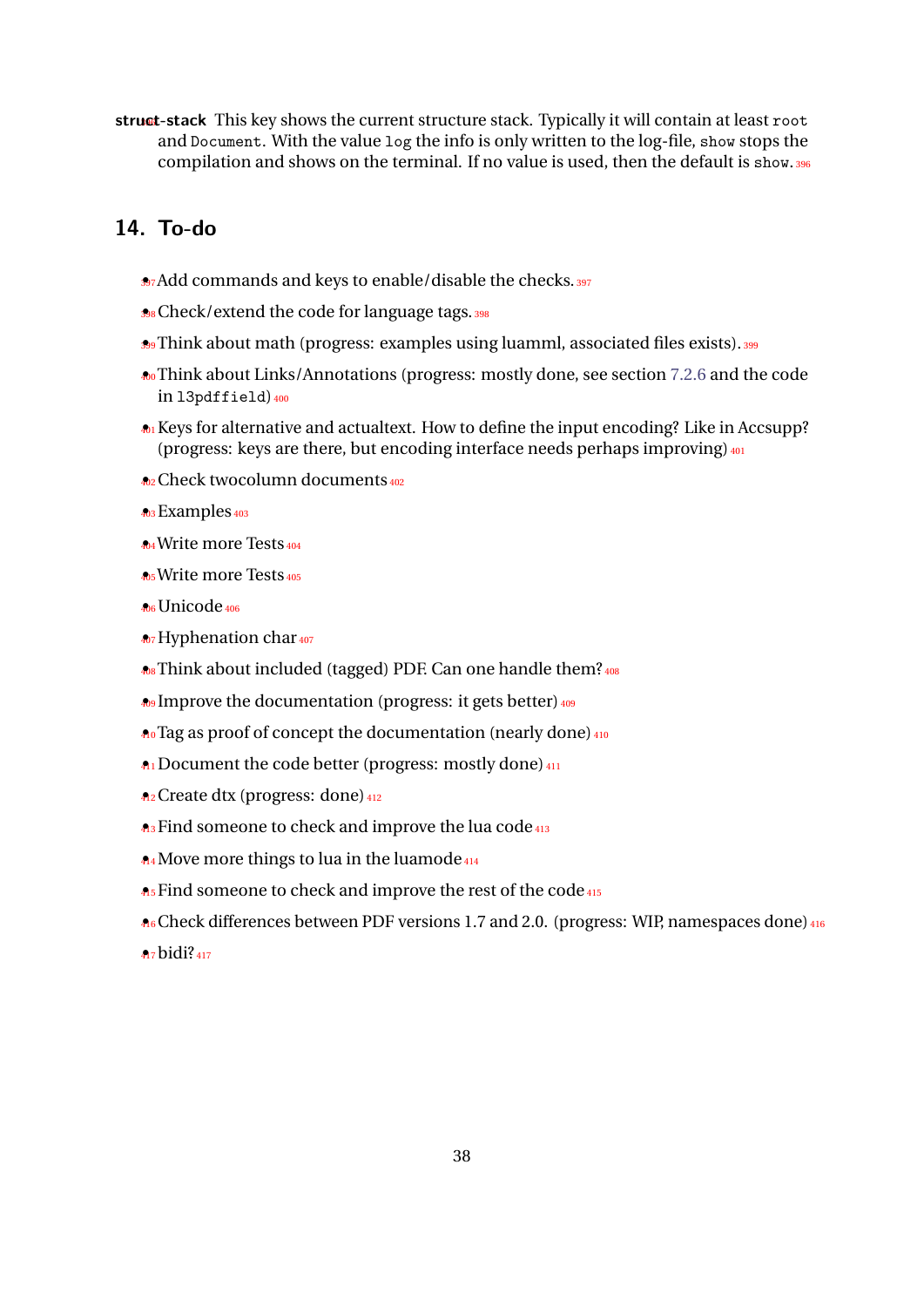## <span id="page-38-0"></span>**References**

- [1]418 Adobe Systems Incorporated. *Document management – Portable document format – Part 1: PDF 1.7*. 1st ed. July 1, 2008. URL: [https://www.adobe.com/content/dam/acom/](https://www.adobe.com/content/dam/acom/en/devnet/pdf/pdfs/PDF32000_2008.pdf) [en/devnet/pdf/pdfs/PDF32000\\_2008.pdf](https://www.adobe.com/content/dam/acom/en/devnet/pdf/pdfs/PDF32000_2008.pdf) (visited on 04/18/2021).418
- [2]419 Adobe Systems Incorporated. *PDF Reference, sixth edition*. 2006. URL: [https://www.](https://www.adobe.com/content/dam/acom/en/devnet/pdf/pdfs/PDF32000_2008.pdf) [adobe.com/content/dam/acom/en/devnet/pdf/pdfs/PDF32000\\_2008.pdf](https://www.adobe.com/content/dam/acom/en/devnet/pdf/pdfs/PDF32000_2008.pdf).419
- [3]420 Dual Lab. *Next-Generation PDF*. URL: <http://ngpdf.com/>.<sup>420</sup>
- [4]421 International Standard. *ISO 32000-2:2020(en). Document management — Portable document format — Part 2: PDF 2.0*. 2nd ed. Dec. 2020. URL: [https://www.iso.org/obp/ui/](https://www.iso.org/obp/ui/#iso:std:iso:32000:-2:ed-2:v1:en) [#iso:std:iso:32000:-2:ed-2:v1:en](https://www.iso.org/obp/ui/#iso:std:iso:32000:-2:ed-2:v1:en) (visited on 04/18/2021).<sup>421</sup>
- [5]422 TeX User Group. *PDF accessibility and PDF standards*. URL: [https://tug.org/twg/](https://tug.org/twg/accessibility/) [accessibility/](https://tug.org/twg/accessibility/).<sup>422</sup>
- [6]423 veraPDF consortium. *veraPDF*. URL: <http://verapdf.org/>.<sup>423</sup>
- [7]424 Zugang für alle Schweizerische Stiftung zur behindertengerechten Technologienutzung. *PDF Accessibility Checker (PAC 3)*. URL: [http : / / www . access - for - all . ch / ch / pdf](http://www.access-for-all.ch/ch/pdf-werkstatt/pdf-accessibility-checker-pac.html)  [werkstatt/pdf-accessibility-checker-pac.html](http://www.access-for-all.ch/ch/pdf-werkstatt/pdf-accessibility-checker-pac.html) (visited on 07/05/2018).<sup>424</sup>

### <span id="page-38-1"></span>**A. Some remarks about the PDF syntax**

- $425$  This is not meant as a full reference only as a background to make the examples and remarks easier to understand.<sup>425</sup>
	- **postlix notation** PDF uses in various places postfix notation. This means that the operator is behind its arguments:<sup>426</sup>



- Names PDF knows a sort of variable called a "name". Names start with a slash and may include any regular characters, but not delimiter or white-space characters. Uppercase and lowercase letters are considered distinct: /A and /a are different names. /.notdef and /Adobe#20Green are valid names. 427
	- <sup>428</sup>Quite a number of the options of tagpdf actually define such a name which is later added to the PDF. I recommend *strongly* not to use spaces and exotic chars in such names. While it is possible to escape such names it is rather a pain when moving them through the various lists and commands and quite probably I forgot some place where it is needed.<sup>428</sup>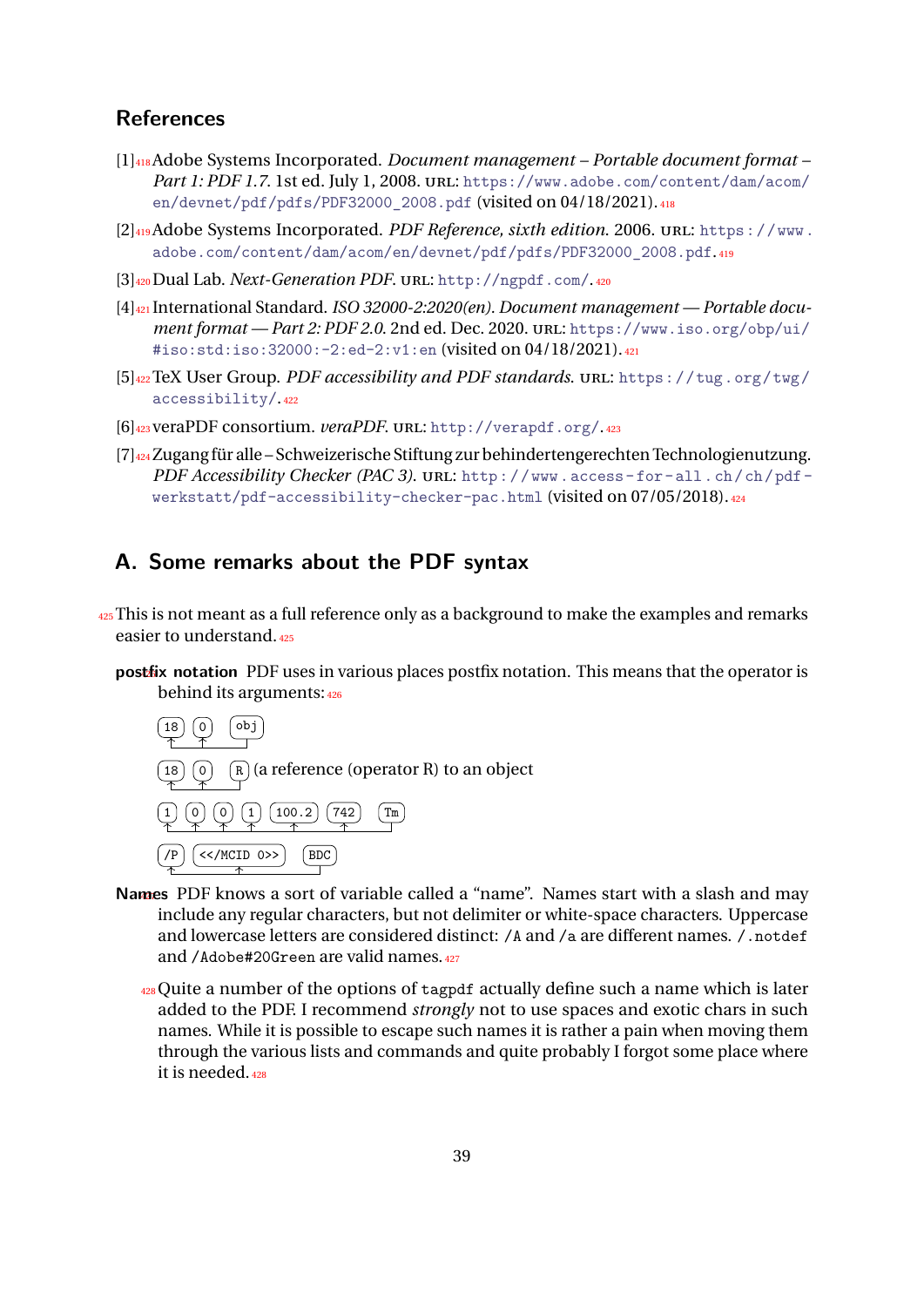**Strings** There are two types of strings: *Literal strings* are enclosed in round parentheses. They normally contain a mix of ascii chars and octal numbers: 429

```
430(gr\374\377ehello[]\050\051).430
```
<sup>431</sup>*Hexadezimal strings* are enclosed in angle brackets. They allow for a representation of all characters the whole unicode ranges. This is the default output of lualatex.<sup>431</sup>

<sup>432</sup><003B00600243013D0032>.<sup>432</sup>

Arrays Arrays are enclosed by square brackets. They can contain all sort of objects including more arrays. As an example here an array which contains five objects: a number, an object reference, a string, a dictionary and another array. Be aware that despite the spaces 15 0 R is *one* element of the array. 433

```
434[0 15 0 R (hello) <</Type /X>> [1 2 3]]434
  [0] (15 0 R) (0) (16 110) (< (17) Y (12 3)
```
- Dictionaries Dictionaries are enclosed by double angle brackets. They contain key-value pairs. The key is always a name. The value can be all sort of objects including more dictionaries. It doesn't matter in which order the keys are given. 435
	- <sup>436</sup>Dictionaries can be written all in one line:

<</Type/Page/Contents 3 0 R/Resources 1 0 R/Parent 5 0 R>> but at least for examples a layout with line breaks and indentation is more readable: 436

```
<</Type /Page
 /Contents 3 0 R
 /Resources 1 0 R
 /MediaBox [0 0 595.276 841.89]
 /Parent 5 0 R
>>
```
- (indirect) objects These are enclosed by the keywords obj (which has two numbers as prefix arguments) and endobj. The first argument is the object number, the second a generation number – if a PDF is edited objects with a larger generation number can be added. As with pdflatex/lualatex the PDF is always new we can safely assume that the number is always 0. Objects can be referenced in other places with the R operator. The content of an object can be all sort of things.<sup>437</sup>
- streams A stream is a sequence of bytes. It can be long and is used for the real content of PDF: text, fonts, content of graphics. A stream starts with a dictionary which at least sets the /Length name to the length of the stream followed by the stream content enclosed by the keywords stream and endstream.<sup>438</sup>
	- <sup>439</sup>Here an example of a stream, an object definition and reference. In the object 2 (a page object) the /Contents key references the object 3 and this then contains the text of the page in a stream. Tf, Tm and TJ are (postfix) operators, the first chooses the font with the name /F15 at the size 10.9, the second displaces the reference point on the page and the third inserts the text.<sup>439</sup>